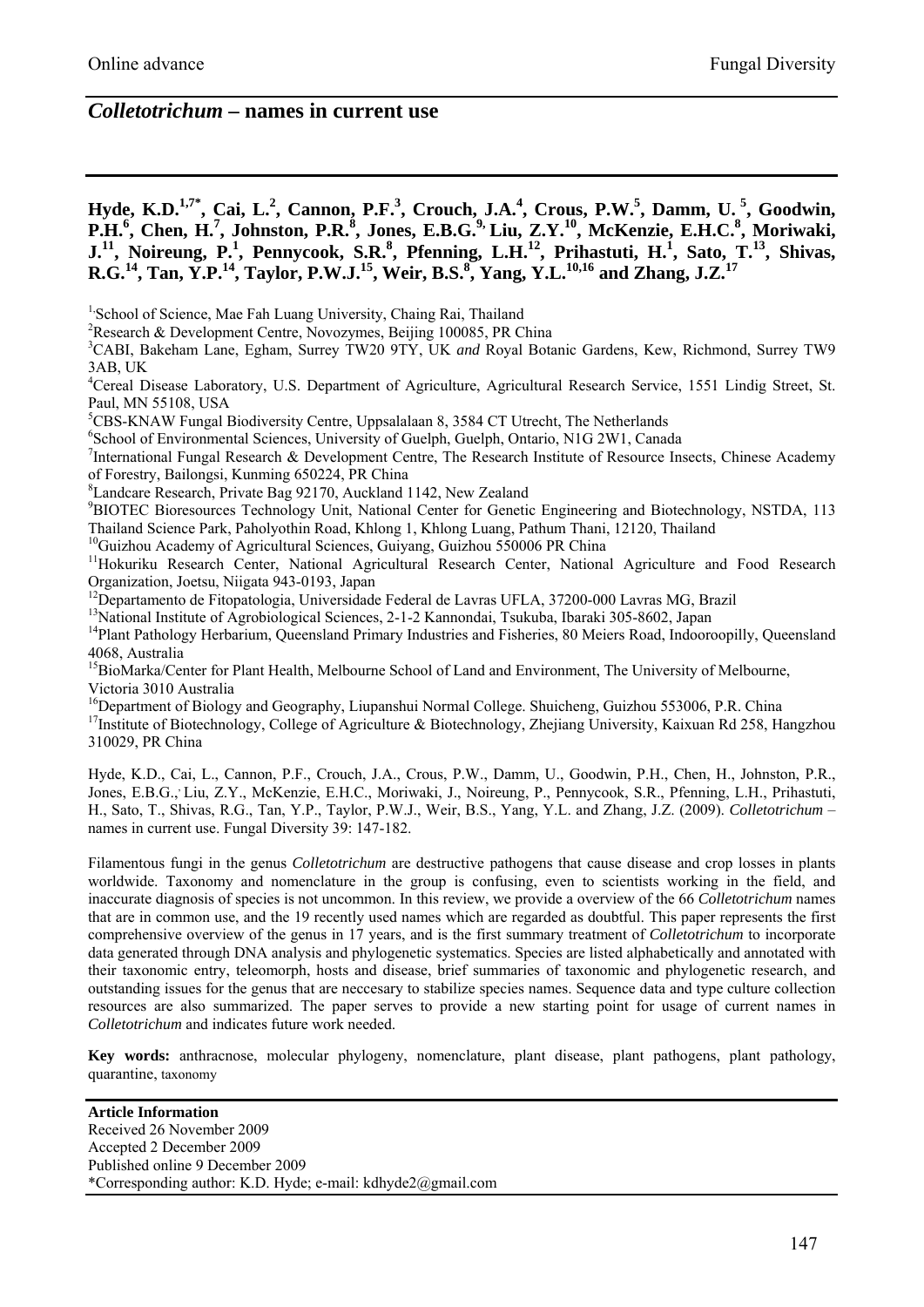# **Introduction**

*Colletotrichum* is a taxonomically confused genus in urgent need of revision, especially as its members are important plant pathogens (Cannon *et al*., 2000; Johnston, 2000). Species estimates range from 11 in von Arx (1957), 22 in Sutton (1980), about 40 in Sutton (1992) and 60 in the *Dictionary of the Fungi* (Kirk *et al*., 2008), while there are 688 names in *Index Fungorum* (www.index fungorum.org; accessed 24 November 2009).

This paper uses Sutton (1980) as a starting point for names in the genus (updated in Sutton, 1992), with additional names from literature records since 1980. We have also accessed the USDA database (Farr and Rossman, 2009). There were 129 taxa of *Colletotrichum* recorded from North America alone, but on further checking many of these were excluded as they were pre-1980 records. Many of the recent compilations (e.g. *Index of Plant Diseases in Hawaii*, Alfieri *et al*., 1984; *Database of Plant Disease Names in Japan*, Sato *et al*., 2009, http://www.gene.affrc.go. jp/databases-micro\_pl\_diseases\_en.php) use names from older checklists that are rarely used these days and are treated as uncertain. Notes for each accepted species are provided, including (putative) hosts, location and requirements for further research (e.g. need for epitypification, host-specificity pathogenicity testing). Forms and varieties are generally not listed as an understanding of species is prerequisite. The entries are made by authoritative mycologists in the field of *Colletotrichum* research in order to provide a comprehensive understanding of the needs for the genus.

*Colletotrichum* species are anamorphic *Glomerella* species (Sutton, 1992; Armstrong-Cho and Banniza, 2006; Pfenning *et al*., 2007) and names such as *Colletotrichum gloeosporioides* and *Glomerella cingulata* refer in the broad sense to the same biological organism, i.e. they are synonyms. However, the species concepts applied to anamorphs and teleomorphs do not always coincide, making simple one-to-one links difficult to achieve (Cannon *et al*., 2000). There is an imperative to classify fungi under one name, either the teleomorphic or anamorphic name, giving preference to the

older generic name (Shenoy *et al*., 2007; Crous, 2009) as has been adopted in *Index Fungorum* (see entry under *Colletotrichum falcatum*). In order to follow this approach we need first to clarify the taxonomy of these important pathogens at the species level. Strains producing teleomorphs seem less often to cause serious disease of plants, but many species are heterothallic and have been recognized as holomorphic following laboratory mating experiments (e.g. Guerber and Correll, 2001; Armstrong-Cho and Banniza, 2006). Future revisions may need to adopt the generic name *Colletotrichum* for biological species.

## **Results and discussion**

The *Colletotrichum* names in current use are listed alphabetically below with notes as follows.

- The species name is given with the authorities and publication details.
- Synonyms are not given as these can be searched in *Index Fungorum*. The main focus of *Index Fungorum* is, however, on name, and should not be relied upon in isolation to provide a complete synonymy. Furthermore, synonymies are generally based on subjective understanding based on morphology and are not the topic of this paper.
- The putative diseases caused and known hosts are listed. This is not a rigorous list as it is impossible to verify at this stage whether collections of each taxon on a host are correctly identified.
- Notes are provided on each species and include taxonomic and phylogenetic research needs.
- Recently used doubtful species are discussed at the end of this section.

Table 1 lists the species annotated below and the location of type and ex-type cultures, and genes presently sequenced.

*Colletotrichum acutatum* J.H. Simmonds ex J.H. Simmonds, Queensland Journal of Agricultural and Animal Science 25: 178A (1968).

*Teleomorph*: *Glomerella acutata* Guerber & J.C. Correll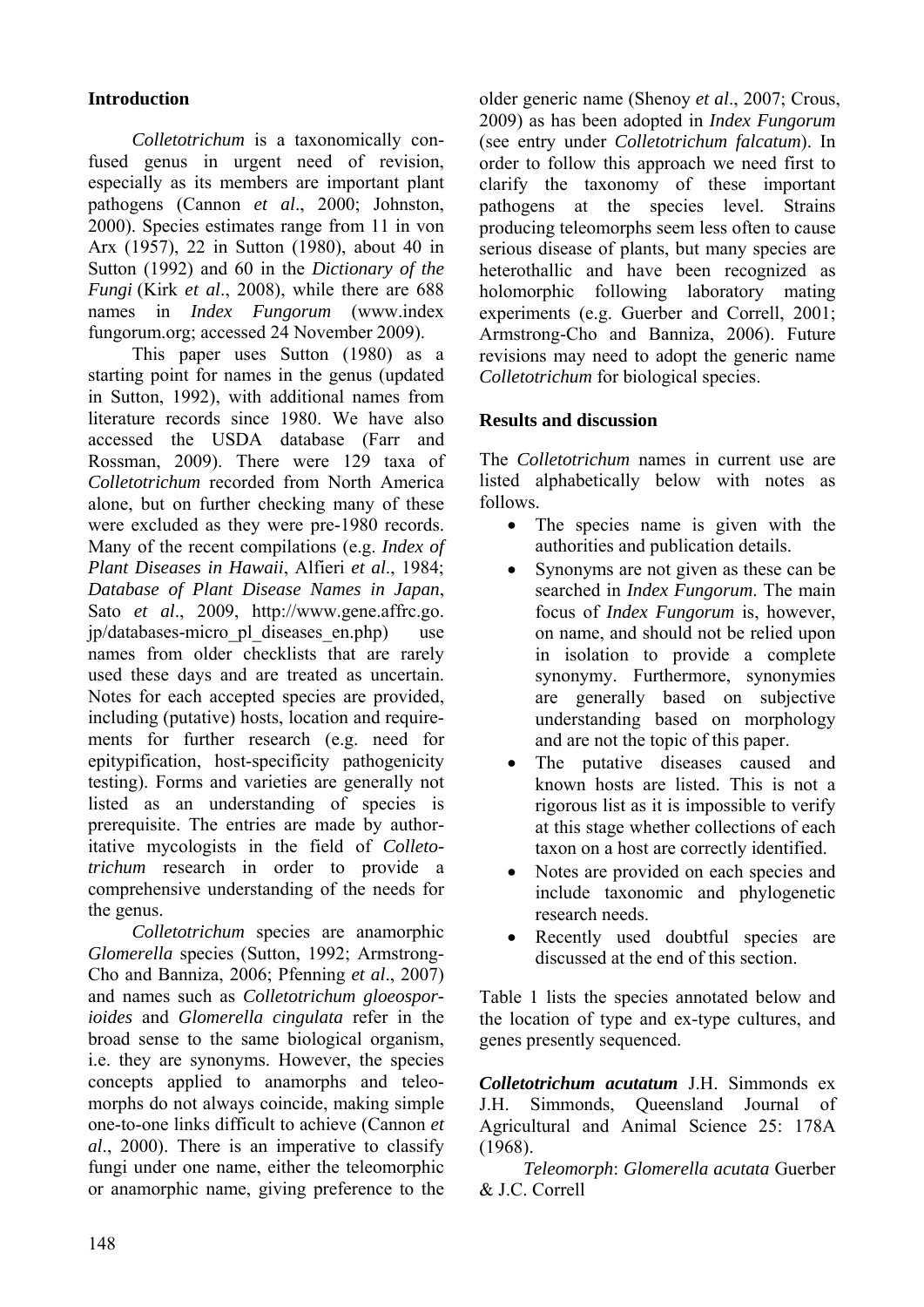| <b>Species</b>    | <b>Type strain</b> | <b>ITS</b>            | <b>Calmodulin</b> | <b>Actin</b> | <b>GAPDH</b> | Tub2         | <b>GS</b>    | Mat1         | Tub1        | <b>CHS-1</b> | HIS3         |
|-------------------|--------------------|-----------------------|-------------------|--------------|--------------|--------------|--------------|--------------|-------------|--------------|--------------|
| C. acutatum       | IMI 117617         | AF411700              | $\mathbf{X}$      | $\mathbf X$  | $\mathbf{X}$ | $\mathbf X$  | $\mathbf{X}$ | $\mathbf X$  | $\mathbf X$ | X            | X            |
| C. agaves         | X                  | $\mathbf{X}$          | $\mathbf X$       | $\mathbf X$  | $\mathbf X$  | X            | $\mathbf X$  | $\mathbf X$  | $\mathbf X$ | $\mathbf X$  | $\mathbf X$  |
| C. anthrisci      | CBS 125334         | GU227845              | X                 | GU227943     | GU228237     | GU228139     | $\mathbf X$  | $\mathbf X$  | X           | GU228335     | GU228041     |
| C. asianum        | MFU 090233         | FJ 972612             | FJ 917506         | FJ 907424    | FJ972576     | FJ 907439    | FJ 972595    | $\mathbf X$  | $\mathbf X$ | $\mathbf X$  | $\mathbf X$  |
| C. axonopodi      | IMI 279189         | $\mathbf{X}$          | $\mathbf X$       | $\mathbf X$  | $\mathbf{X}$ | $\mathbf X$  | $\mathbf X$  | FJ377907     | X           | $\mathbf X$  | X            |
| C. boninense      | MAFF 305972        | AB051400              | $\mathbf x$       | X            | GQ221769     | $\mathbf x$  | $\mathbf x$  | X            | $\mathbf X$ | $\mathbf X$  | $\mathbf{X}$ |
| C. capsici        | CBS 120709         | EF683603              | X                 | X            | $\mathbf x$  | EF683602     | $\mathbf x$  | $\mathbf{X}$ | $\mathbf X$ | $\mathbf X$  | $\mathbf{X}$ |
| C. caudatum       | MAFF 305700        | EU554110 <sup>1</sup> | X                 | X            | X            | X            | $\mathbf X$  | X            | X           | $\mathbf X$  | X            |
| C. cereale        | KS 20BIG           | DQ126177              | $\mathbf X$       | $\mathbf X$  | $\mathbf X$  | X            | $\mathbf X$  | DQ131946     | $\mathbf X$ | $\mathbf X$  | $\mathbf{X}$ |
| C. chlorophyti    | IMI 103806         | GU227894              | X                 | GU227992     | GU228286     | GU228188     | X            | $\mathbf{X}$ | X           | GU228384     | GU228090     |
| C. circinans      | CBS 221.81         | GU227855              | X                 | GU227953     | GU228247     | GU228149     | X            | X            | X           | GU228345     | GU228051     |
| C. cliviae        | CBS 125375         | GQ485607              | GQ849464          | GQ856777     | GQ856756     | GQ849440     | $\mathbf x$  | $\mathbf{X}$ | $\mathbf X$ | $\mathbf X$  | $\mathbf X$  |
| C. coccodes       | $\mathbf X$        | X                     | $\mathbf X$       | X            | $\mathbf X$  | X            | $\mathbf X$  | $\mathbf{X}$ | X           | X            | X            |
| C. crassipes      | X                  | X                     | $\mathbf X$       | X            | $\mathbf X$  | X            | $\mathbf X$  | $\mathbf{X}$ | $\mathbf X$ | X            | $\mathbf{X}$ |
| C. curcumae       | IMI 288937         | GU227893              | X                 | GU227991     | GU228285     | GU228187     | $\mathbf{X}$ | $\mathbf{X}$ | X           | GU228383     | GU228089     |
| C. dematium       | CBS 125.25         | GU227819              | X                 | GU227917     | GU228211     | GU228113     | $\mathbf x$  | $\mathbf{X}$ | X           | GU228309     | GU228015     |
| C. destructivum   | $\mathbf X$        | X                     | $\mathbf X$       | $\mathbf X$  | $\mathbf X$  | $\mathbf X$  | $\mathbf X$  | $\mathbf X$  | $\mathbf X$ | $\mathbf X$  | $\mathbf X$  |
| C. dracaenophilum | $\mathbf{X}$       | $\mathbf x$           | $\mathbf X$       | $\mathbf X$  | $\mathbf X$  | X            | $\mathbf X$  | $\mathbf{X}$ | $\mathbf X$ | $\mathbf X$  | $\mathbf X$  |
| C. echinochloae   | MAFF 511473        | AB439811              | $\mathbf X$       | X            | $\mathbf X$  | X            | $\mathbf X$  | $\mathbf{X}$ | $\mathbf X$ | $\mathbf X$  | X            |
| C. eleusines      | <b>MAFF 511155</b> | EU554131              | X                 | X            | $\mathbf X$  | $\mathbf X$  | $\mathbf x$  | $\mathbf{X}$ | $\mathbf X$ | $\mathbf X$  | X            |
| C. falcatum       | X                  | X                     | X                 | X            | $\mathbf X$  | X            | X            | $\mathbf{X}$ | X           | $\mathbf X$  | X            |
| C. fiorinae       | <b>EHS 58</b>      | EF464594              | $\mathbf X$       | X            | $\mathbf X$  | EF593325     | $\mathbf x$  | $\mathbf{X}$ | $\mathbf x$ | $\mathbf{X}$ | $\mathbf{X}$ |
| C. fragariae      | CBS 142.31         | GU174546              | $\mathbf X$       | X            | GU174564     | $\mathbf{X}$ | $\mathbf x$  | $\mathbf{X}$ | $\mathbf X$ | $\mathbf X$  | X            |
| C. fructi         | $CBS$ 346.37 =     |                       | $\mathbf X$       |              |              |              | $\mathbf X$  | $\mathbf X$  | $\mathbf X$ |              |              |
|                   | <b>CCT 4806</b>    | GU227844              |                   | GU227942     | GU228236     | GU228138     |              |              |             | GU228334     | GU228040     |
| C. fructicola     | <b>MFU 090228</b>  | FJ972603              | FJ917508          | FJ907426     | FJ972578     | FJ907441     | FJ972593     | $\mathbf X$  | $\mathbf X$ | $\mathbf X$  | $\mathbf X$  |

**Table 1.** Species of *Colletotrichum* treated as currently used, and location of type specimens and their sequenced genes, if available.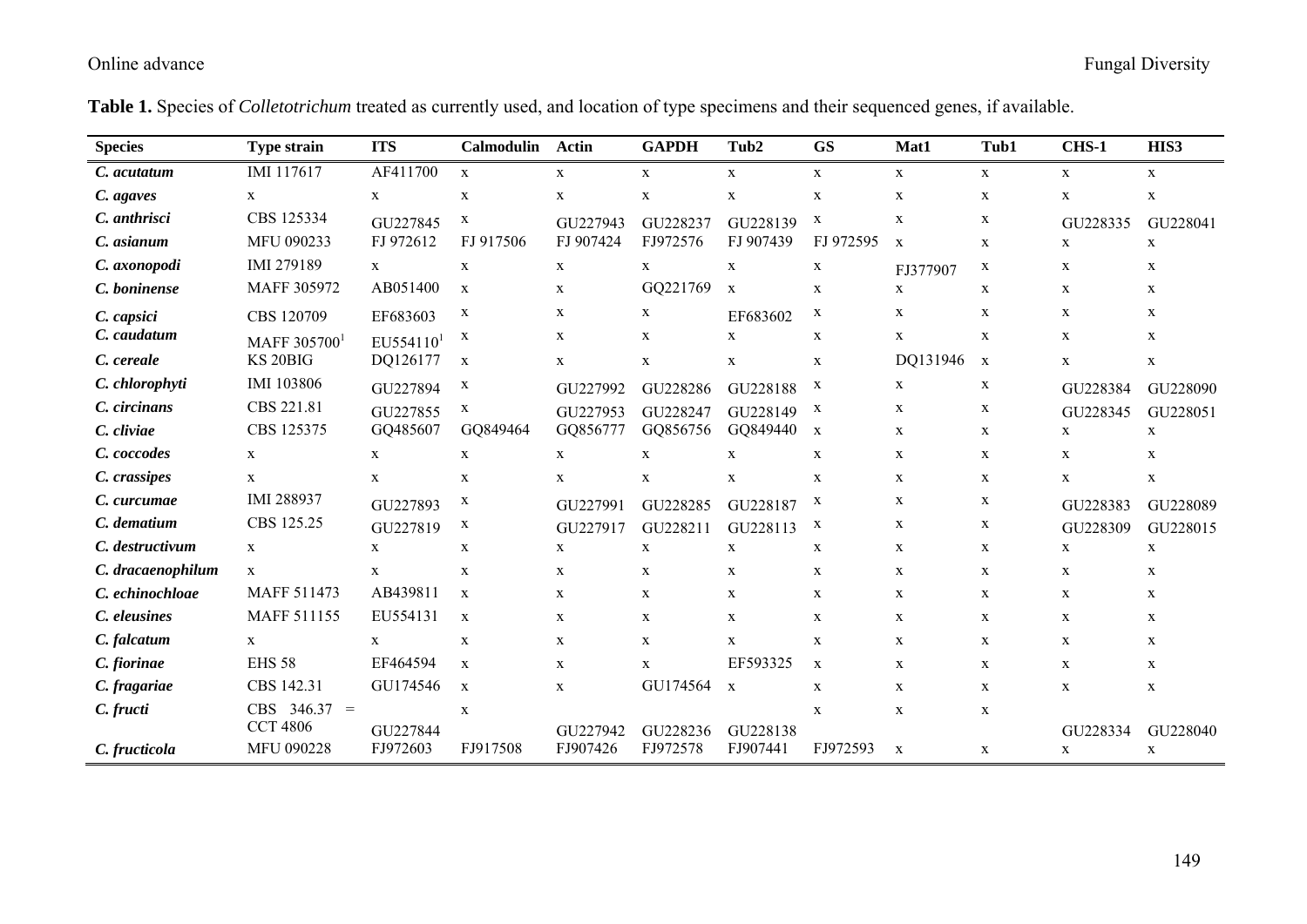| <b>Species</b>            | <b>Type strain</b>           | <b>ITS</b>                         | <b>Calmodulin</b> | <b>Actin</b> | <b>GAPDH</b> | Tub2         | <b>GS</b>    | Mat1         | Tub1         | <b>CHS-1</b> | HIS3         |
|---------------------------|------------------------------|------------------------------------|-------------------|--------------|--------------|--------------|--------------|--------------|--------------|--------------|--------------|
| C. fuscum                 | $\mathbf{X}$                 | $\mathbf X$                        | $\mathbf X$       | $\mathbf X$  | $\mathbf X$  | $\mathbf X$  | $\mathbf X$  | $\mathbf X$  | $\mathbf X$  | $\mathbf X$  | $\mathbf X$  |
| C. gloeosporioides        | IMI $356878 =$<br>CBS 953.97 | EU371022.<br>AY376532,<br>FJ976209 | FJ917512          | FJ907430     | FJ972582     | FJ907445     | FJ972589     | $\mathbf x$  | $\mathbf X$  | $\mathbf X$  | $\mathbf{X}$ |
| C. gossypii               | $\mathbf{X}$                 | X                                  | $\mathbf X$       | $\mathbf X$  | $\mathbf X$  | $\mathbf X$  | $\mathbf X$  | $\mathbf x$  | $\mathbf X$  | $\mathbf X$  | $\mathbf x$  |
| C. graminicola            | M 1.001                      | DQ003110                           | X                 | $\mathbf X$  | $\mathbf X$  | $\mathbf X$  | $\mathbf X$  | FJ377994     | X            | $\mathbf X$  | $\mathbf{X}$ |
| C. hanaui                 | MAFF 305404                  | EU554101                           | X                 | $\mathbf X$  | X            | $\mathbf x$  | $\mathbf X$  | FJ377922     | $\mathbf X$  | X            | $\mathbf x$  |
| C. higginsianum           | $\mathbf X$                  | $\mathbf{X}$                       | $\mathbf X$       | $\mathbf X$  | $\mathbf X$  | $\mathbf X$  | $\mathbf X$  | $\mathbf{X}$ | $\mathbf X$  | $\mathbf X$  | $\mathbf x$  |
| C. hippeastri             | CBS 125376                   | GQ485599                           | GQ849469          | GQ856788     | GQ856764     | GQ849446     | $\mathbf{X}$ | X            | $\mathbf X$  | X            | $\mathbf x$  |
| C. horii                  | <b>ICMP 10492</b>            | GQ329690                           | $\mathbf X$       | $\mathbf X$  | GQ329681     | $\mathbf{X}$ | $\mathbf X$  | X            | $\mathbf X$  | $\mathbf{X}$ | $\mathbf x$  |
| C. hymenocallidis         | CBS 125378                   | GQ485600                           | GQ849463          | GQ856775     | GQ856757     | GQ849438     | $\mathbf{X}$ | X            | X            | X            | X            |
| C. jacksonii              | <b>MAFF 305460</b>           | EU554108                           | $\mathbf X$       | $\mathbf X$  | $\mathbf X$  | $\mathbf X$  | $\mathbf X$  | $\mathbf{X}$ | $\mathbf X$  | $\mathbf X$  | $\mathbf x$  |
| C. kahawae                | IMI 319418                   | GU174550                           | $\mathbf x$       | $\mathbf X$  | GU174562     | $\mathbf{x}$ | $\mathbf X$  | $\mathbf x$  | X            | $\mathbf{X}$ | $\mathbf{X}$ |
| C. lilii                  | $\mathbf{X}$                 | $\mathbf X$                        | $\mathbf X$       | $\mathbf X$  | $\mathbf X$  | $\mathbf X$  | $\mathbf X$  | $\mathbf x$  | $\mathbf X$  | X            | $\mathbf x$  |
| C. lindemuthianum         | $\mathbf{X}$                 | $\mathbf{x}$                       | X                 | $\mathbf X$  | $\mathbf X$  | $\mathbf X$  | $\mathbf X$  | X            | X            | X            | $\mathbf X$  |
| C. lineola                | CBS 125337                   | GU227829                           | X                 | GU227927     | GU228221     | GU228123     | $\mathbf X$  | X            | X            | GU228319     | GU228025     |
| C. linicola               | $\mathbf x$                  | X                                  | $\mathbf X$       | $\mathbf X$  | $\mathbf X$  | $\mathbf X$  | $\mathbf X$  | $\mathbf{X}$ | $\mathbf X$  | X            | $\mathbf X$  |
| C. liriopes               | CBS 119444                   | GU227804                           | X                 | GU227902     | GU228196     | GU228098     | $\mathbf x$  | X            | $\mathbf X$  | GU228294     | GU228000     |
| C. lupini                 | <b>BBA 70884</b>             | $\mathbf X$                        | X                 | $\mathbf X$  | X            | $\mathbf X$  | $\mathbf X$  | DQ174704     | AJ301948     | $\mathbf X$  | $\mathbf X$  |
| C. lupini var.<br>setosum | <b>BBA 70352</b>             | X                                  | X                 | $\mathbf X$  | X            | X            | $\mathbf X$  | DQ174702     | AJ301923     | $\mathbf{X}$ | X            |
| C. malvarum               | $\mathbf x$                  | X                                  | $\mathbf X$       | $\mathbf X$  | $\mathbf X$  | $\mathbf x$  | $\mathbf X$  | $\mathbf{X}$ | $\mathbf X$  | $\mathbf X$  | $\mathbf x$  |
| C. miscanthi              | <b>MAFF 510857</b>           | EU554121                           | X                 | X            | X            | X            | $\mathbf{X}$ | EU365028     | $\mathbf{X}$ | X            | X            |
| C. musae                  | $\mathbf x$                  | $\mathbf{x}$                       | $\mathbf X$       | X            | $\mathbf X$  | $\mathbf X$  | $\mathbf X$  | X            | $\mathbf X$  | $\mathbf X$  | $\mathbf X$  |
| C. navitas                | CBS 125086                   | GQ919067                           | $\mathbf X$       | $\mathbf X$  | X            | $\mathbf X$  | $\mathbf X$  | GQ919071     | $\mathbf{X}$ | $\mathbf X$  | $\mathbf x$  |
| C. nicholsonii            | <b>MAFF 511115</b>           | EU554126                           | $\mathbf X$       | $\mathbf X$  | X            | $\mathbf X$  | $\mathbf X$  | FJ377946     | X            | $\mathbf X$  | $\mathbf x$  |

**Table 1 (continued).** Species treated as currently used in this paper and location of type specimens of *Colletotrichum* and their sequenced genes if available.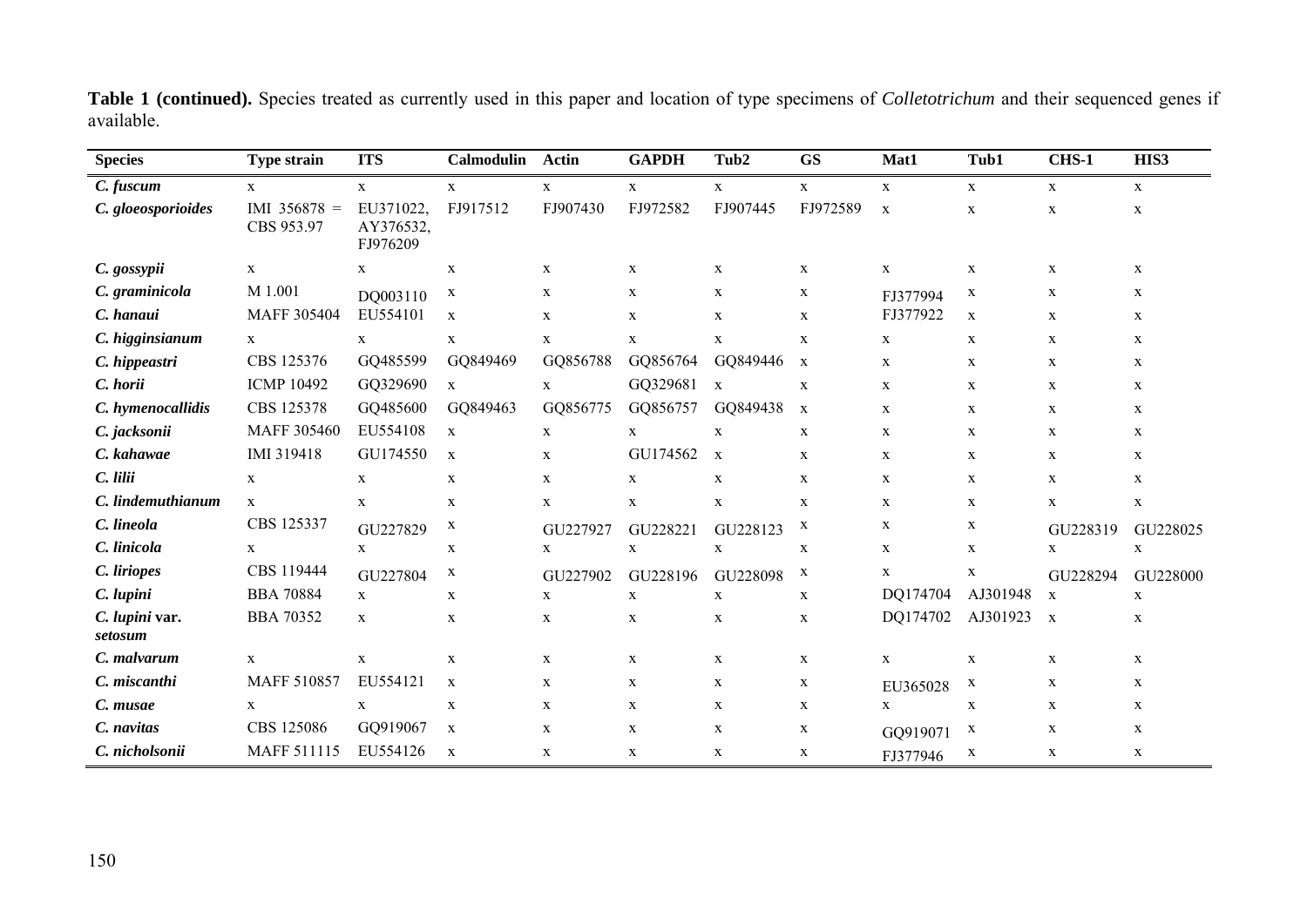**Table 1 (continued).** Species treated as currently used in this paper and location of type specimens of *Colletotrichum* and their sequenced genes if available.

| <b>Species</b>     | <b>Type strain</b> | <b>ITS</b>  | <b>Calmodulin</b> | Actin       | <b>GAPDH</b> | Tub2        | <b>GS</b>    | Mat1        | Tub1        | CHS-1       | HIS3         |
|--------------------|--------------------|-------------|-------------------|-------------|--------------|-------------|--------------|-------------|-------------|-------------|--------------|
| C. nymphaeae       | $\mathbf{X}$       | $\mathbf X$ | X                 | $\mathbf X$ | $\mathbf x$  | X           | $\mathbf x$  | $\mathbf X$ | $\mathbf X$ | X           | X            |
| C. orbiculare      | X                  | $\mathbf X$ | $\mathbf X$       | $\mathbf X$ | $\mathbf X$  | $\mathbf X$ | $\mathbf X$  | X           | $\mathbf X$ | $\mathbf X$ | X            |
| C. paspali         | MAFF 305403        | EU554100    | $\mathbf X$       | $\mathbf x$ | $\mathbf X$  | X           | $\mathbf x$  | FJ377921    | $\mathbf X$ | X           | X            |
| C. phaseolorum     | X                  | X           | X                 | X           | X            | X           | X            | X           | X           | X           | X            |
| C. phormii         | $\mathbf X$        | X           | X                 | $\mathbf X$ | $\mathbf X$  | X           | $\mathbf x$  | X           | X           | $\mathbf X$ | X            |
| C. phyllachoroides | $\mathbf{X}$       | X           | $\mathbf X$       | X           | $\mathbf X$  | X           | $\mathbf X$  | X           | X           | X           | X            |
| C. rusci           | CBS 119206         | GU227818    | X                 | GU227916    | GU228210     | GU228112    | $\mathbf{X}$ | X           | X           | GU228308    | GU228014     |
| C. sansevieriae    | MAFF 239721        | AB212991    | $\mathbf x$       | X           | $\mathbf x$  | $\mathbf x$ | $\mathbf X$  | X           | $\mathbf x$ | X           | X            |
| C. siamense        | MFU 090230         | FJ972631    | FJ917505          | FJ907423    | FJ972575     | FJ907438    | FJ972596     | $\mathbf X$ | X           | X           | X            |
| C. simmondsii      | <b>BRIP 28519</b>  | FJ972601    | FJ917510          | FJ907428    | FJ972580     | FJ907443    | FJ972591     | $\mathbf X$ | $\mathbf X$ | $\mathbf X$ | X            |
| C. spaethianum     | $CBS 167.49 =$     |             | $\mathbf X$       |             |              |             | $\mathbf X$  | $\mathbf X$ | X           |             |              |
|                    | <b>BBA 4804</b>    | GU227807    |                   | GU227905    | GU228199     | GU228101    |              |             |             | GU228297    | GU228003     |
| C. spinaciae       | X                  | X           | X                 | X           | $\mathbf X$  | X           | X            | X           | X           | X           | X            |
| C. sublineola      | S 3.001            | DQ003114    | X                 | X           | X            | X           | $\mathbf{X}$ | FJ378029    | X           | X           | X            |
| C. tofieldiae      | X                  | X           | X                 | $\mathbf x$ | $\mathbf x$  | X           | $\mathbf x$  | X           | $\mathbf X$ | X           | X            |
| C. trichellum      | X                  | X           | X                 | X           | X            | X           | X            | X           | X           | $\mathbf X$ | X            |
| C. trifolii        | X                  | $\mathbf X$ | $\mathbf X$       | $\mathbf X$ | $\mathbf X$  | $\mathbf X$ | $\mathbf X$  | X           | $\mathbf X$ | $\mathbf X$ | $\mathbf{X}$ |
| C. truncatum       | CBS 151.35         | GU227862    | X                 | GU227960    | GU228254     | GU228156    | $\mathbf{X}$ | X           | X           | GU228352    | GU228058     |
| C. verruculosum    | IMI 45525          | GU227806    | X                 | GU227904    | GU228198     | GU228100    | $\mathbf{X}$ | X           | X           | GU228296    | GU228002     |
| C. xanthorrhoeae   | <b>BRIP 45094</b>  | GU048667    | $\mathbf X$       | X           | GU174563     | $\mathbf X$ | $\mathbf X$  | X           | X           | X           | X            |
| C. yunnanense      | AS 3.9167          | EF369490    | X                 | X           | X            | X           | X            | X           | X           | X           | X            |

<sup>1</sup>The *Colletotrichum caudatum* strain listed is provided as a representative of the species aggregate and is provided only for reference; it is not a type strain. The distinctive caudate condia of this isolate clearly identifies it as an authentic member of the species as currently described through morphology. See listing below for additional information.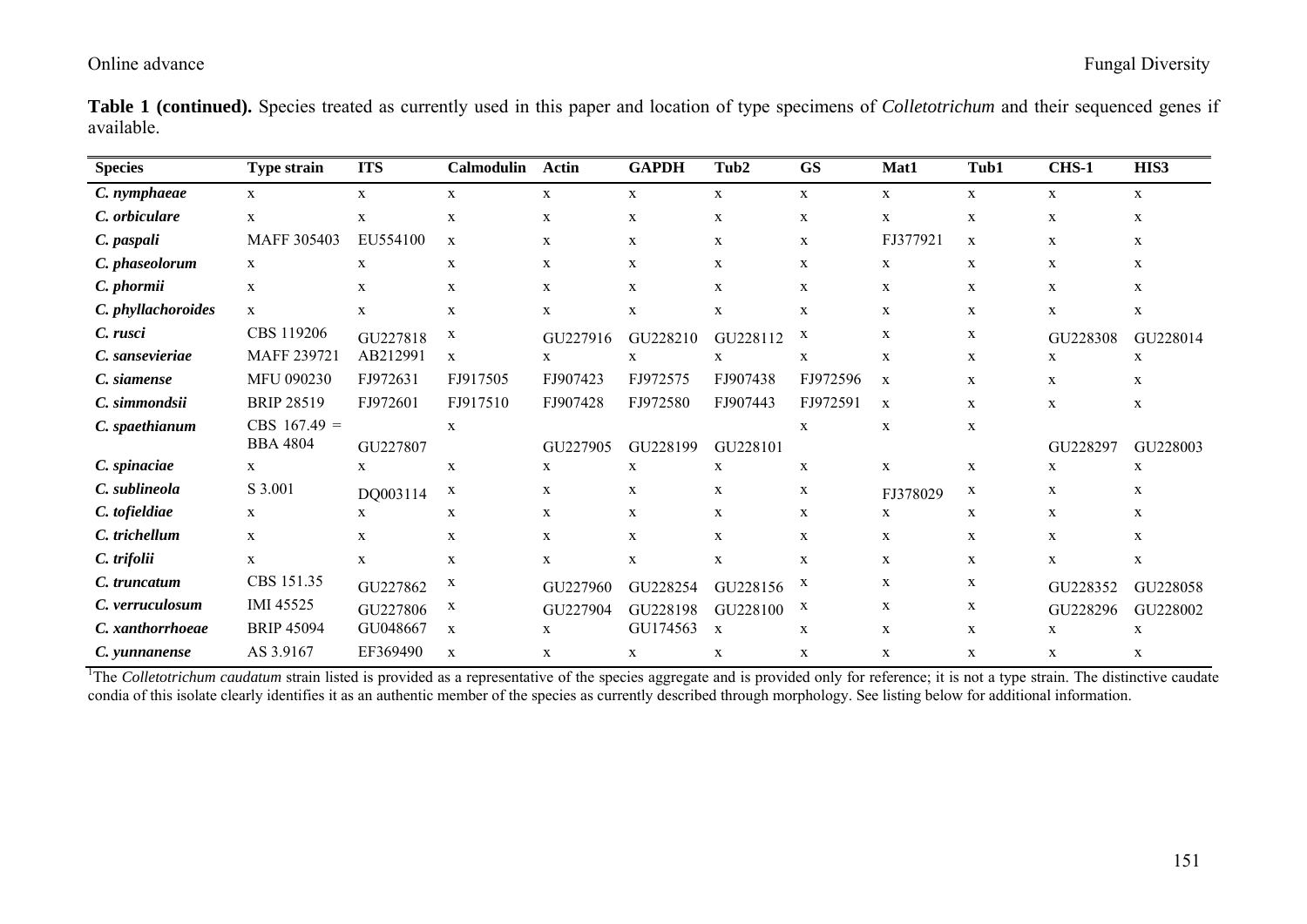*Hosts and disease*: Widely known as a fruit rot pathogen (both in the field and postharvest), but also able to affect other parts of host plants causing symptoms such as blossom blight, crown rot, defoliation, fruit drop, leaf spot, leaf curl and root necrosis, generally described as anthracnose (Wharton and Diéguez-Uribeondo, 2004). Commercial crops with significant diseases reported to be caused by *C*. *acutatum* include almond (Förster and Adaskaveg, 1999), apple (Biggs and Miller, 2001), chilli (Than *et al*., 2008b), grape (Yamamoto *et al*., 1999; Whitelaw-Weckert *et al*., 2007), strawberry (Freeman *et al*., 2001a), olive (Talhinhas *et al*., 2005), and rubber (Fernando *et al*., 2000). *Colletotrichum acutatum* f. sp. *pineum* Dingley & J.W. Gilmour (1972) causes terminal crook disease of pine seedlings. *Colletotrichum acutatum* f. sp. *hakeae* Lubbe, Denman, P.F. Cannon, J.Z. Groenew., Lampr. & Crous was reported to be one of the most devastating fungal pathogens of *Proteaceae* in South Africa where it is used as a biological control agent of weedy *Hakea*  (Lubbe *et al*., 2004). *Colletotrichum fioriniae*  (as *C. acutatum* var. *fioriniae* Marcelino & Gouli was reported to be parasitic on a scale insect (Marcelino *et al.*, 2008). Putative hosts include (from Walker *et al*., 1991; Johnston and Jones, 1997; Sreenivasaprasad and Talhinhas, 2005; Sato, 1997; The Phytopathological Society of Japan, 2000, 2009 [http://www.gene. affrc.go.jp/databases-micro\_ pl\_diseases\_ en. php]) *Actinidiaceae* (*Actinidia*), *Adoxaceae* (*Sambucus*), *Amaryllidaceae* (*Crinum*, *Amacrinum*), *Anacardiaceae* (*Mangifera*, *Cotinus*), *Annonaceae* (*Annona*), *Apiaceae* (*Apium*), *Asteraceae* (*Calendula*, *Carthamus*, *Chrysanthemum*, *Cosmos*, *Xanthium*, *Zinnia*), *Balsaminaceae* (*Impatiens*) *Berberidaceae* (*Nandina*), *Bignoniaceae* (*Bignonia, Parmentiera*), *Caricaceae* (*Carica*), *Cucurbitaceae* (*Cucurbita*), *Cruciferae* (*Matthiola*), *Dryopteridaceae* (*Rumohra*), *Ebenaceae* (*Diospyros*), *Ericaceae* (*Rhododendron*, *Vaccinium*), *Euphorbiaceae* (*Hevea*), *Fabaceae* (*Lathyrus*, *Lupinus*, *Vigna*), *Fagaceae* (*Castanopsis*), *Gentianaceae* (*Eustoma*, *Gentiana*), *Juglandaceae* (*Carya*, *Juglans*), *Lardizabalaceae* (*Akebia*) *Lauraceae* (*Cinnamonium*, *Persea*), *Leguminosae* (*Lathyrus*), *Liliaceae* (*Tricyrtis*, *Tulipa*), *Magnoliaceae* (*Liriodendron*, *Magnolia*), *Moraceae* (*Ficus*,

*Morus*), *Myrsinaceae* (*Cyclamen*), *Myrtaceae* (*Acca*), *Nelumbonaceae* (*Nelumbo*), *Oleaceae* (*Olea*), *Pinaceae* (*Pinus*, *Tsuga*), *Plumbaginaceae* (*Limonium*), *Polemoniaceae* (*Phlox*), *Primulaceae* (*Primula*), *Proteaceae* (*Hakea*, *Leucadendron*, *Leucospermum*, *Protea*), *Ranunculaceae* (*Anemone*, *Delphinium*, *Ranunculus*), *Rhamnaceae* (*Ceanothus*), *Rhodoraceae* (*Vaccinium*)*, Rosaceae* (*Cydonia*, *Eriobotrya*, *Fragaria*, *Malus*, *Photonia*, *Prunus*, *Pyrus*, *Rubus*, *Sanguisorba*), *Rubiaceae* (*Coffea*), *Rutaceae* (*Casimiroa*, *Citrus*, *Flindersia*), *Salicaceae* (*Salix*), *Salvinaceae* (*Salvinia*), *Saxifragaceae* (*Bergenia*), *Simmondsiaceae* (*Simmondsia*), *Solanaceae* (*Capsicum*, *Cyphomandra*, *Lycopersicon*, *Physalis*, *Solanum*), *Theaceae* (*Camelia*, *Stewartia*), *Tiliaceae* (*Grewia*, *Corchorus*), *Umbelliferae*  (*Apium*), *Urticaceae* (*Urtica*), *Verbenaceae* (*Verbena*, *Vitex*), *Vitaceae* (*Vitis*). There is also a record of *C. acutatum* causing lung and kidney infection in a sea turtle (Manire *et al*., 2002).

*Notes*: *Colletotrichum acutatum* is a heterogeneous species (Lardner *et al*., 1991; Sreenivasaprasad and Talhinhas, 2005), which is difficult to distinguish morphologically from *C*. *gloeosporioides* as both exhibit extensive cultural variability and have overlapping host ranges (Wharton and Diéguez-Uribeondo, 2004). Within *C*. *acutatum* various groups have been recognised based on physiology (*viz*. *C*. *acutatum* f.sp. *chromogenum* A.P. Baxter, Van der Westh. & Eicker (1983) was distinguished on the basis of red pigments produced in agar culture media), morphology (Lardner *et al*., 1999), vegetative compatibility analysis (Lardner *et al*., 1999), arbitrarily primed PCR (Freeman and Rodriguez, 1995; Lardner *et al*., 1999; Freeman *et al*., 2001b) and DNA sequence analysis (Johnston and Jones, 1997; Freeman *et al*., 2001b; Sreenivasaprasad and Talhinhas, 2005; Whitelaw-Weckert *et al*., 2007; Than *et al*., 2008a).

Simmonds (1968) designated a holotype (IMI 117617) and six paratypes from three hosts with variable morphological and molecular characteristics. The ex-paratype culture that Simmonds (coll. no. 16633D) sent to ICMP (1783), New Zealand and subsequently deposited in ATCC as ATCC 56816 (page 225, Guerber and Correll, 2001)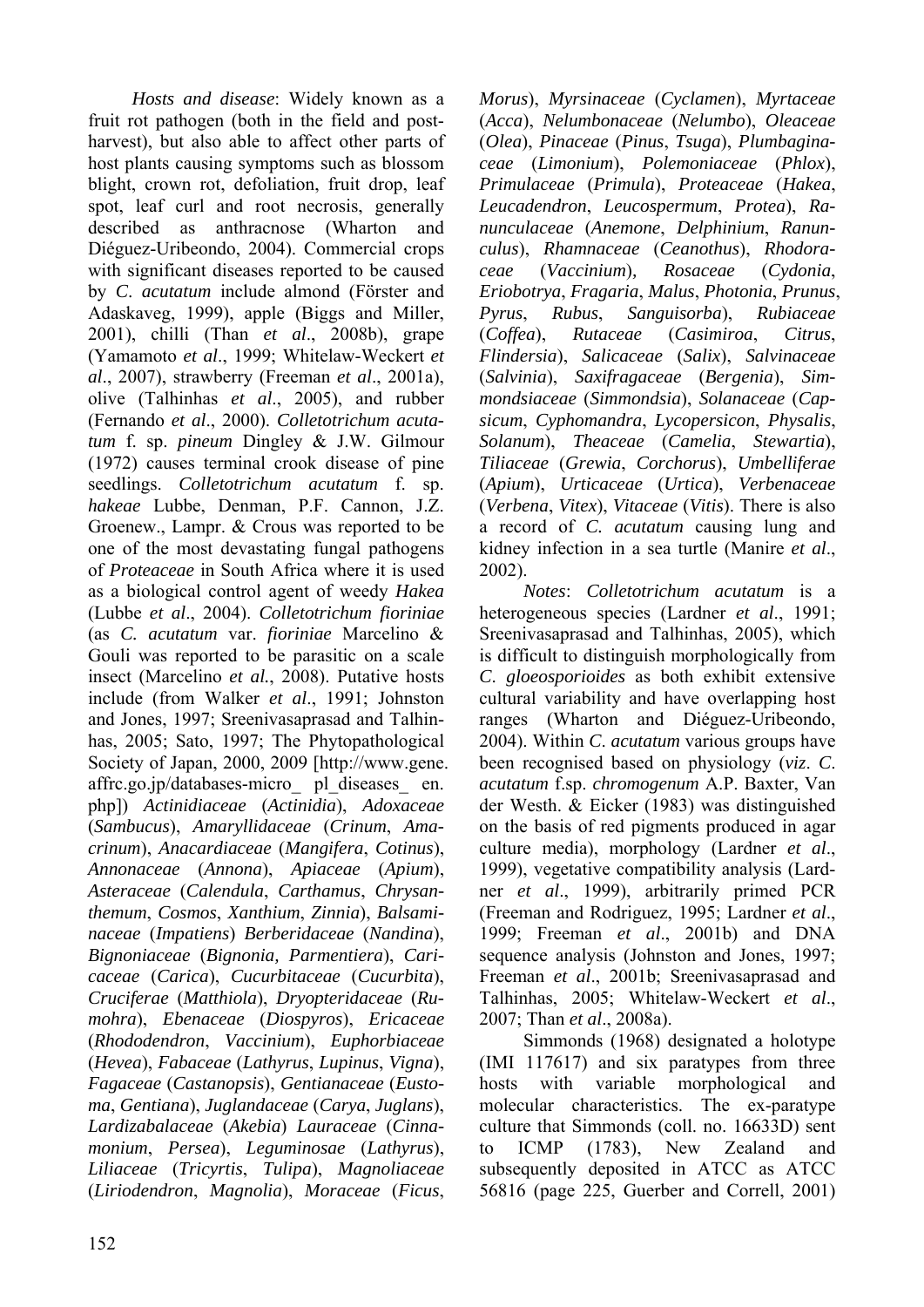has an ITS sequence that differs from that of the holotype by one base pair (Vinnere *et al.*, 2002; Farr *et al.*, 2005).

Than *et al*. (2008a) designated an isolate of *C*. *acutatum* from *Carica papaya* in southeast Queensland, Australia as an epitype to help clarify Simmonds' species concept despite the fact that ITS sequences from the holotype (IMI 117617) and one of the paratypes (IMI 117619) (Vinnere *et al*., 2002) have been determined, and the ex-holotype culture is available in CBS. It is likely that some of the various morphological and molecular groups that have been recognised within *C. acutatum*  represent discrete species, as have been found in some Australian isolates (Shivas and Tan, 2009).

*Colletotrichum agaves* Cavara, Fungi Longobardiae Exsiccati No 100 (1892).

*Teleomorph*: Unknown.

*Hosts and disease*: Leaf disease of *Agave, Furcraea*.

*Notes*: This taxon has been detected on dying *Agave* plants in greenhouses in Missouri Botanical Garden in St Louis (Farr *et al*., 2006). It has been considered to be a synonym of *C*. *gloeosporioides* (von Arx, 1957) and *C*. *coccodes* (Hughes, 1958), the latter presently being followed in *Index Fungorum*. Molecular data (combined ITS and LSU) show this taxon to be a distinct species which can easily be distinguished from other species on *Agavaceae*  by the numerous black setae that develop throughout the conidiogenous region in acervuli (Farr *et al*., 2006).

*Colletotrichum anthrisci* Damm, P.F. Cannon & Crous, Fungal Diversity 39: 56 (2009).

*Teleomorph*: Unknown.

*Host*: *Anthriscus sylvestris*.

*Notes*: This species was described from dead stems of *Anthriscus* in the Netherlands, where it was found to be associated with stem lesions (Damm *et al*., 2009). The biology and life cycle of this fungus is still unknown.

*Colletotrichum asianum* Prihastuti, L. Cai & K.D. Hyde, Fungal Diversity 39: 96 (2009).

*Teleomorph*: Unknown.

*Hosts and disease*: Endophyte, epiphyte and pathogen of coffee berries (*Coffea* spp.), and anthracnose of chilli (*Capsicum*) and mango (*Mangifera*).

*Notes*: This taxon was introduced for *Colletotrichum* species from coffee in northern Thailand. Epiphytic and endophytic strains were isolated from apparently healthy berries, and it was also isolated as a pathogen. This species is similar in growth rate and colony colour to *Colletotrichum kahawae* but differs in conidial shape, straight in *C. kahawae* versus cylindrical with narrowed centre in *C. asianum*. They are also genetically distinct (Prihastuti *et al*., 2009). The isolates named as *C*. *gloeosporioides* which were shown to be the causal agents of chilli (*Capsicum annuum*) anthracnose in Thailand (Than *et al*., 2008b) also belong to this species (L. Cai, pers. comm.). The species appears to be widespread in Asia and occurs on several hosts and further research is required to establish its distribution, host range, biology and hosts it infects.

*Colletotrichum axonopodi* J.A. Crouch, B.B. Clarke, J.F. White & B.I. Hillman, Mycologia 101: 727 (2009).

*Teleomorph*: Unknown.

*Hosts and disease*: Anthracnose of *Axonopus affinis*, *A. compressus*.

*Notes*: *Colletotrichum axonopodi* is morphologically indistinguishable from the majority of falcate-spored species described from graminicolous hosts, and is diagnosed through molecular phylogenetics (Crouch *et al*., 2009a). Historically, *Axonopus* is not listed as a host to any pathogenic *Colletotrichum* species in the standard publication sources (*i.e.*, Sprague, 1950; Farr *et al*., 1989), but the taxon has been documented from the USA, Honduras and Australia as herbarium specimens (labelled as *C. graminicola* or *C. sublineola*) since the 1930s. Because the host plant is a cosmopolitan weed, the taxon is of no economic importance as a pathogen of agronomic crops.

*Colletotrichum boninense* Moriwaki, Toy. Sato & Tsukib., Mycoscience 44: 48 (2003).

*Teleomorph*: Unknown.

*Hosts and disease*: Leaf spots and endophytes of *Carapa*, *Catostemma*, *Cattleya, Clivia*, *Crinum*, *Cucumis*, *Cymbidium*, *Dendrobium*, *Dracaena, Eperua*, *Eucalyptus, Euony-*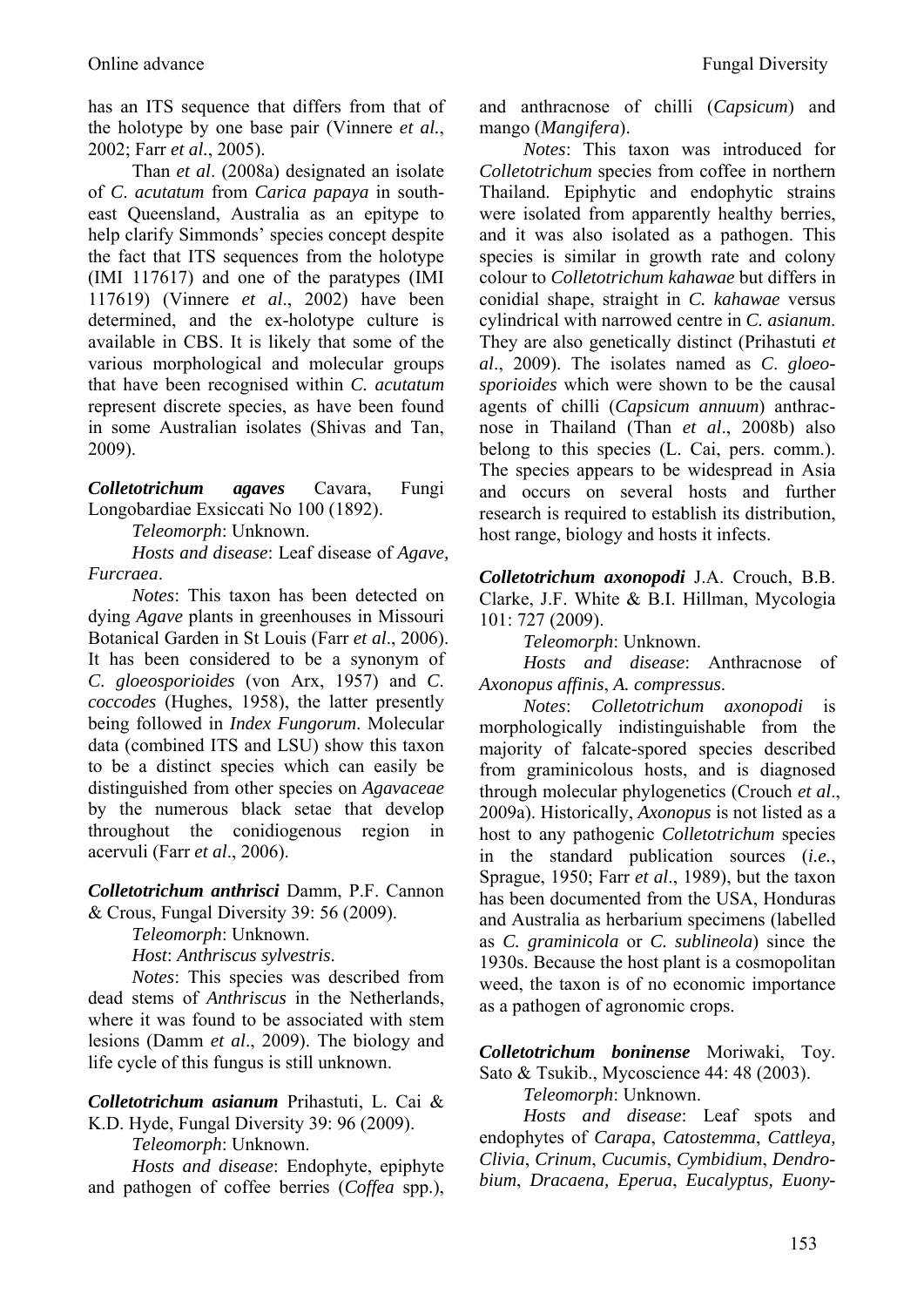*mus*, *Goupia, Leucospermum, Manilkara, Mora*, *Passiflora*, *Protea* and *Prunus*.

*Notes*: This taxon can be distinguished based on morphological characters (e.g. wide conidia with hilum-like base, l/b ratio: (1.8-)2- 3(-3.3) and molecular data, as well as three isolates being slightly more susceptible to benomyl than a putative *C. gloeosporioides* isolate (Sato, 1997). This name was first used for isolates from eight plants on the Pacific Coast of Japan (Moriwaki *et al*., 2003). Later, this species was reported as an endophyte of several plants in Guyana (Lu *et al*., 2004) and in Australia and southern Africa (Lubbe *et al*., 2004), and causing anthracnose on *Dracaena sanderiana* and *Euonymus japonica* (Lee *et al*., 2005a,b; Farr *et al*., 2006). *Colletotrichum boninense* appears to be a distinct phytopathogen and endophyte on a number of hosts worldwide. The lifestyle should be carefully investigated. Cultures are available at MAFF and thus further sequences can be obtained if required. Johnston and Jones (1997, as *Colletotrichum* Group 1) and Johnston *et al.* (2005) reported several genetically and morphologically distinct groups within *C. boninense*, some of which are consistently associated with unnamed teleomorphs. Sequence data obtained from various isolates at CBS indicate that several undescribed species are presently included in *boninense* (Damm *et al*., unpublished).

*Colletotrichum caudatum* (Peck ex Sacc.) Peck, Bulletin of the New York State Museum 131: 81 (1909).

*Teleomorph*: Unknown.

*Hosts and disease*: Anthracnose and leaf spot of *Agropyron*, *Andropogon*, *Aristida*, *Bothriochloa*, *Cymbopogon*, *Eragrostis*, *Eremochloa*, *Eulaliopsis*, *Imperata*, *Roetboellia*, *Schizachyrium*, *Setaria*, *Sorghastrum*, *Sporobolus* and *Zoysia*.

*Notes*: This is one of the most distinctive of *Colletotrichum* species, as the falcate conidia have a cauda (appendage) at the apex. *Colletotrichum caudatum* was originally described as *Ellisiella caudata* (based on "*Colletotrichum caudatum* Peck", nom. nud.), by Saccardo (1880) from the foliage of *Sorghastrum nutans*. Later this name was recombined in *Colletotrichum* by Peck (1909).

Von Arx (1957) included the taxon as a synonym of *C*. *graminicola*, but subsequent morphological examinations and multilocus sequence analysis upheld the distinctiveness of *C. caudatum* (Sutton, 1980, 1992; Crouch *et al*., 2009a,b). Although generally considered a single species with a broad range of warmseason grasses, the taxon appears to be an assemblage of host-specific phylogenetic species (Crouch *et al*., 2009b; Zeiders, 1987). Further sampling is needed to resolve this issue, and epitypification should stabilize the nomenclature. Potential epitype strains of *C*. *caudatum* are currently being evaluated alongside the 1880 type specimen (Crouch, unpubl. data).

*Colletotrichum cereale* Manns, Ohio Agricultural Experimental Station Bulletin 203: 207 (1909).

*Teleomorph*: Unknown.

*Hosts and disease*: Occurring as endophyte and causing leaf spots and stem rots on *Agrostis*, *Avena*, *Bromus*, *Calamagrostis*, *Dactylis, Elymus, Festuca*, *Hierochloe*, *Holcus*, *Hordeum*, *Lolium*, *Poa, Polypogon* and *Triticum*.

*Notes*: This taxon is widely distributed across temperate regions worldwide and inhabits numerous species of cool-season grasses of the subfamily Pooideae. *Colletotrichum cereale* can be found as either a plant pathogen or an endophyte, and host specialization is supported through phylogenetic studies (Crouch *et al*., 2009b). *Colletotrichum cereale* is a falcate-spored species first described by Selby and Manns (1909), but was synonymised with *C. graminicola* by Wilson just five years later. Wilson's treatment was upheld and expanded by von Arx (1957), but Sutton (1980, 1992), based on appressorial morphology, excluded from *C*. *graminicola* all but the fungus pathogenic to *Zea*. Wheat anthracnose outbreaks caused by *C*. *cereale* were problematic during the 1940s in the USA, but presently do not limit production of this crop, despite the fact that the fungus still inhabits wheat plants (see Crouch and Beirn, 2009 for review). Destructive disease outbreaks caused by this fungus on *Poa annua* and *Agrostis stolonifera* in golf course greens since the late 1990s highlighted the need to determine the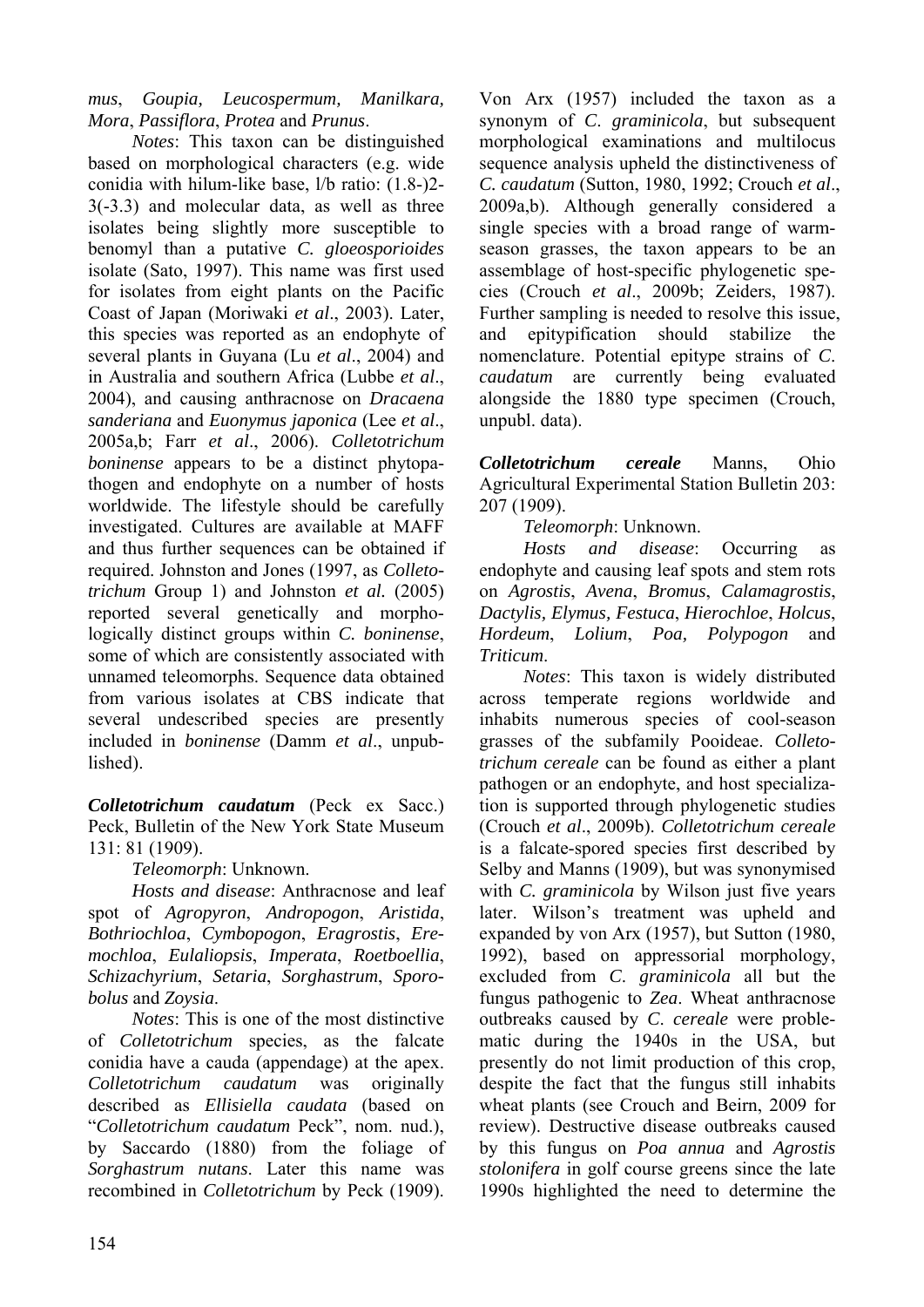identity of this organism, which continued to be identified as *C*. *graminicola* even after Sutton's narrow circumscription. Multi-locus molecular phylogenetic study demonstrated the unique identity of this taxon and corresponded with the host range and morphology documented in the original *C*. *cereale* species description (Crouch *et al*., 2006). Epitype strains have been established for the major populations (Crouch *et al*., 2006).

*Colletotrichum chlorophyti* S. Chandra & Tandon [as '*chlorophytumi*'], Current Science 34: 565 (1965).

*Teleomorph*: Unknown.

*Hosts and disease*: Leaf spot of *Chlorophytum.* Also reported from *Stylosanthes hamata* (Damm *et al*., 2009).

*Notes*: Recent molecular analysis of the type strain confirmed *C. chlorophyti* to be a distinct species (Damm *et al*., 2009).

*Colletotrichum circinans* (Berk.) Voglino, Annali della Reale Accademia d'Agricoltura di Torino 49:175 (1907).

*Teleomorph*: Unknown. The report of a teleomorph for this species as *Cleistothecopsis circinans* F. Stevens & E.Y. True (Stevens and True, 1919) must be highly doubtful, because the fungus forms muriform septate ascospores and may be a synonym of *Pleospora* (*Dothideomycetes*).

*Hosts and disease*: Causes onion smudge of *Allium* species. The taxon has also been reported as pathogen of beet (*Beta vulgaris*), leaf spot on hairy violet (*Viola hirta*), on dead stem of wild chervil (*Anthriscus sylvestris*) (Damm *et al*., 2009) and from several other putative hosts (Farr *et al*., 2009) which require confirmation.

*Notes*: This taxon was considered as a form of *C*. *dematium* by von Arx (1957). Sutton (1980) maintained *C. circinans* as a distinct species specific to *Allium* spp., characterised by falcate, fusiform conidia that are gradually tapered at each end and  $19-21 \times$ 3.5 μm, which was confirmed by Damm *et al*. (2009) in a multi-gene analysis. In the same study, an epitype of this species was designated. Fagbola and Abang (2004), who suspected *C*. *circinans* and *C*. *coccodes* to be the same species, distinguished them based on DGGE

analysis of PCR-amplified 18S rDNA fragments.

*Colletotrichum cliviae* Y.L. Yang, Zuo Y. Liu, K.D. Hyde & L. Cai, Fungi Diversity 39: 133 (2009)

*Teleomorph*: Unknown.

*Hosts and disease*: Leaf spots of *Clivia miniata*.

*Notes*: This species is similar to *Colletotrichum boninense* and *C. crassipes* in terms of conidial width. Shape is however, different, conidia of *C. crassipes* are truncate at the base, while those in *C. boninense* have a low hilumlike protuberance at the base (Sutton, 1980; Moriwaki *et al*., 2003). Although the conidial width in *C. cliviae*, *C. crassipes, C. orbiculare* and *C. boninense* overlap, *C. cliviae* grows faster than *C. orbiculare* and *C. boninense*. In addition, it is different from any similar taxa in nu-rDNA ITS, CAL, GDPH, actin, chitin synthase A and β-tubulin sequences (Yang *et al*., 2009).

*Colletotrichum coccodes* (Wallr.) S. Hughes, Canadian Journal of Botany 36: 754 (1958).

*Teleomorph*: Unknown.

*Hosts and disease*: The most important diseases are potato black dot (Lees and Hilton, 2003) and anthracnose of tomato (Ben-Daniel *et al*., 2009), but it has also been reported from chilli and mint (Nitzan *et al*., 2006b; Than *et al*., 2008c) as well as several rotation crops and *Curcurbitaceae* (Nitzan *et al*., 2006a; Tsror and Johnson, 2000).

*Notes*: This species was described from potato in Germany in 1833 as *Chaetomium coccodes* and is now regarded as a species of *Colletotrichum*. It has since been shown to cause disease in tomatoes and numerous other hosts and even human infection (Cano *et al*., 2004). It has several synonyms from a wide range of hosts. The conidia are similar to those of *C gloeosporioides* but are slightly constricted in the centre and taper abruptly at each end (Sutton, 1992). The taxon has been isolated as a common endophyte of root segments of transgenic potatoes (Götz *et al*., 2006). Vegetative compatibility groups have been reported for isolates from Israel and northern Europe (Shcolnick *et al*., 2007) and USA (Heilmann *et al*., 2006; Nitzan *et al*., 2002, 2006a,b). Several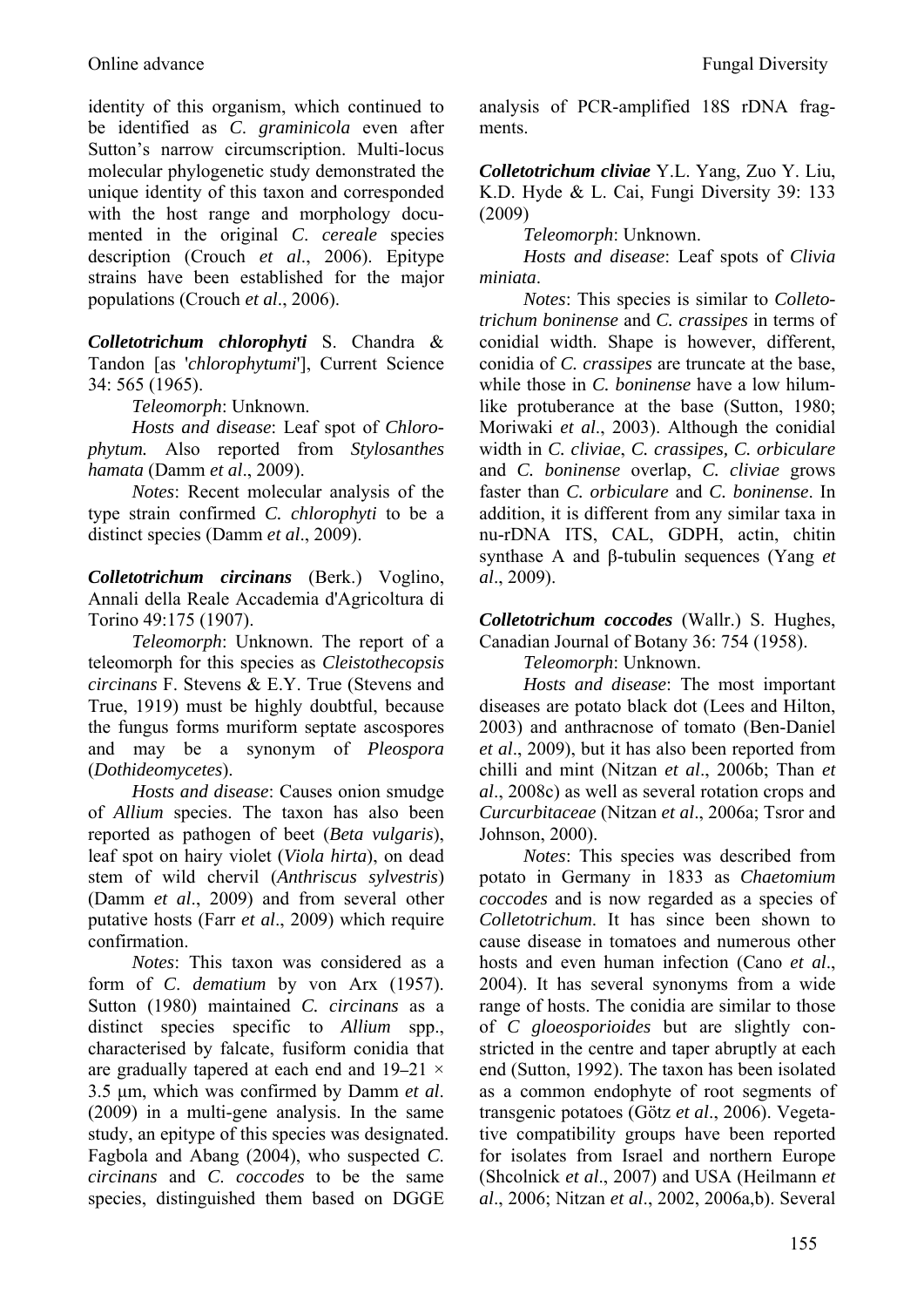recent papers deal with various aspects of the fungus and the diseases it causes (Sanogo *et al*., 2003; Costa *et al*., 2006; Aqeel *et al*., 2008; Minuto *et al*., 2008; Nitzan *et al*., 2008; Ben-Daniel *et al*., 2009). It has not been epitypified, which is necessary in order to establish whether this is a distinct species and stabilize the characters and name for future studies.

*Colletotrichum crassipes* (Speg.) Arx, Verhandelingen Koninklijke Nederlandse Akademie van Wetenschappen, tweede sect. 51(3): 77 (1957).

*Teleomorph*: Unknown.

*Hosts*: Grape anthracnose (*Vitis*).

*Notes*: This species was originally described from fruit of *Vitis vinifera* (grape) from Conegliano, Italy. The species was accepted by Sutton (1980, 1992) and is similar to *C. gloeosporioides*, but differs in its wider, generally longer conidia and deeply lobed appressoria. The name has rarely been used recently and the records from rattans (Mohanan, 2005) and jacaranda - *Dalbergia nigra* (Dhingra *et al*., 2003) need verification. It has also been putatively identified, mainly based on the morphology of the appressoria with crenate or deeply lobed margins and size of conidia, as causing human phaeohyphomycotic cysts (Castro *et al*., 2001). *Colletotrichum acutatum* is also known from grape (Melksham *et al*., 2002). Sutton (1992) suggested this taxon migh be composite and comprise several taxa. Fresh collections of this taxon are needed from grapes in Italy for molecular analysis.

*Colletotrichum curcumae* (Syd.) E.J. Butler & Bisby, The Fungi of India: 153 (1931).

*Teleomorph*: Unknown.

*Hosts and disease*: Leaf spot of turmeric (*Curcuma longa*) (Palarpawar and Ghurde, 1994).

*Notes*: In a multi-gene analysis, this taxon was shown to be a distinct species and epitypified (Damm *et al*., 2009).

*Colletotrichum dematium* (Pers.) Grove, Journal of Botany, British and Foreign, London 56: 341 (1918).

*Teleomorph*: Unknown.

*Hosts and disease*: Originally described on stem necroses on *Eryngium campestre*, and

also reported as pathogenic on potato stems (*Solanum tuberosum*), from leaf spots of *Genista tinctoria*, as an endophyte in grapevine (*Vitis vinifera*), on dead stems of *Apiaceae* and on *Xanthium*. Other hosts need to be confirmed. *Notes*: Many *Colletotrichum* species with curved conidia had been synonymised with *C. dematium* by von Arx (1957), who considered this taxon to be a common saprotroph on many herbaceous plants with several hostspecific forms. Descriptions of *C. dematium* in the literature are very variable and confusing (von Arx, 1957; Sutton, 1980; Baxter, 1983). Therefore, this taxon has been epitypified and compared with other curved spored species from herbaceous hosts based on morphological and molecular data (Damm *et al.*, 2009). *Colletotrichum dematium* was confirmed to be plurivorous, probably having pathogenic, saprotrophic and endophytic lifestyles. However, since many strains originally identified as *C. dematium* proved to belong to different species, for example *C. lineola*, *C. spaethiana* and *C. truncatum*, host and biological information of this taxon in previous studies might be wrong. This includes the causal organisms of several economically important diseases, such as leaf blight of Japanese radish seedlings, anthracnose of mulberry, narukoyuri (*Polygonatum falcatum*) and statice (Yoshida and Shirata, 1999; Sato *et al*., 2005; Babu *et al*., 2008; Tomioka *et al*., 2008; Bobev *et al*., 2009), while the anthracnose pathogen of *Rhododendron* in Sweden (Vinnere *et al.*, 2002) does belong to *C. dematium* or the closely related *C. lineola* (Damm *et al.*, 2009).

*Colletotrichum destructivum* O'Gara, Mycologia 7: 38 (1915).

*Teleomorph*: *Glomerella glycines*  Lehman & F.A. Wolf

*Hosts and disease*: Anthracnose in *Brassicaceae*, *Cuscutaceae*, *Leguminosae*, *Solanum, Perilla*.

*Notes*: This taxon causes anthracnose of soybean usually affecting aging plants at harvest or stubble (Manandhar *et al*., 1986) and of lucerne as a sole or secondary pathogen (Boland and Brochu, 1989). It was also found to cause anthracnose of perilla (Kawaradani *et al*., 2008). It is a hemibiotrophic species in *Medicago sativa, M. truncatula, Vigna ungui-*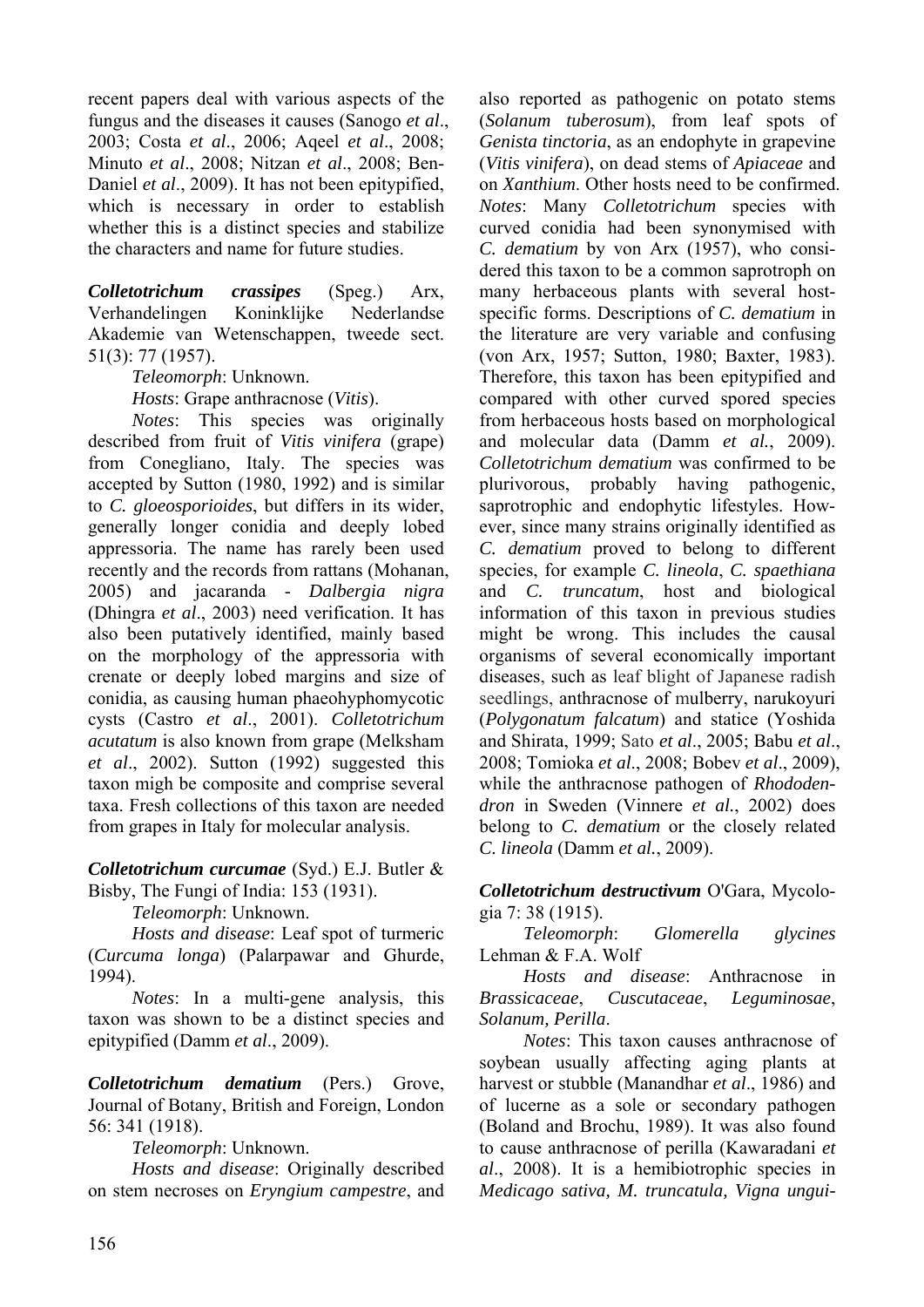*culata*, several *Nicotiana* species and *Arabidopsis thaliana* (Latunde-Dada *et al*., 1996, 1997; Shen *et al*., 2001; O'Connell *et al*., 2004) and produces large, prominently multilobed infection structures that are localized within the initially infected epidermal cells of the infected host. This feature is the same in *C. linicola* and *C. higginsianum,* and represents a key taxonomic character (Latunde-Dada and Lucas, 2007; O'Connell *et al*., 2004). A multilocus comparison approach is required to determine their relationships.

*Colletotrichum dracaenophilum* D.F. Farr & M.E. Palm, Mycological Research 110: 1401 (2006).

*Teleomorph*: Unknown.

*Hosts and disease*: Leaf anthracnose of *Dracaena*.

*Notes*: This species was recently described and ex-type cultures and sequences are available. The taxon is known only from China and can be distinguished from other taxa on *Agavaceae* by its long conidia (averaging more than 28 μm long). Molecular data support the uniqueness of this species (Farr *et al*., 2006; L. Cai, pers. comm.). Other taxa from *Dracaena* have been discussed by Farr *et al*. (2006).

*Colletotrichum echinochloae* Moriwaki & Tsukib., Mycoscience 50: 275 (2009).

*Teleomorph*: Unknown.

*Hosts and disease*: Leaf blight and greyish-white lesions with brown margins on leaves of *Echinochloa esculenta*.

*Notes*: This taxon was previously identified as *C. graminicola* but differs from this species in its falcate and short conidia, 18-22.2 μm in length, cultural characteristics, and specific pathogenicity to *Echinochloa esculenta*. Molecular phylogenetic analyses using rDNA-ITS, HMG, and *Sod2* sequences also show this species to be unique (Moriwaki and Tsukiboshi, 2009). *C. echinochloae* originates from the same host plant as *C. jacksonii*, and while the two species are clearly sister taxa, the type strains of *C. echinochloa* and *C. jacksonii* fall into two distinct phylogenetic lineages (Crouch *et al*., 2009a; Moriwaki and Tsukiboshi, 2009).

*Colletotrichum eleusines* Pavgi & U.P. Singh

[as '*eleusinis*'], Mycopathologia et Mycologia Applicata 27: 85 (1965).

*Teleomorph*: Unknown.

*Hosts*: Anthracnose of *Eleusine indica*.

*Notes*: Wilson (1914) included isolates of *Colletotrichum* from *Eleusine* in his description of *C. graminicola*. *Colletotrichum eleusines* was first introduced in 1965, but the taxon was not accepted by Sutton (1980, 1992) in any of his subsequent treatments. Crouch *et al*. (2009a) reintroduced *C. eleusines* based on molecular phylogenetic data. The taxon is morphologically indistinguishable from many closely related falcate-spored *Colletotrichum* species associated with grasses and is diagnosed using molecular analysis.

*Colletotrichum falcatum* Went, Archives Java Suikerindustrie 1: 265 (1893).

*Teleomorph*: *Glomerella tucumanensis*  (Speg.) Arx & E. Müll.

*Hosts and disease*: Red rot and red streak of *Saccharum* (sugarcane).

*Notes*: Red rot can infect mature stalks of sugarcane, leaf mid ribs and cause rot of planting material which results in substantial losses in crop yield and sugar quality (Rao *et al*., 2004). This fungus was isolated in 1892 from a sugarcane field at Tjomal, Java, Indonesia but the type material could not be located in any herbaria. Remarkably the same sugarcane field still exists and it is possible to designate an epitype in order to stabilize the taxonomic position. The taxon was recently isolated from the same original site and host species allowing it to be epitypified (Prihastuti *et al*., unpublished).

*Colletotrichum fioriniae* (Marcelino & Gouli) R.G. Shivas & Y.P. Tan, Fungal Diversity 39: 117 (2009).

*Teleomorph*: *Glomerella acutata* var. *fioriniae* J.A.P. Marcelino & S. Gouli

*Hosts and disease*: Leaf and stem blight of *Acacia acuminata*, fruit rot of *Persea americana*, endophyte in *Mangifera indica* and 28 other species of plants, apparently entomopathogenic on elongate hemlock scale (*Fiorinia externa*)*.*

*Notes*: Originally established to accommodate entomopathogenic forms of *C. acuta-*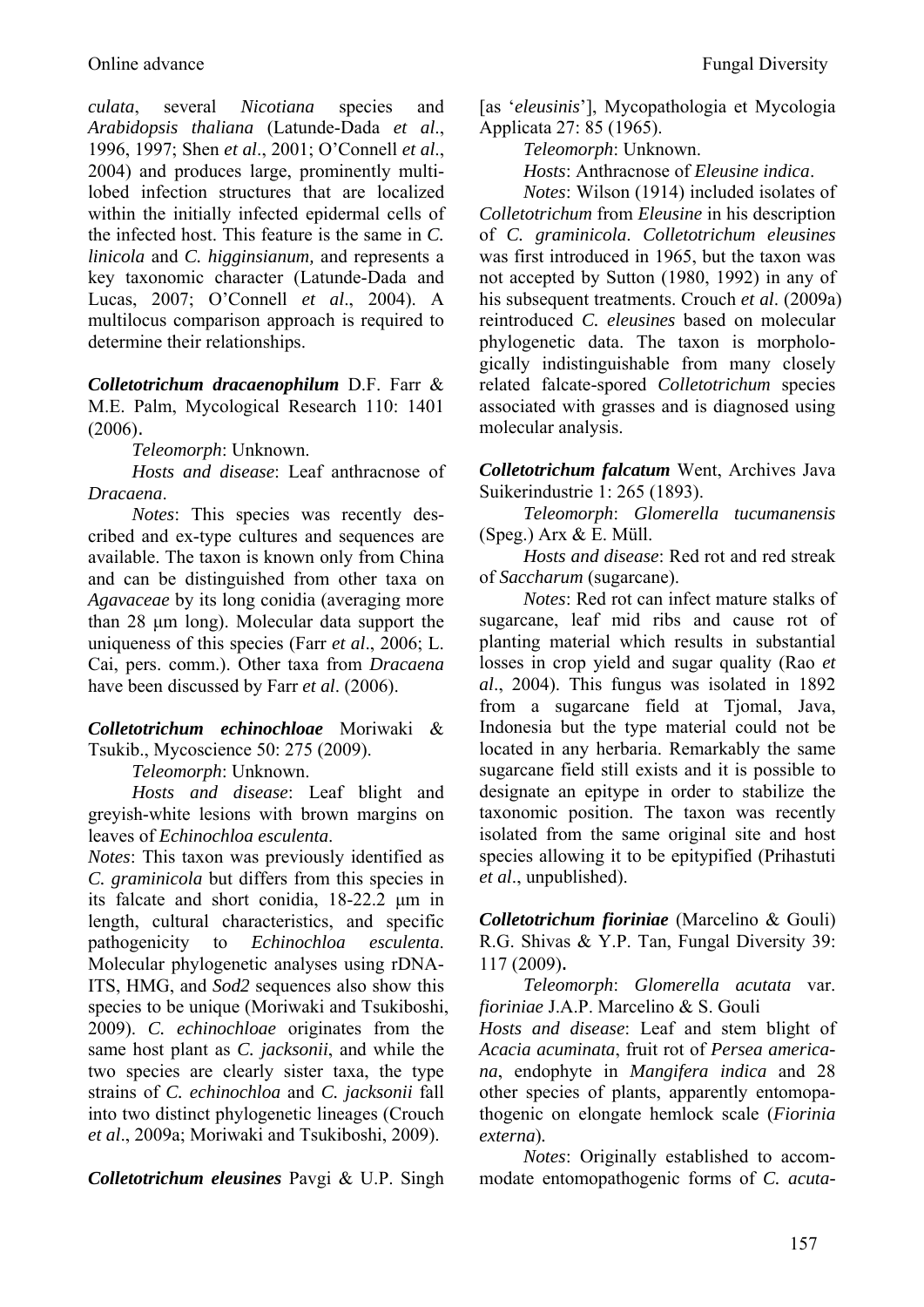*tum* associated with an epizoote of scale insects in eastern USA, where it also occurred as an endophyte in 28 species of plants (Marcelino *et al*., 2008). Differs culturally from *Colletotrichum acutatum* Simmonds by having colonies on PDA that are grey cottony with aerial mycelium in compact tufts, and in reverse pale brownish-pink with dark flecking, as well as by its ITS and β-tubulin sequences. *Colletotrichum fioriniae* accommodates *C. acutatum*  group C according to Lardner *et al*. (1999) or *C. acutatum* group A3 according to Sreenivasaprasad and Talhinhas (2005).

## *Colletotrichum fragariae* A.N. Brooks, Phytopathology 21: 113 (1931)**.**

*Teleomorph*: Unknown.

*Hosts and disease*: Crown rot, stolon lesions and fruit rot of *Fragaria × ananassa* (strawberry).

*Notes*: This species is one of the causal agents of strawberry anthracnose, which is usually caused by three species (including *C*. *acutatum* and *C*. *gloeosporioides*). Each of these species produces similar symptoms on strawberry which include crown rot, fruit rot and stolon lesions. It has been regarded as a synonym of *C. gloeosporioides* by von Arx (1957) but then as specific to *Fragaria* (von Arx, 1981; Sutton, 1992). It is recognized as a distinct species differentiated from *C. gloeosporioides* and *C. acutatum* by both conidia and setae on a strawberry leaf agar medium (Gunnell *et al.*, 1992), but its status as a distinct species is under review (Martínez-Culebras *et al.*, 2003). Molecular data based on the rDNA ITS sequences has shown that the divergences between this taxon and a putative *C*. *gloeosporioides* strain were too low to distinguish them as separate species (Sreenivasaprasad *et al*., 1996; Buddie *et al*., 1999; Martínez-Culebras *et al.*, 2003), but it can be discriminated from other members of the *C. gloeosporioides* aggregate isolated from strawberry by an *MvnI* restriction site within the ITS1 region (Martínez-Culebras *et al*., 2000, 2003). Recent phylogenetic research using a wider range of genes (Johnston, in litt.) supports the work of MacKenzie *et al*. (2007) indicating that *C. fragariae* is distinguishable from the rest of the *C. gloeosporioides* aggregate, but that it is not restricted to strawberry.

*Colletotrichum fructi* (F. Stevens & J.G. Hall) Sacc. [as '*fructus*'], Sylloge Fungorum (Abellini) 22: 1201 (1913).

*Teleomorph*: Unknown.

*Hosts and disease*: Fruit rot of apple (*Malus domestica*). Also reported on pear (*Pyrus communis*) and walnut (*Juglans regia*) (Farr *et al.,* 2009), which needs to be confirmed.

*Notes*: This taxon has been revealed to be a distinct species based on multi-gene analyses and an epitype has been designated (Damm *et al*., 2009).

*Colletotrichum fructicola* Prihastuti, L. Cai & K.D. Hyde, Fungal Diversity 39: 96.

*Teleomorph*: *Glomerella* sp.

*Hosts and disease*: Endophyte, epiphyte and pathogen isolated from coffee berries (*Coffea* sp.) and leaf spots of peanut (*Arachis*).

*Notes*: This species was first reported from coffee berries in Thailand, isolated as epiphytes, endophytes and pathogens. Conidia of this species are similar to *C*. *kahawae* which has been reported associated with coffee berry disease, but they can be distinguished by biochemical tests (Prihastuti *et al*., 2009). The taxon was introduced as a new species based on molecular data. Subsequent collections in Thailand have shown this species to have a wide host range (L. Cai, pers. comm.).

## *Colletotrichum fuscum* Laubert, Gartenwelt 31: 675 (1927).

# *Teleomorph*: Unknown.

*Hosts and disease*: Leaf spots on *Scrophulariaceae sensu lato* (*Antirrhinum majus*, *Digitalis* spp., *Linaria maroccana*, *Nemesia strumosa*).

*Notes*: Laubert described *C. fuscum* from diseased leaves of *Digitalis purpurea* in 1927 from Germany. A similar disease on *Digitalis* and related plants is common in New Zealand (Sutton 1980; Anon., 2001–2009) and Japan (e.g. Tomioka *et al*., 2001). This fungus is genetically distinct from *C. gloeosporioides*, based on sequences from the ITS region (Moriwaki *et al*., 2003, Cannon *et al*., 2008) and GPDH intron 2 (Weir, unpubl. data). Both Moriwaki *et al*. (2002) and Cannon *et al*. (2008) recognized that *C. fuscum* was closely related to isolates referred variously to *C. destructivum*,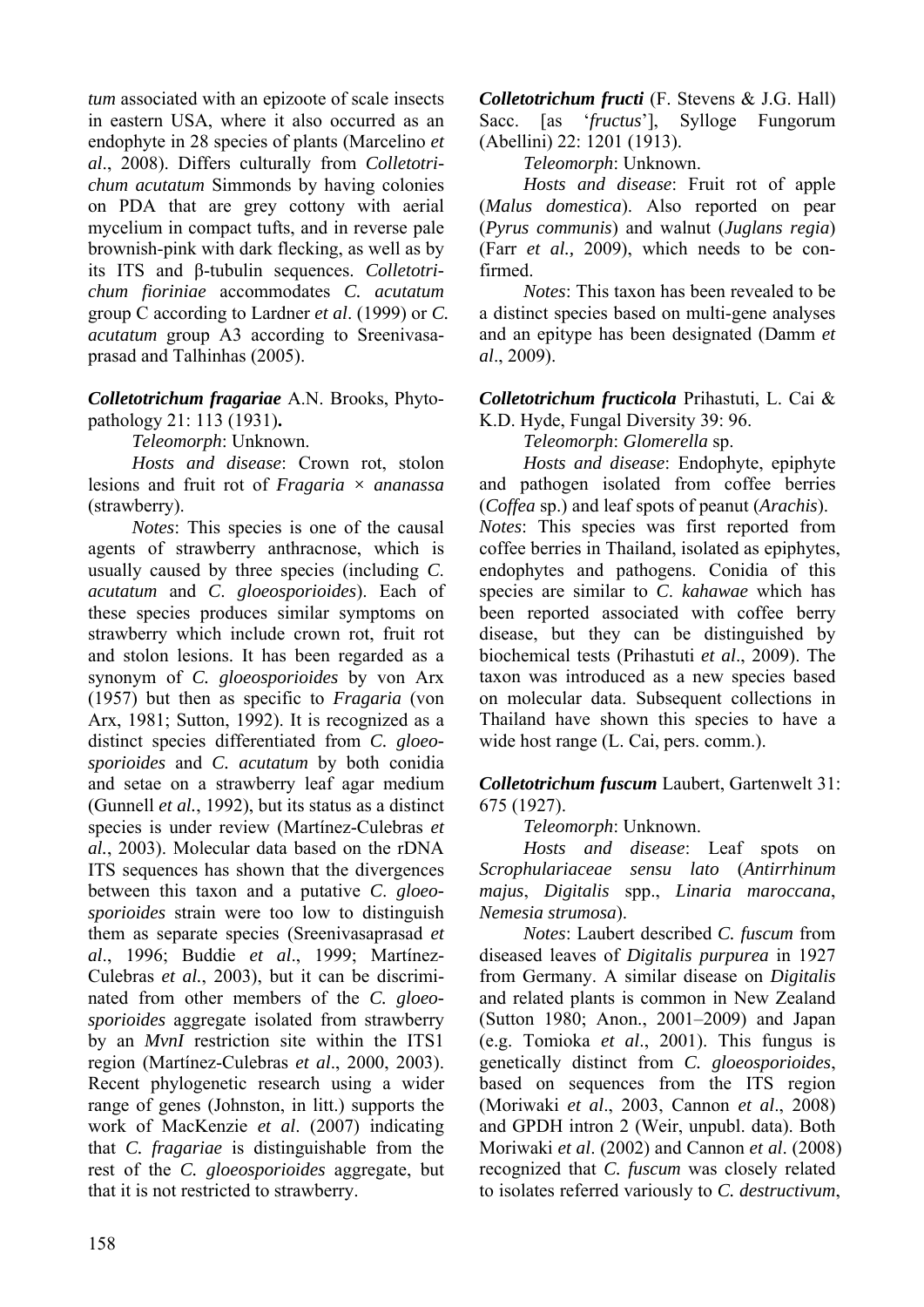*C. higginsianum*, and *C. linicola* on the basis of ITS sequences. Each of these names is used for fungi causing leaf-spotting diseases of *Scrophulariaceae*, legumes, crucifers, and *Linum* respectively. A comparison of published descriptions shows that there are morphological as well as genetic similarities between isolates given these names. For example, all have distinctively-shaped conidia with a slight curve and tapering to narrowly rounded ends (e.g. Spilsbury, 1953; von Arx, 1970; Sutton, 1980; Tomioka *et al*., 2001). There has been no modern study of the type specimens of these taxa and whether or not they are genetically and biologically distinct remains unresolved.

*Colletotrichum gloeosporioides* (Penz.) Penz. & Sacc., Atti del Reale Istituto Veneto di Scienze, Lettere ed Arti, Serie 6, 2: 670 (1884)*. Teleomorph*: *Glomerella cingulata* (Stoneman) Spauld. & H. Schrenk

*Hosts and disease*: *Colletotrichum gloeosporioides* (Penz.) Penz. & Sacc. is one of the most common and widely distributed plant pathogens in the world (Sutton, 1992; Cannon *et al*., 2000). Since its original description (as *Vermicularia gloeosporioides* Penz.) it has been associated with at least 470 different host genera (Sutton 1980), either as a primary disease-causing organism, or isolated from deteriorated plant parts. It is especially prevalent in the tropics, but has been recorded also from a wide range of temperate and subtropical habitats. The species is well known as a latent pathogen causing post-harvest problems (Prusky and Plumbley, 1992), endophytic strains are commonly isolated from symptomless plant parts (Cannon and Simmons, 2002; Lu *et al*., 2004; Photita *et al*., 2004, 2005), and reduced-pathogenicity mutants have been explored as control mechanisms for virulent strains (Yakoby *et al*., 2002). Some strains are highly host-specific, and are used or planned for use as bioherbicides in several parts of the world (e.g. Watson *et al*., 2000; Goodwin, 2001; Kaewchai *et al*., 2009).

*Colletotrichum gloeosporioides* has been implicated as an economically important pathogen of a wide range of plants, including *Agavaceae* (Farr *et al*., 2006), apple (Carvalho *et al*., 2000), avocado (Mills *et al*., 1992; Freeman *et al*., 2000), citrus (Adaskaveg and Förster, 2000; Timmer and Brown, 2000; Ramos *et al*., 2006), coffee (Waller and Bridge, 2000), mango (Mills *et al*., 1992; Afanador Kafuri *et al*., 2003), olive (Martin and Garcia Figueres, 1999), papaya (Mills *et al*., 1992), passion fruit (Afanador Kafuri *et al*., 2003), proteas (Lubbe *et al*., 2004), stylosanthes (Manners and He, 1997; Munaut *et al*., 2002), strawberry (Buddie *et al*., 1999; Smith and Black, 1990; Xiao *et al*., 2004) and yam (Abang *et al*., 2002; Mignouna *et al*., 2002).

*Notes*: *Colletotrichum gloeosporioides* as currently circumscribed is a polymorphic species aggregate containing a number of subgroups which show varying degrees of pathogenicity, host-specificity and genetic homogeneity. It was first recognized as an aggregate taxon by von Arx (1957) who placed at least 600 taxa into synonymy (the precise number is difficult to determine due to the high level of homonymy and complications due to teleomorph/anamorph links). Some of these (e.g. *C. higginsianum*, *C. phormii*) are now recognized as belonging to separate species, but the vast majority have never been reevaluated. In the absence of living cultures of type specimens with extractable DNA, there are strong practical arguments against their resurrection.

The *Colletotrichum gloeosporioides* aggregate has been defined using morphological methods by e.g. Sutton (1980) and Baxter *et al.*  (1983), primarily using characteristics of the conidia – they were considered to be cylindrical with rounded ends and less than 4.5 µm in diameter. Such features are not considered to be reliable; ,specially as *Colletotrichum* species in culture frequently produce secondary conidia that are highly variable in size and shape. The aggregate is now more objectively defined using molecular methods, and sequences including rDNA-ITS, β-tubulin, *MAT1-2* and GDPH (Morikawi *et al*., 2002; Du *et al*., 2005; Gonzalez *et al*., 2006; Cannon *et al.*, 2008; Than *et al*., 2008a) may be used to assign strains to *C. gloeosporioides* in its currently defined sense.

Some recently accepted taxa are now known to belong within the *C. gloeosporioides* aggregate. The best studied of these is *C. kahawae* (Waller *et al*., 1993), described for the important African pathogen of *Coffea*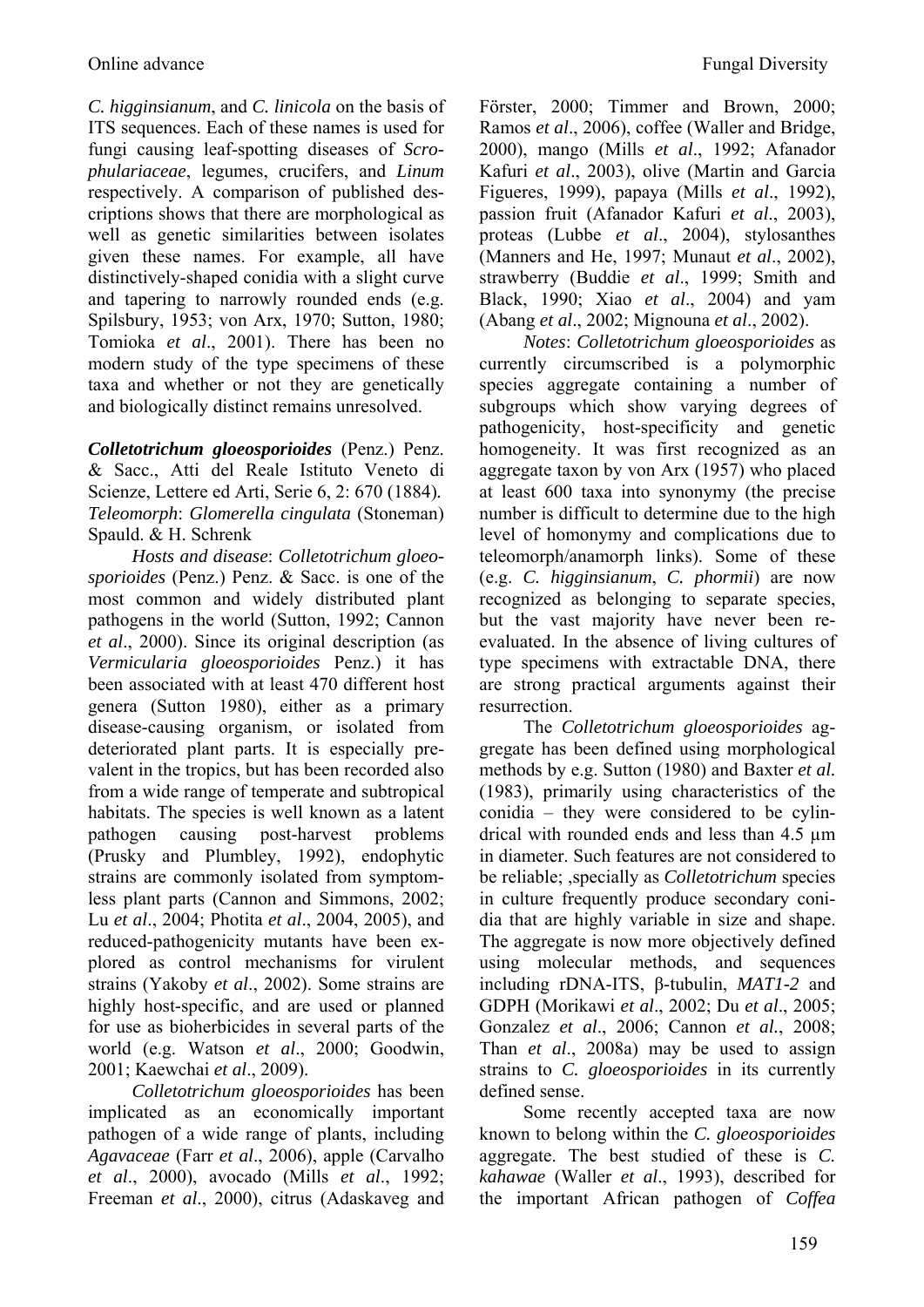known to pathologists as coffee berry disease. Although its recognition as a distinct taxonomic unit is very important in the applied sciences, it is now believed to be an almost clonal entity that can only be reliably distinguished from other taxa within the *C. gloeosporioides* aggregate using biochemical tests. *Colletotrichum fragariae* (Brooks, 1931) constitutes a further subgroup within the *C. gloeosporioides* aggregate, but this exhibits substantially more genetic polymorphism compared with *C. kahawae*. Recent studies (Weir and Johnston, *in litt*.) suggest that it can be recognized as a distinct taxonomic entity within the aggregate, but is not specific to strawberry.

ITS analysis has not proved informative in distinguishing subgroups within the *C. gloeosporioides* aggregate, although there are suggestions that a sequence dichotomy exists that is reflected in the gene's secondary structure (Bridge *et al*., 2008b). The aggregate is currently the subject of intensive phylogenetic research using multiple genes, and it is likely that a series of well-supported monophyletic (though not host-specific) clades will be identified.

*Colletotrichum gossypii* Southw., Journal of Mycology 6: 100 (1890).

*Teleomorph*: *Glomerella gossypii* Edgerton

*Hosts and disease*: Anthracnose, pink boll rot or seedling blight of cotton (*Gossypium*).

*Notes*: The name *C. gossypii* has been frequently used in the literature (e.g. Silva-Mann *et al*., 2007; Alves and Pozza, 2009; Chitarra *et al*., 2009). It was suggested that the two varieties can be differentiated by AFLP, but this observation was based on only ten strains (Silva-Mann *et al*., 2005). *Colletotrichum gossypii* var. *gossypii* supposedly causes anthracnose, mostly resulting in seedling dieback, while *C. gossypii* var. *cephalosporioides* is proposed to be the causal agent of ramulose of cotton (Mathieson and Mangano, 1985; Chitarra *et al*., 2009; Monteiro *et al*., 2009). There is no consistent report about morphological or molecular markers to differentiate the two varieties. Many authors have considered *C. gossypii* to be a synonym of *C*.

*gloeosporioides* and the taxon was not accepted in Sutton (1992). *Colletotrichum gossypii* has quarantine significance (EPPO, 2009), particularly as it is seed dispersed. Fresh collections are needed to establish if this is a distinct species and for epitypification.

*Colletotrichum graminicola* (Ces.) G.W. Wilson [as '*graminicolum*'], Phytopathology 4: 110 (1914)

*Teleomorph*: *Glomerella graminicola* D.J. **Politis** 

*Hosts and disease*: Anthracnose of *Zea mays* (corn).

*Notes*: *Colletotrichum graminicola* was introduced in 1914, combining several morphologically similar taxa from *Colletotrichum, Dicladium*, *Colletotrichopsis*, and *Steirochaete*, including *C. cereale* and what would later be described as *C. eleusines*, *C. jacksonii*, *C. miscanthi*, *C. navitas*, *C. nicholsonii* and *C. paspali* (Crouch *et al*., 2009a,c). The taxon has been the subject of much controversy over the past 50 years, beginning with the work of von Arx (1957). In order to connect the conidial state of the graminicolous species with a newly introduced sexual morph, *Glomerella tucumanensis* (von Arx and Müller, 1954), von Arx synonymized all *Colletotrichum* associated with grasses under the name *C. graminicola*, including the previously distinct taxa *C. sublineola*, *C. falcatum* and *C. caudatum*. *Colletotrichum graminicola sensu lato* Arx was considered by most researchers as a group species and in subsequent years the taxon was increasingly subdivided, eventually into 12 species. The identification of a unique teleomorph associated with *C. graminicola* from *Zea mays* (Politis, 1975) and subsequent morphological studies by Sutton (1966, 1968) resulted in *C. graminicola* being established as a taxon limited to this host plant, and *C. sublineola*, *C. falcatum* and *C. caudatum* were re-established as discrete species. Molecular phylogenetic studies confirmed the distinction of *C. graminicola sensu stricto* (Du *et al*., 2005; Crouch *et al*., 2006, 2009a,b, 2010). Although this fungus emerged as an important pathogen of corn crops during the 1970s and 1980s, anthracnose caused by *C. graminicola* no longer impacts crop production in most developed areas due to the deployment of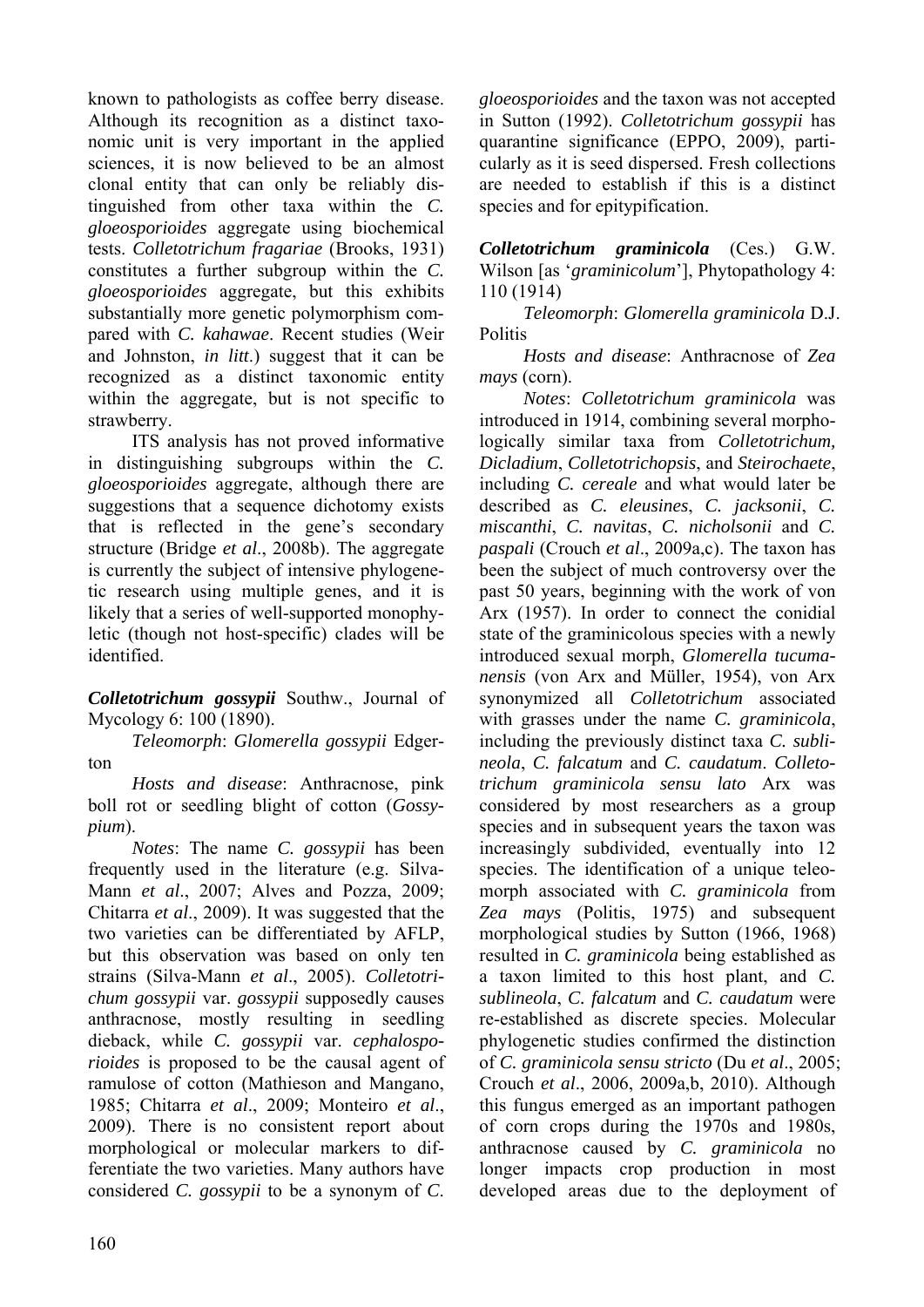resistant cultivars. *Colletotrichum graminicola* is the first *Colletotrichum* species to have its entire genome sequenced (Lisa Vaillancourt, pers. comm.) and is a well established model for fungus-plant interactions, pathogen biology and hemibiotrophic infection (reviewed in Crouch and Beirn, 2009). An epitype strain (M1.001) has been established (Crouch *et al*., 2006); this is the same strain sequenced through the Broad Institute's Fungal Genome Initiative (http://www.broad.mit.edu/science/ projects/fun gal-genome-initiative/current-fgisequence-projects).

*Colletotrichum hanaui* J.A. Crouch, B.B. Clarke, J.F. White & B.I. Hillman, Mycologia 101: 728 (2009).

*Teleomorph*: Unknown.

*Hosts*: Anthracnose of *Digitaria* (crabgrass).

*Notes*: *Colletotrichum* associated with crabgrass has traditionally been referred to as *C. graminicola*, although Wilson (1914) did not include isolates of *Colletotrichum* from crabgrass in his treatment of the species, and Sutton (1980, 1992) limited *C. graminicola* to the fungus pathogenic to *Zea mays*. Systematic studies of this morphologically cryptic phylogenetic species were first performed in 2009, when it was described as a distinct taxon based upon multilocus molecular data (Crouch *et al*., 2009a).

*Colletotrichum higginsianum* Sacc., Journal of Agricultural Research, Washington 10: 161 (1917).

*Teleomorph*: Unknown.

*Hosts and disease*: Anthracnose of *Brassicaceae*.

*Notes*: This taxon causes anthracnose leaf spot disease on a wide range of cruciferous plants (*Brassicaceae*) in South Atlantic and Gulf states of the United States, the West Indies, Japan, and Southeast Asia (Higgins, 1917; Scheffer, 1950; Sutton, 1980; Moriwaki *et al*., 1997). It was regarded as a synonym of *C. gloeosporioides* by von Arx (1957), but subsequently has been recognized as a distinct species on the basis of its conidial morphology and consistent association with cruciferous hosts (Sutton, 1980, 1992). It has however, been considered as a synonym of *C. destruc-* *tivum* based on morphology of conidia and appressoria. The infection process closely resembled that of *C. destructivum* on other hosts (e.g. alfalfa, cowpea, and tobacco) and rDNA sequences are similar to *C. destructivum* (O'Connell *et al*., 2004). More recently, its host range was also considered an unambiguous criterion of delimitation of two species (Sun and Zhang, 2009). Molecular data analysis based on a multilocus comparison is needed before the status of the two taxa can be resolved.

*Colletotrichum hippeastri* Y.L. Yang, Zuo Y. Liu, K.D. Hyde & L. Cai, Fungal Diversity 39: 133 (2009)

*Teleomorph*: Unknown.

*Hosts and disease*: Anthracnose of *Hippeastrum vittatum.*

*Notes*: The conidia of this taxon are distinct in being usually narrower near the ends or at centre and germinating conidia form 2-4 cells. This character is distinct from other species of *Colletotrichum*. In addition, *C. hippeastri* clustered separately from any morphologically similar species (e.g. *C. dracaenophilum*, *C. sansevieriae* and *C. nupharicola* (Farr *et al*., 2006; Johnson *et al*., 1997; Nakamura *et al*., 2006) in phylograms inferred from nu-rDNA ITS, calmodulin, β-tubulin, GDPH, actin, chitin synthase A and/or, six combined genes datasets (Yang *et al*., 2009).

*Colletotrichum horii* B. Weir & P.R. Johnst., Mycotaxon (in press).

*Teleomorph*: Unknown.

*Hosts and disease*: Associated with lesions on unripe fruit, young stems and twigs of persimmon (*Diospyros kaki*).

*Notes:* An anthracnose disease of persimmon fruits was described in a Japanese language article by Shotaro Hori in 1910 as *Gloeosporium kaki*. The next year Seiya Ito (1911), probably unaware of the earlier work, described a pathogen from persimmon fruits and twigs which he also named *Gloeosporium kaki*, although based on different specimens. This has led to some confusion as the authority has variably been cited as either Ito or Hori. Maffei (1921) described a leaf spot pathogen of persimmon from a specimen collected in Italy as *Colletotrichum kaki*. Von Arx (1957, 1970)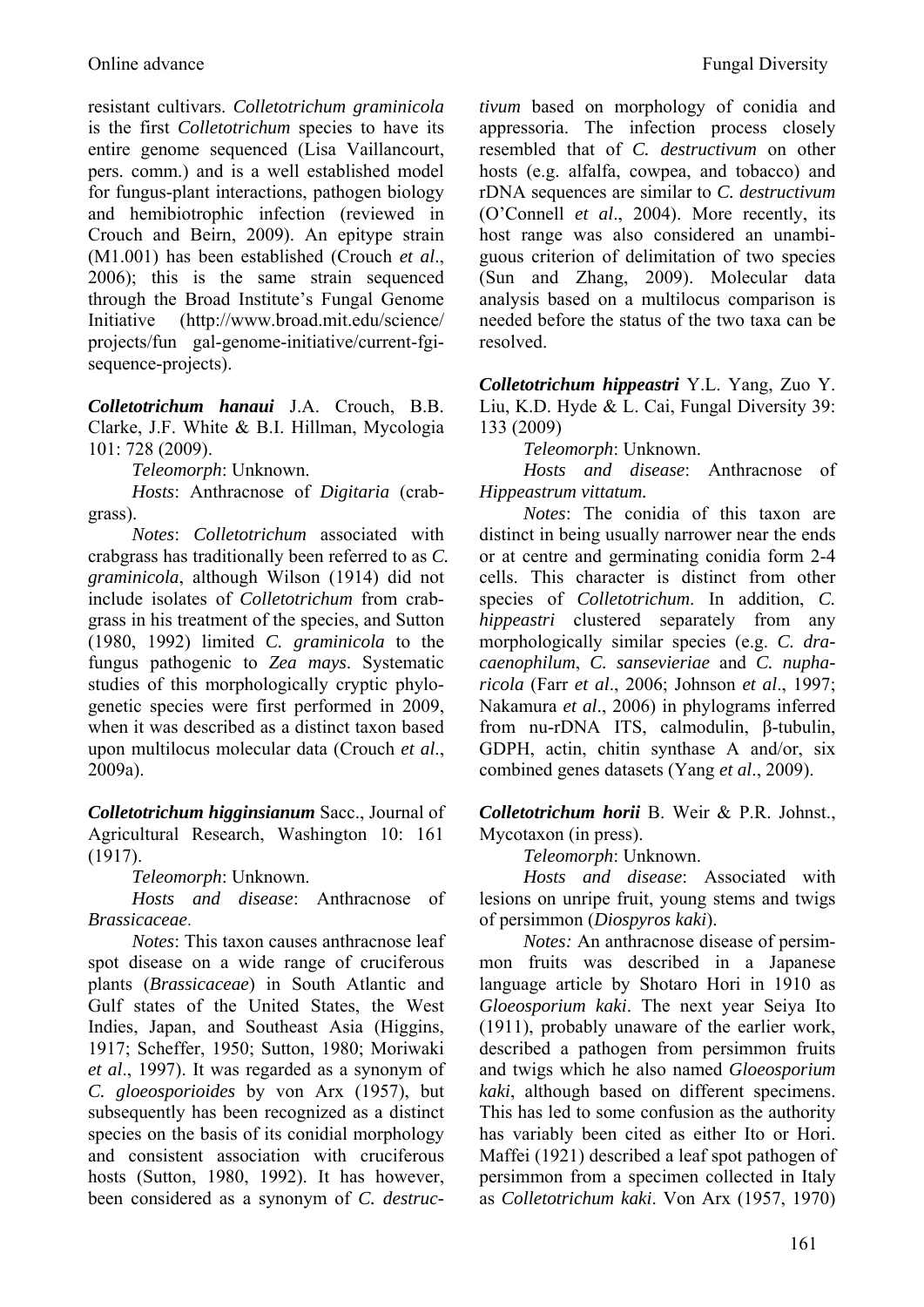considered the fungi described by Hori and Maffei to be the same, and synonymous with *Colletotrichum gloeosporioides.* However, on the basis of biological and morphological differences, Weir and Johnston (in press) concluded that the two species were distinct. They examined specimens from China, Japan and New Zealand, neotypified *Gloeosporium kaki* Hori and, based on molecular and morphological evidence, renamed the persimmon pathogen *Colletotrichum horii,* a member of the *C. gloeosporioides sensu lato* species complex.

*Colletotrichum hymenocallidis* Y.L. Yang, Zuo Y. Liu, K.D. Hyde & L. Cai, Fungal Diversity 39: 138 (2009)**.** 

*Teleomorph*: Unknown.

*Hosts and disease*: leaf spot of *Hymenocallis americana*.

*Notes*: The conidial dimensions and shapes of *Colletotrichum hymenocallidis* are close to *C. siamense*, whereas their colony characters differ. Colonies of *C. siamense* are yellowish-white in reverse versus greenishblack in *C. hymenocallidis*; the mean size of conidia, conidial and mycelial appressorium in *C. hymenocallidis* are also larger than that of *C. siamense* (Prihastuti *et al*., 2009; Yang *et al*., 2009). Phylogenetic analysis using chitin synthase A gene region and multiple gene loci showed that *C. hymenocallidis* is a distinct species (Yang *et al*., 2009).

*Colletotrichum jacksonii* J.A. Crouch, B.B. Clarke, J.F. White & B.I. Hillman, Mycologia 101: 729 (2009).

*Teleomorph*: Unknown.

*Hosts and disease*: Anthracnose of *Echinochloa* (barnyard grass).

*Notes*: As with many *Colletotrichum* species associated with grass hosts, this organism is referred to in the literature as *C. graminicola*. Lectotype material for *C. graminicola* (as *Dicladium graminicola*; Cesati, 1852) was present on both *Echinochloa* and *Zea* host substrates, but Sutton (1965, 1980, 1992) constrained *C. graminicola* to *Colletotrichum* pathogenic on *Zea mays*. As described by Crouch *et al*. (2009a), *C. jacksonii* is a falcatespored phylogenetic species morphologically

indistinguishable from several closely related graminicolous inhabiting species; it is diagnosable through molecular characters. Although closely related to *C. echinochloae*, a taxon also described from *Echinochloa*, the type of *C. jacksonii* is part of a phylogenetic lineage distinct from *C*. *echinichloae* (Crouch *et al*., 2009a; Moriwaki and Tsukiboshi, 2009).

*Colletotrichum kahawae* J.M. Waller & Bridge, Mycological Research 97: 993 (1993).

*Teleomorph*: Unknown.

*Hosts and disease*: Anthracnose of coffee berry (*Coffea arabica*).

*Notes*: The name *C. coffeanum* was applied to *Colletotrichum* species found on coffee in Brazil by F. Noack at the end of the 19th century, where coffee berry disease (CBD) is not present, and is now considered as a poorly defined host-linked group within the *C. gloeosporioides* aggregate. Therefore, the use of *C. coffeanum* for the CBD pathogen was a misapplication (Sutton, 1992). Waller *et al*. (1993) renamed the highly pathogenic strain causing coffee berry disease in Africa as *C*. *kahawae* based on differences in growth rate and ability to utilize carbon sources. Correll *et al*. (2000) used SSREP and ALFP techniques to show that *C. kahawae* is a clonal population and similar results were found by Varzea *et al.* (2002) using VCG. Its status as a distinct species or infraspecific taxon is discussed in detail by Cannon *et al*. (2000). The name has continued to be used (see Bridge *et al*., 2008a; Gichuru *et al*., 2008; Durand *et al*., 2009; Van Der Vossen and Walyaro, 2009; Zeru *et al*., 2009). Data presented by Cai *et al*. (2009) and Prihastiti *et al.* (2009) in this issue may indicate that this is a distinct species. In Brazil, different populations of *C. gloeosporioides* are quite common as endophytes of the coffee tree, an observation already made by Rayner (1948). Others are considered the etiologic agent of a foliar disease known as "mancha mantecosa" or blister spot, described first in Costa Rica (Vargas and Gonzales 1972; Ferreira *et al.*, 2009; Pereira *et al.*, 2009). Nevertheless, conclusive pathogenicity tests or phylogenetic analyses have still to be conducted. *C. coffeanum* could be a suitable name for this fungus.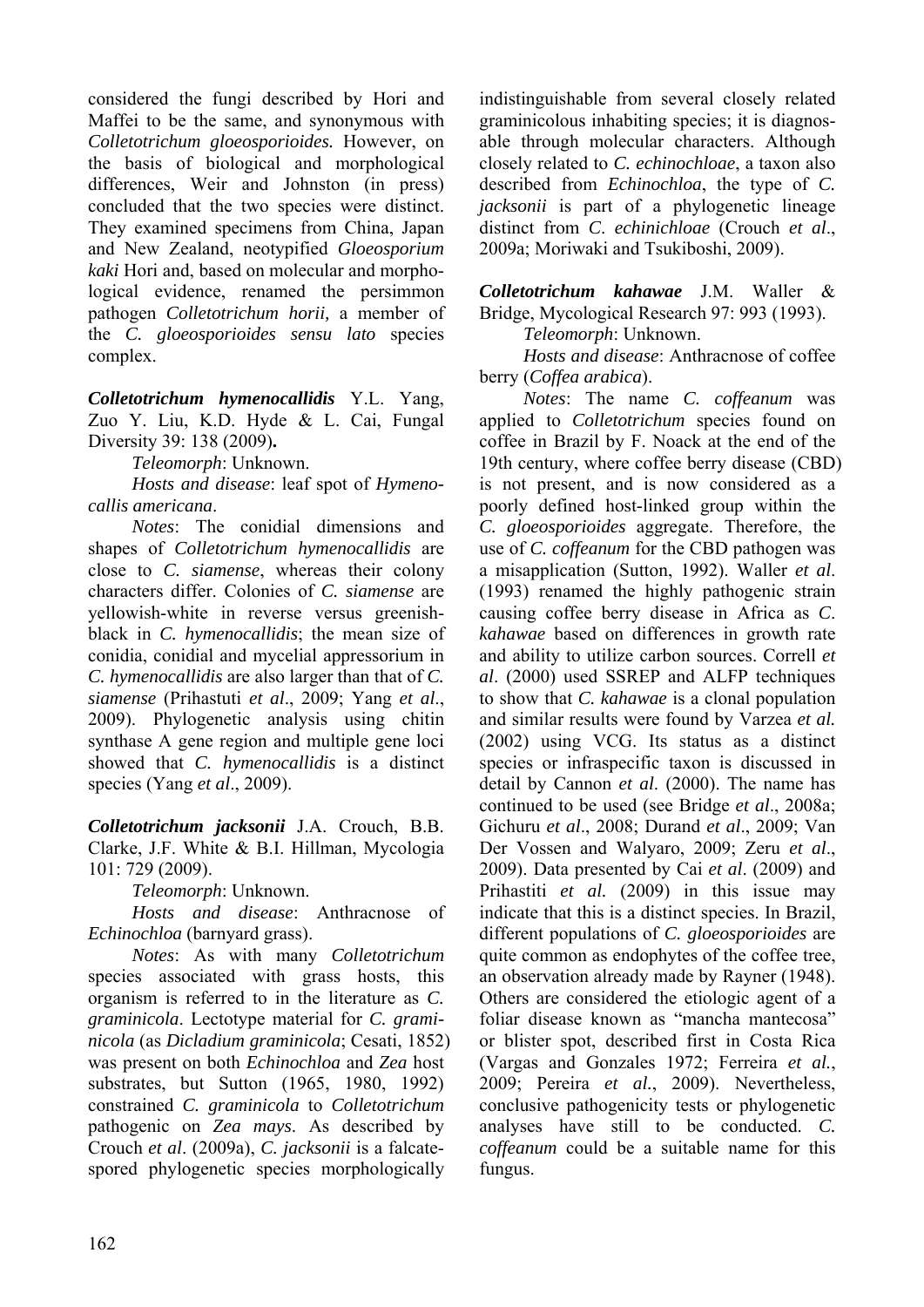*Colletotrichum lilii* Plakidas ex Boerema & Hamers, Netherlands Journal of Plant Pathology 94(suppl. 1): 12 (1988).

*Teleomorph*: Unknown.

*Hosts and disease*: Black scale disease of lily bulbs (*Lilium longiflorum*). Also reported on other *Lilium* spp. and on *Hemerocallis* sp. (Farr *et al.,* 2009), which however needs to be confirmed.

*Notes*: In a molecular study of curved spored species from herbaceous hosts, this taxon has been shown to be a distinct species (Damm *et al*., 2009).

*Colletotrichum lindemuthianum* (Sacc. & Magnus) Briosi & Cavara, I Funghi Parassiti delle Piante Coltivate ed Utili Essicati, Delineati e Descriti, Fasc. 2: no. 50 (1889).

*Teleomorph*: *Glomerella lindemuthiana* Shear

*Hosts and Disease*: Primarily observed on *Phaseolus* and *Vigna* species (*Fabaceae*), causing anthracnose of leaves, stems and fruits (pods). Also reported from a wide range of other leguminous plants, including species of *Cassia*, *Dolichos*, *Glycine*, *Lablab*, *Medicago* and *Mucuna* (Sutton, 1980). Biological control of the fungus using *Pseudomonas* species has been investigated (Bardas *et al*., 2009a,b).

*Notes*: *Colletotrichum lindemuthianum* as widely circumscribed has notably short, slightly ovoid conidia  $(9.5-11.5 \times 3.5-4.5 \text{ µm})$ ; Sutton, 1992) that do not become septate before germination (Sherriff *et al*., 1994). It has been accepted as part of the *C. orbiculare*  aggregate based on both morphological and molecular evidence (Sherriff *et al*., 1994; Sreenivasaprasad *et al*., 1996), and Liu *et al*. (2007) considered that there was a good argument for combining the complex into a single species. Mating types were investigated by Rodríguez-Guerra *et al.* (2005) and García-Serrano *et al*. (2008), who found that all strains investigated were heterothallic. Several studies on its population biology have been published (e.g. Balardin *et al*., 1997; Bardas *et al*., 2009b; Fabre *et al*., 1995; González *et al*., 1998; Sicard *et al*., 1997).

*Colletotrichum gloeosporioides* occurs commonly on legumes, and some descriptions (e.g. Mordue, 1971) appear to be composites of the two species. The name has been used frequently in the literature (see Bardas *et al*., 2009a,b; Campa *et al*., 2009; Davide and de Souza, 2009; Munda *et al*., 2009) and thus typification of *C. lindemuthianum* needs to be addressed, with conservation if necessary to preserve the wider application of the name.

*Colletotrichum lineola* Corda, in Sturm, Deutschlands Flora (Nürnberg) 3: 41 (1831).

*Teleomorph*: Unknown.

*Hosts*: Primarily observed on a dead stem of an unknown species in *Apiaceae*. Also reported on dead stems of *Anthriscus* sp., *Heracleum* sp. and *Allium giganteum*, on petioles of *Fragaria* sp., rotten fruit of *Prunus domestica*, as pathogenic on *Clarkia elegans*, from leaf spot of *Trillium* sp., on *Astrantia major*, *Tussilago farfara*, *Euphorbia egula*, *Lupinis polyphyllus*, and *Symplocarpus foetidus* (Damm *et al*., 2009).

*Notes*: This is the type species of the genus but has rarely been mentioned in recent literature. The species was not recognised by von Arx (1957) and Sutton (1980, 1992) regarded it as a synonym of *C. dematium*. The epitype however, was isolated from a plant belonging to the *Apiaceae* collected near the location of the original specimen described from Prague, Czech Republic, and the species has been confirmed to be distinct from *C. dematium* and other species with curved conidia from herbaceous hosts (Damm *et al*., 2009). *Colletotrichum lineola* had been considered as occuring on *Dactylis glomerata* and other grass species (Grove, 1937; Farr *et al.*, 2009), which is doubtful, because of the separate host spectrum of *Colletotrichum* species with curved conidia on graminicolous and herbaceous hosts (Crouch *et al*., 2009a, Damm *et al*., 2009). This was recently confirmed for the anthracnose pathogen of switchgrass that was recognised as a new species, *C. navitas* (Crouch *et al*. 2010). While many disease reports might have been confused *C. lineola* with other species with curved conidia, the species was confirmed to be plurivorous having pathogenic and saprotrophic livestyles (Damm *et al*., 2009).

*Colletotrichum linicola* Pethybr. & Laff. Scientific Proceedings of the Royal Dublin Society, N.S. 15(no. 30): 368 (1918).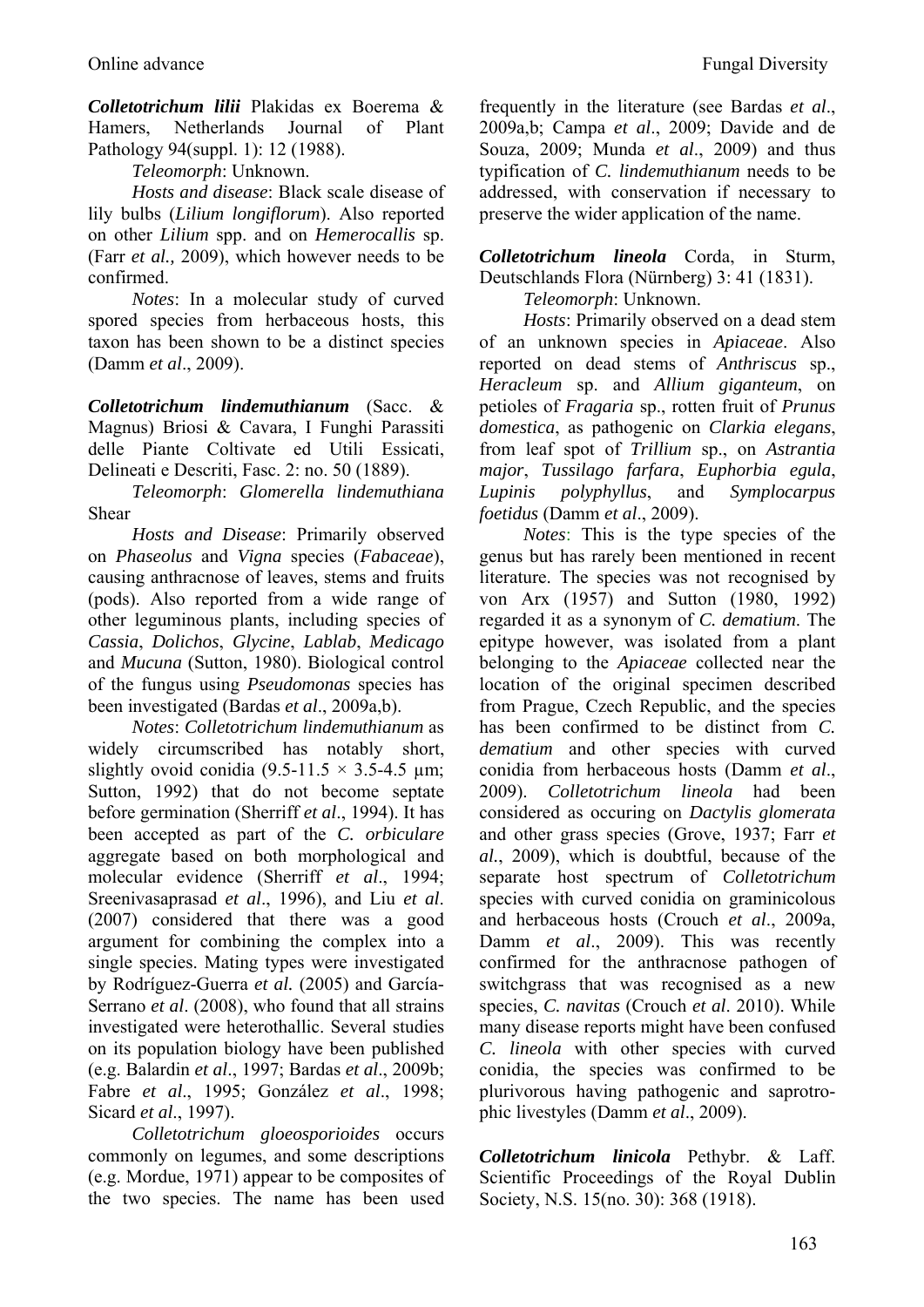## *Teleomorph*: Unknown.

*Hosts and disease*: Anthracnose of flax (*Linum*). It has also been reported from field bindweed (*Convolvulus arvensis*) in Turkey as *C.* cf. *linicola* (Tunali *et al*., 2008) and may be a potential biocontrol agent.

*Notes*: Sutton (1980) listed this species under the name *C. lini* (Westerd.) Tochinai, but later (Sutton, 1992) referred to Dickson's (1956) opinion that the basionym, *Gloeosporium lini* Westerd. was probably synonymous with *Polyspora lini* Laff. And not with *Colletotrichum linicola*. The names *Gloeosporium lini* Westerd. and *Colletotrichum lini* (Westerd.) Tochinai should be treated as of uncertain application, and deleted from the synonymy of *C. linicola.* The species was described from flax (*Linum*) and appears to occur mainly on this host (http://www.ism pminet.org/Resources/common/names/flax.asp). This name has been used in the literature as a distinct species (e.g. Sreenivasaprasad *et al*., 1996; Latunde-Dada and Lucas, 2007; Liu *et al*., 2007; Diederichsen *et al*., 2008), although it is not clear whether this is a unique species from flax. Fresh collections are needed to establish if this is a distinct species by molecular data analysis and epitypification is necessary.

## *Colletotrichum liriopes* Damm, P.F. Cannon & Crous, Fungal Diversity 39: 71 (2009).

*Teleomorph*: Unknown.

*Hosts*: Lilyturf (*Liriope muscari*).

*Notes*: This species was described on *Liriope muscari* from Mexico (Damm *et al*., 2009). This taxon might be identical with the cause of anthracnose of *Liriope platyphylla* in Korea (Lee 1997), but this needs to be verified.

*Colletotrichum lupini* (Bondar) Nirenberg, Feiler & Hagedorn, Mycologia 94: 309 (2002).

Teleomorph: Unknown.

*Hosts and disease*: Anthracnose lesions of lupin (*Lupinus*). The most distinctive symptom is the bending and twisting of stems.

*Notes*: This taxon was first introduced as *Gloeosporium lupini* by Bondar (1912) from Brazil. Nirenberg *et al*. (2002) accepted this species and formally transferred it to *Colletotrichum*. They designated a neotype with living cultures and also introduced a variety *setosum*.

It is difficult to distinguish this species from other *Colletotrichum* species with cylindrical conidia, such as *C. gloeosporioides* and *C. fragariae*. This species has been recognised by RAPD banding patterns, nu-rDNA, ITS1 and ITS2 sequence data (Nirenberg *et al*., 2002; Lotter and Berger, 2005). *Colletotrichum lupini* strains form a homogeneous group supported by a high bootstrap value of 96% based on DNA sequence data. This species causes a devastating disease on lupins worldwide (Lotter and Berger, 2005) and interaction of infection between the species and host have been studied (Bonivento *et al*., 2007; Oelofse *et al*., 2009). The name has been extensively used in the recent literature (e.g. Thomas *et al*., 2008; Adhikari *et al*., 2009; Muth *et al*., 2009).

*Colletotrichum malvarum* (A. Braun & Casp.) Southw., Journal of Mycology 6: 116 (1891).

*Teleomorph*: Unknown.

*Hosts and disease*: Leaf spot on *Althaea, Lavatera, Malva, Sida*.

*Notes*: This species was originally described from *Malva* in Europe as *Steirochaete malvarum* A. Braun & Casp. and was reported to have very small conidia  $(8-9 \times 3-4)$ μm). It was later reported from hollyhock and *Sida*, but with larger conidia (11-28  $\times$  5  $\mu$ m) and *Althaea* (Tosi *et al*., 2004). It has also been reported from Chinese mallow (*Malva*) in Korea (Kim *et al*., 2008). *Colletotrichum malvarum* was proposed to be a synonym of *C. orbiculare* based on conidial morphology, affinity for the *Bauhinia purpurea* agglutinin (BPA) lectin and a monoclonal antibody (UB 20), infection hyphae and analysis of rDNA sequence data (Bailey *et al*., 1996). Liu *et al*. (2007) showed the isolates from *Sida spinosa*  differed from *C. orbiculare* and several other closely related species based on distinct RFLPs. The species has also been proposed for use as a biological control agent to control prickly sida (Kirkpatrick *et al*., 1982). There is obvious confusion surrounding this species which may be specific to *Malvaceae* or even to genera within this family. New collections from hosts in this family are needed to establish whether this is a known species such as *C. orbiculare*, a distinct species in its own right or even a complex of species.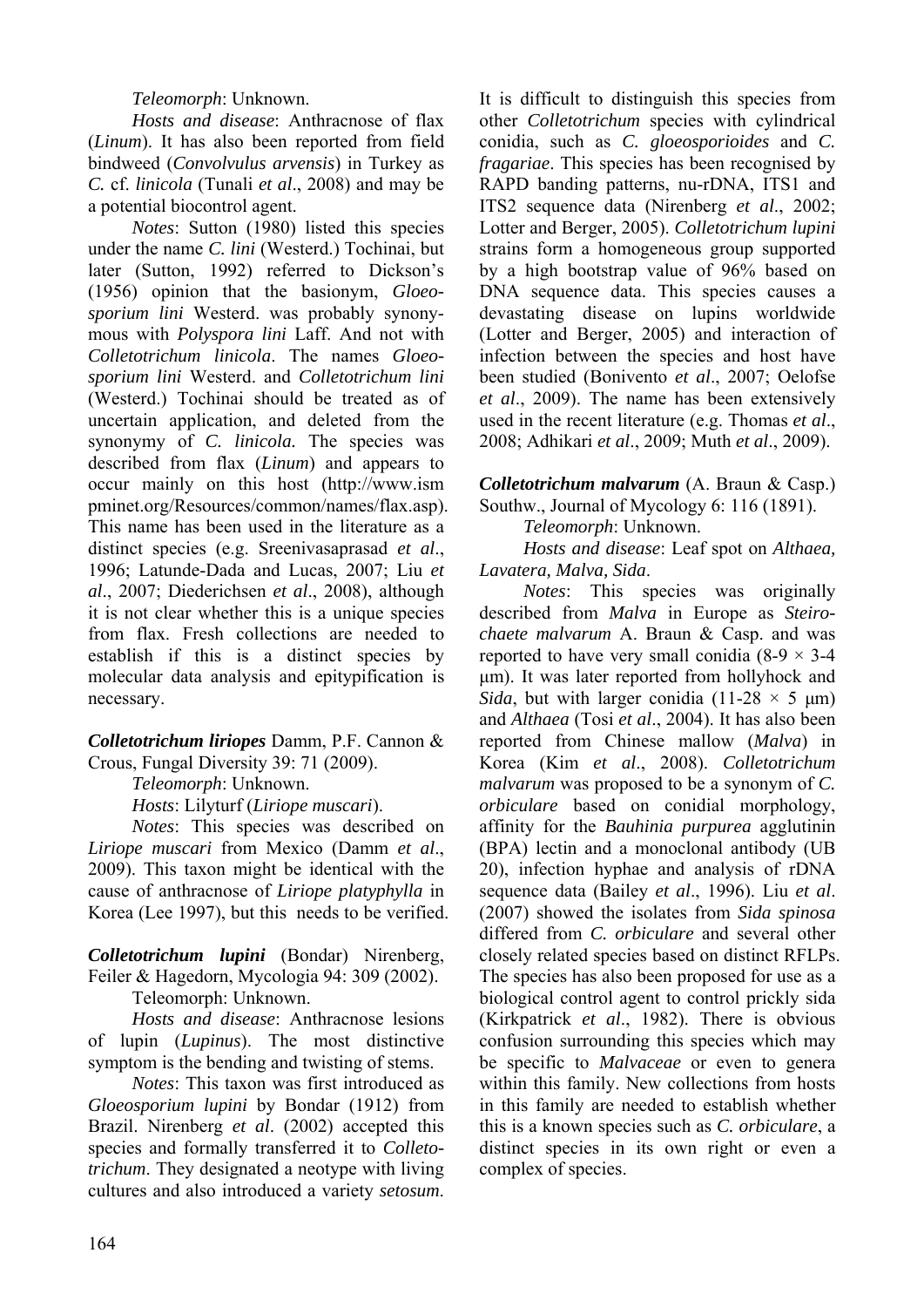*Colletotrichum miscanthi* J.A. Crouch, B.B. Clarke, J.F. White & B.I. Hillman, Mycologia 101: 729 (2009).

*Teleomorph*: Unknown.

*Host and disease*: Anthracnose of *Miscanthus*.

*Notes*: Wilson (1914) included *Colletotrichum* strains associated with *Miscanthus* in his broad interpretation of *C. graminicola*, but Sutton limited this species to *Zea* pathogens (1980; 1992). *Colletotrichum miscanthi* was introduced in 2009 based on molecular phylogeny.

*Colletotrichum musae* (Berk. & M.A. Curtis) Arx, Verhandelingen Koninklijke Nederlandse Akademie van Wetenschappen, tweede sect. 51(3): 107 (1957).

*Telemorph*: *Glomerella musarum* Petch

*Hosts and disease*: Endophyte, anthracnose, blossom end rot, crown rot and tip rot diseases of banana (*Musa* spp.).

*Notes*: Von Arx (1981) included this under *C. gloeosporioides* as specific to *Musa,*  while Sutton (1980, 1982) accepted this as a distinct species, which is supported by recent molecular work (L. Cai, pers. comm.). This taxon has been reported as the major causal organism of anthracnose and is also responsible for causing crown rot, blossom end rot and tip rot of banana (Nazriya *et al.*, 2007). This taxon has been found on *Musa balbisiana, M. cavendishii*, *M. paradisiaca*, and *M. sapientum* throughout the world (Sutton, 1980), and also has been found on *M. acuminata* from Jordan (Israeli and Temkin-Gorodeiski, 1977), West Indies (Chillet *et al*., 2006) and Thailand (Nuangmek *et al*., 2008). In Sri Lanka, *C. musae* causes post-harvest disease of many varieties of banana (Antony *et al.*, 2004; Nazriya *et al*., 2007). This taxon can be isolated from healthy leaves and roots of *M. acuminata* as an endophyte (Pereira *et al.*, 1999; Photita *et al*., 2001, 2005; Alvindia and Natsuaki, 2008). Recently, Mahadtanapuk *et al.*  (2007) found *C. musae* was a pathogen causing anthracnose on curcuma flowers (*Curcuma alismatifolia* Gagnep.). However, identification of *C. musae* was not based on molecular data. *Colletotrichum musae* has been used frequently in the literature (e.g. Daundasekera *et al*., 2008;

Da Silva *et al*., 2008; Demerutis *et al*., 2008; Niroshini Gunasinghe and Karunaratne, 2009) and appears to be a distinct species that needs to be epitypified.

*Colletotrichum navitas* J.A. Crouch, Mycological Research 113: 1417 (2009).

*Teleomorph*: Unknown.

*Host and disease*: Anthracnose of *Panicum virgatum*.

*Notes*: *Colletotrichum* pathogenic to *P*. *virgatum* (switchgrass) has been observed from the native range of the grass across the USA since the late 1880s. Prior to the description of *C. navitas* by Crouch *et al*. (2009c), the fungus was referred to as either *C. lineola* (before 1914; the type species for the genus) or *C. graminicola* (post-1914). Wilson (1914) included a specimen of *Colletotrichum* from switchgrass in his description of *C. graminicola*, but Sutton (1980) excluded all but isolates from *Zea* in his treatment of the species. Unlike most *Colletotrichum* species described from grass hosts, *C. navitas* is distinguished by relatively large conidia (34.2-40.5 µm long) with a distinct hockey-stick shape. *Colletotrichum navitas* is the sister taxa to *C. graminicola*, and may be uniquely diagnosed through its distinct multilocus phylogenetic signature (Crouch *et al*., 2009c).

*Colletotrichum nicholsonii* J.A. Crouch, B.B. Clarke, J.F. White & B.I. Hillman, Mycologia 101: 730 (2009).

*Teleomorph*: Unknown.

*Host and disease*: Anthracnose of *Paspalum dilatatum*.

*Notes*: Prior to its introduction in 2009 as a morphologically cryptic phylogenetic species, *Colletotrichum* associated with *Paspalum* hosts were referred to as *C. graminicola*. Neither Wilson (1914), von Arx (1957) nor Sutton (1980, 1992) included *Paspalum* strains in their treatments of *C. graminicola*, but the name was applied because the host was a graminicolous plant (*sensu* von Arx) rather than as a result of systematic study. It is one of two cryptic species that have been described from *Paspalum* (see also *C. paspali*), and is identified through molecular phylogenetics.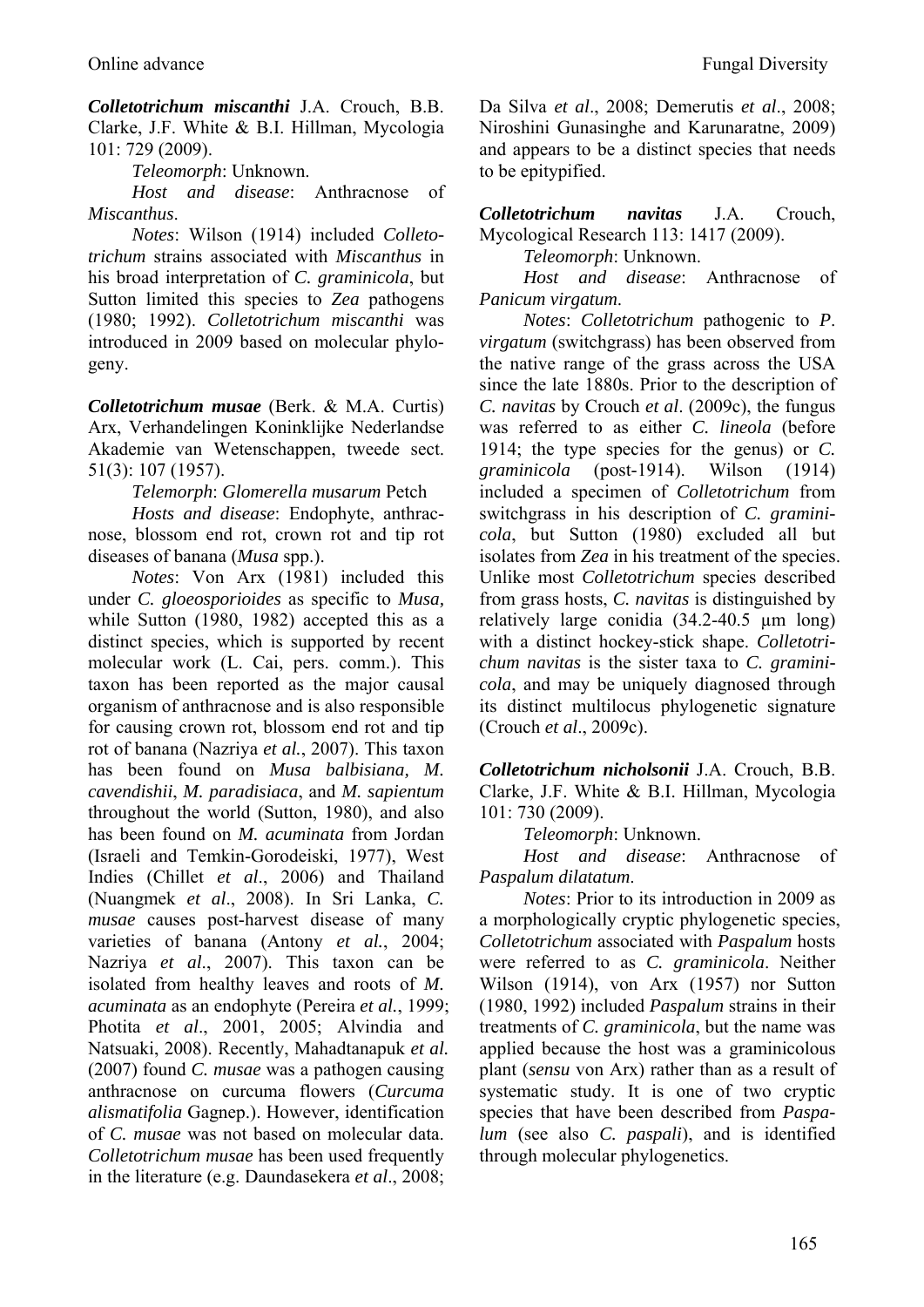*Colletotrichum nymphaeae* (Pass.) Aa, Netherlands Journal of Plant Pathology 84: 110 (1978).

# *Teleomorph*: Unknown.

*Host and disease*: Leaf spots arranged in two lines, almost parallel to the midrib of *Nymphaea* and *Nuphar*.

*Notes*: This taxon was considered restricted to *Nymphaeaceae* by Aa *et al*. (1978; 1990). It causes anthracnose on water-lilies leaves in the Netherlands and other European countries (Aa *et al*., 1978). The taxonomic novelty of this species is inconclusive. Although this species is thought to be specific to *Nymphaeaceae* and morphologically different from *C. gloeosporioides.* Conidia of *C. nymphaeae* are ellipsoidal or cylindrical, straight or slightly curved, rounded at the apex, somewhat attenuated, occasionally truncate at the base, whereas conidia of *C. gloeosporioides* are straight, cylindrical, apex obtuse, tapered towards the truncate base. Aa *et al*. (1990) considered these criteria were inadequate to conclude this is a distinct species. Johnson *et al*. (1997) observed this species on *Nymphaeceae* and compared it with *C. nupharicola* using morphological and molecular (RAPD and RFLP-ITS) sequence data. Both appressoria and conidia of *C. nymphaeae* were wider than *C. nupharicola*. Digestion of the PCR-ITS products with four enzymes produced distinct restriction digest phenotypes, combining other characters, *C. nupharicola* was introduced as a new species. *C. nymphaeae* requires further work using ITS and other genes, since only 28s rDNA sequences from only one strain are available.

*Colletotrichum orbiculare* (Berk. & Mont.) Arx, Verhandelingen Koninklijke Nederlandse Akademie van Wetenschappen, tweede sect. 51(3): 112 (1957).

*Teleomorph*: *Glomerella lagenaria* F. Stevens

*Hosts* and *Disease*: Anthracnose of *Cucurbitaceae*, especially melons (*Cucumis*), watermelon (*Citrullus*) and cucumber (*Cucurbita*); see e.g. Correll *et al* (1993). Walker *et al*. (1991) showed that strains from cucurbits could infect a wide range of plants, and morphologically similar strains from *Xanthium* (cocklebur, *Asteraceae*) could infect cucurbits.

*Notes*: *Colletotrichum orbiculare* (also widely referred to in the older literature as *C. lagenarium*) is traditionally separated from the *C. gloeosporioides* aggregate in morphological terms by its conidia, which tend to have a smaller length/breadth ratio and which do not become septate at germination. However, the difference is not absolute and von Arx (1957) considered the species to be a divergent ('abweichend') form of *C. gloeosporioides*. Several molecular studies using ribosomal DNA (Sherriff *et al*., 1994; Bailey *et al*., 1996; Sreenivasaprasad *et al*., 1996, Johnston and Jones, 1997) have shown that *C. orbiculare* is distinct from the *C. gloeosporioides* aggregate, and belongs to its own aggregate taxon that also include *C. lindemuthianum*, *C. malvarum* and *C. trifolii*. Phylogenetic analysis using multiple genes has not yet been completed for this complex, but a preliminary study (Liu *et al*., 2007) suggested that the complex should be regarded as a single operational species with a number of host-specific subunits, and strains of *C. orbiculare* from *Xanthium* represented a separate infraspecific taxon. Studies are required using strains from a wider range of hosts and geographical origin before the systematic arrangement proposed by Liu and colleagues can be confirmed. As this name is commonly used in the literature (e.g. Asakura *et al*., 2009; Shimizu *et al*., 2009; Zhang *et al*., 2009), research on typification and designation of epitype cultures is urgently needed.

The teleomorph of *Colletotrichum orbiculare* was described from UV-irradiated cultures of the anamorph by Stevens (1931) under the name *Glomerella lagenaria*, and also superfluously by Watanabe and Tamura (1952).

*Colletotrichum paspali* J.A. Crouch, B.B. Clarke, J.F. White & B.I. Hillman, Mycologia 101: 730 (2009).

*Teleomorph*: Unknown.

*Host and disease*: Anthracnose of *Paspalum notatum*.

*Notes*: This is one of two morphologically cryptic taxa described from *Paspalum*; see *Colletotrichum nicholsonii*.

*Colletotrichum phaseolorum* S. Takim., Annals of the Phytopathological Society of Japan 5: 21 (1934).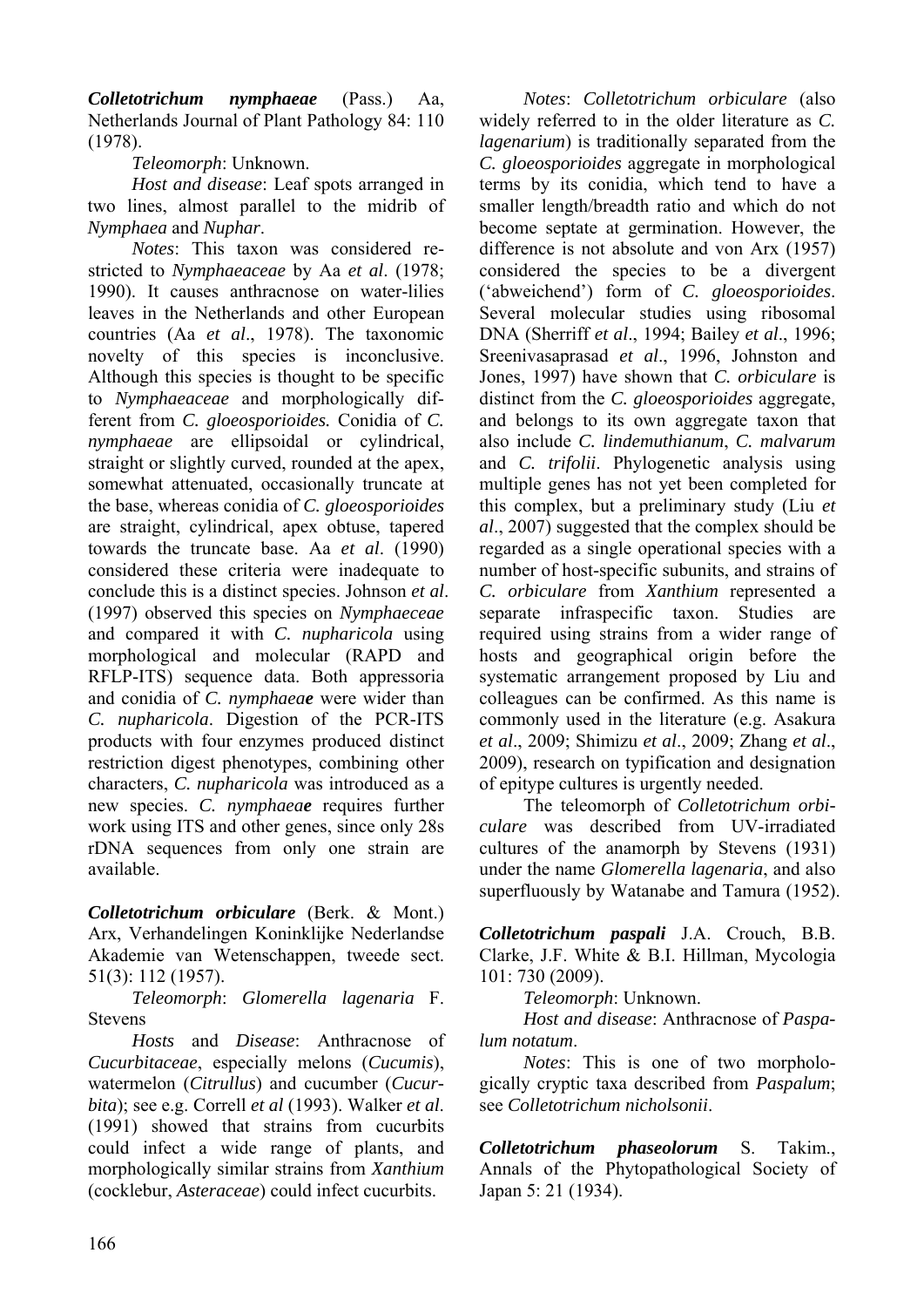## *Teleomorph*: Unknown.

*Hosts and disease*: Anthracnose of Azuki bean (*Vigna angularis* syn. *Phaseolus radiatus*  var. *aurea*) and cowpea (*Vigna unguiculata*  subsp. *cylindrica*, syn. *Vigna catiang* var. *sinensis*).

*Notes*: According to a molecular study, the taxon is distinct from other species with curved conidia (Damm *et al*., 2009). However, while strains from Azuki bean and cowpea were regarded as belonging to the same species in the original description (Takimoto 1934), they differ in DNA sequence data from each other (Damm *et al*., 2009).

*Colletotrichum phormii* (Henn.) D.F. Farr & Rossman, Mycological Research 110: 1403  $(2006)$ 

*Teleomorph*: *Glomerella phormii* (J. Schröt.) D.F. Farr & Rossman.

*Hosts and disease*: Causing leaf lesions in *Phormium*.

*Notes*: This species was revisited by Farr *et al*. (2006) who provided a detailed account of the nomenclature of this species and its synonyms following examination of the holotype. Their illustrations and the cultures used in barcoding are derived from recent collections or cultures ex Kinghorn (1936) and there is no ex-type isolate. Based on ITS and LSU data *C. phormii* is a unique species. The taxon is only known from *Phormium* species (New Zealand flax), is the slowest growing species on *Agavaceae* and is differentiated from other similar species by longer, wider conidia (Farr *et al*., 2006). All 14 *C. phormii* sequences in NCBI, are named as *Fusarium phormii*, but are clearly *C. phormii* (accession numbers DQ286134 to DQ286147, accessed 21 April 2009). An epitype should be designated.

*Colletotrichum phyllachoroides* (Ellis & Everh.) Arx, Verh Verhandelingen Koninklijke Nederlandse Akademie van Wetenschappen, tweede sect. 51(3): 119 (1957).

*Teleomorph*: Unknown.

*Hosts and Disease*: Necrotic leaf spot of *Artemisia* species (*Asteraceae*; von Arx, 1957; Sutton, 1980), the conidiomata occupying most of the lesions. Records on tomato (*Lycopersicon*, *Solanaceae*) in BPI and on *Suaeda* 

*fruticosa* (*Chenopodiaceae*; see below) need confirmation.

*Notes*: This is a poorly known species that is not definitely known from culture, recognized by its distinctive black conidiomata and its rather large, wide, falcate conidia. The only definitively identified collections are from California, USA.

Fisher and Petrini (1987) reported *Colletotrichum phyllachoroides* as a semidominant endophyte in leaves of *Suaeda fruticosa* from Dorset, UK. The cultures were presumably identified using morphological features, but apparently none was preserved in either living or dried condition, so the identification must be regarded as tentative. This taxon needs recollecting and DNA sequencing to establish if it is a unique species.

*Colletotrichum rusci* Damm, P.F. Cannon & Crous, Fungal Diversity 39: 72 (2009).

*Teleomorph*: Unknown.

*Hosts*: *Ruscus.* 

*Notes*: This species was described on *Ruscus* from Italy (Damm *et al*., 2009). The biology and life cycle of this fungus is still unknown.

*Colletotrichum sansevieriae* M. Nakamura & M. Ohzono, Journal of General Plant Pathology 72: 253 (2006).

*Host and disease*: Causing water-soaked lesions on leaves of *Sansevieria*.

*Notes*: This species cannot be distinguished from *C. boninense*, *C. gloeosporioides*, and other *Colletotrichum* species with broad and cylindrical conidia, as their conidia sizes and shape overlap. This species shows high specificity to *Sansevieria* (*Agavaceae*) causing leaf anthracnose; pathogenicity testing showed that it does not cause disease on selected plant species belonging to 11 families (Nakamura *et al*., 2006). It can also be distinguished from other similar species based on ITS sequences.

*Colletotrichum siamense* Prihastuti, L. Cai & K.D. Hyde, Fungal Diversity 39: 98 (2009).

*Teleomorph*: Unknown.

*Hosts and disease*: Endophyte, epiphyte and pathogen isolated from coffee berries (*Coffea* sp.).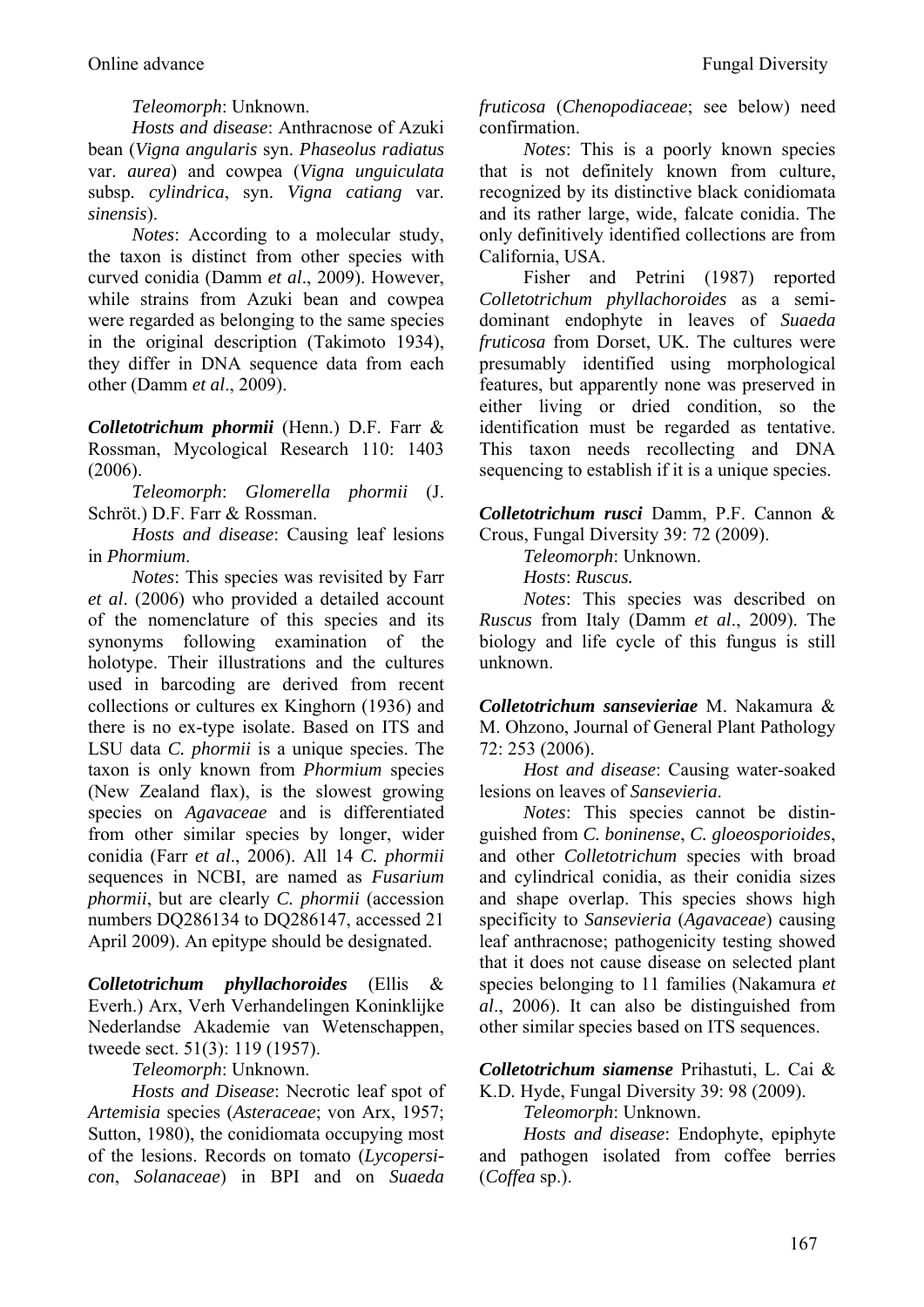*Notes*: This taxon comprises epiphytes, endophytes and pathogens from coffee and was described based on morphology and multigene sequence data. It resembles *C. acutatum* in cultural characters and conidial shape, however *C. siamense* conidia are fusiform with obtuse slightly rounded ends versus fusiform in *C. acutatum* (Prihastuti *et al*., 2009)*.* Subsequent collections in Thailand have shown this species to have a narrow host range (L. Cai, pers. comm.).

### *Colletotrichum simmondsii* R.G. Shivas & Y.P. Tan, Fungal Diversity 39:119 (2009)

*Teleomorph*: Unknown.

*Hosts and disease*: Endophyte in *Actinidia chinensis*, fruit rot of *Capsicum frutescens*, *Carica papaya*, *Cyphomandra*, *Fragaria x ananassa*, *Litchi chinensis*, *Lycopersicon esculentum*, *Mangifera indica*, *Nephelium lappaceum*, *Persea americana*, *Vaccinium corym-bosum*.

*Notes*: Morphologically similar to *Colletotrichum acutatum* Simmonds but differs culturally by having colonies on PDA that are grey cottony and in reverse pale grey to pale orange sometimes with dark flecking, as well as by its ITS and β-tubulin sequences. *Colletotrichum simmondsii* accommodates *C. acutatum* group D according to Lardner *et al*. (1999) or *C. acutatum* group A2 according to Sreenivasaprasad and Talhinhas (2005).

*Colletotrichum spaethianum* (Allesch.) Damm, P.F. Cannon & Crous, Fungal Diversity 39: 74 (2009).

*Teleomorph*: Unknown.

*Hosts*: *Hosta sieboldiana*, *Lilium* sp., *Hemerocallis* sp.

*Notes*: Originally described on *Funkia univittata* (= *Hosta sieboldiana*) in Germany, this taxon was combined in the genus *Colletotrichum*, epitypified and confirmed as a discrete species. The taxon is closely related or identical with the causal agents of anthracnose of Japanese radish (*Raphanus sativus* var. *hortensis*) and narukoyuri (*Polygonatum falcatum*) (Damm *et al*., 2009) that were recently reported from Japan (Sato *et al.*, 2005; Tomioka *et al.,* 2008). However, further molecular studies are necessary to confirm the identity of these pathogens and to study the

possible synonymy of the taxon with *C. liliacearum*.

*Colletotrichum spinaciae* Ellis & Halst., Journal of Mycology 6: 34 (1890).

*Teleomorph*: Unknown.

*Hosts and disease*: Leaf spots and anthracnose of spinach (*Spinacea oleracea*). Also reported on white goosefoot (*Chenopodium album)*, purslane (*Portulaca oleracea*) and alfalfa (*Medicago sativa*) (Damm *et al*., 2009).

*Notes*: Regarded as *C. dematium* forma *spinaciae* by von Arx (1957), but confirmed as a discrete species in a molecular study (Damm *et al*., 2009). According to von Arx (1957), the species develops only weak symptoms on hosts other than spinach.

*Colletotrichum sublineola* Henn. ex Sacc. & Trotter, ['as *sublineolum*'] Sylloge Fungorum 22: 1206 (1913).

*Teleomorph*: Currently undescribed; but see notes below.

*Hosts and disease*: Anthracnose of *Sorghum bicolor*, *S. halepense*, *Eremochloa ophiuroides*.

*Notes*: Von Arx (1957) considered this taxon, along with *C. falcatum* and *C. caudatum*, as synonyms of *C. graminicola*, but Sutton (1980) re-established these species as distinct taxa based on appressorial characters. Molecular fingerprinting and phylogenetic analysis supports *C. sublineola* as a distinct taxon (for review, see Crouch *et al*., 2006), and an epitype strain has been established (S3001). Due to the taxonomic changes associated with this and other graminicolous *Colletotrichum*, the host range of *C. sublineola* is poorly defined, with only *Sorghum bicolor*, *S. halepense*, and *Eremochloa ophiuroides* (centipedegrass) confirmed as hosts through molecular analysis (Crouch, unpubl. data). Historical observations of *C. sublineola* from other host plants based upon morphology may be erroneous, as the fungus is morphologically indistinguishable from several other graminicolous *Colletotrichum* species (Crouch *et al*., 2009a). The teleomorph of this fungus has been identified (Vaillancourt and Hanau, 1992), but not yet formally described or named.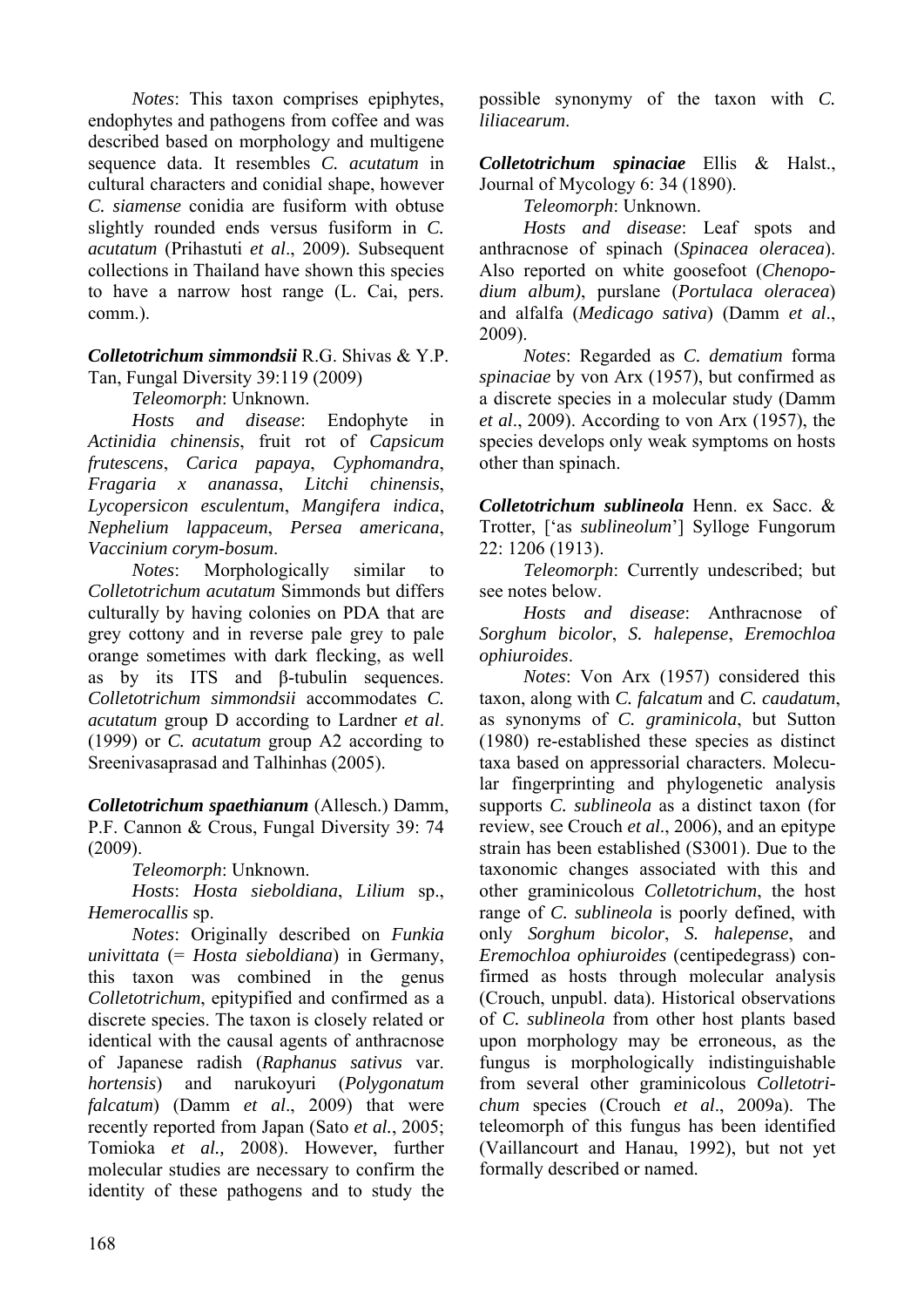*Colletotrichum tofieldiae* (Pat.) Damm, P.F. Cannon & Crous, Fungal Diversity 39: 77 (2009).

*Teleomorph*: Unknown.

*Hosts*: *Tofieldia calyculata,* lupin (*Lupinus polyphyllus*), *Dianthus* sp.

*Notes*: This species, originally described on *Tofieldia* sp. from Sichuan, was combined in the genus *Colletotrichum* and confirmed as a discrete species (Damm *et al*., 2009). The taxon is closely related or identical with the causal agent of anthracnose of statice (*Goniolimon tataricum*) (Damm *et al*., 2009) that was recently reported from Bulgaria (Bobev *et al.,* 2009). However, further molecular studies are necessary to confirm the identity of this pathogen.

*Colletotrichum trichellum* (Fr.) Duke, Transactions of the British Mycological Society 13: 173 (1928).

*Teleomorph*: Unknown.

*Host and disease*: leaf spots of Ivy (*Hedera* spp.).

*Notes*: Von Arx (1957) included this species as a facultative synonym of *C*. *dematium*. Sutton (1962) noted significant morphological differences between the two species with *C*. *trichellum* showing thinly developed acervuli, and *C*. *dematium* showing extensive and dark-walled acervuli. The conidia of *C*. *trichellum* were found to be less falcate and tapered abruptly at each end as opposed to those of *C. dematium* which are strongly falcate with long acute apices. The most marked morphological difference between the two species is the appearance of the appressoria. Those of *C. trichellum* are relatively darker with irregular, crenate edges while those of *C. dematium* are cinnamon buff and rarely develop complex edges (Sutton, 1962). Based on these observations, Sutton (1962) regarded them as separate species and von Arx (1981) also accepted *C*. *trichellum* as a distinct taxon, which was confirmed in a molecular study (Damm *et al*., 2009).

The taxon causes leaf spots on species of *Hedera* (ivy) worldwide, especially *H. helix*. Additional species of *Colletotrichu*m have also been observed from ivy, including *C. dematium*  (Sutton, 1962) and a new collection of an unnamed *Colletotrichum* species from ivy plants in Thailand (Hyde, unpubl. data). The *Colletotrichum* species occurring on ivy as well as the identity of *C*. *trichellum* require further research.

The type specimen for *C*. *trichellum* is old (pre-1817) and in poor condition; thus there is a need of epitypification. Since it is unlikely that DNA can be extracted from the type, an epitype from a living culture originating from the UK has been identified (Crouch and Hyde, unpubl. data).

*Colletotrichum trifolii* Bain, Journal of Mycology 12: 193 (1906).

*Teleomorph*: Unknown.

*Hosts and disease*: Anthracnose of flower heads and petioles and rarely leaves of *Medicago* (alfalfa), *Trifolium* (red clover).

*Notes*: This species was described from Tennessee and West Virginia in 1906 causing devastating disease of red clover (Bain and Essary, 1906). The conidia were reported as 11-13  $\times$  3-4 µm and straight with rounded ends as in the present day "*acutatum*" type. The protein and gene levels of this species and signalling pathways during infection as well as genes for host resistance have been recently studied (Warwar and Dickman, 1996; Yang and Dickman, 1999; Chen and Dickman, 2004; Armour *et al*., 2008; Yang *et al*., 2009). *C. trifolii* was erected more than a hundred years ago and its status cannot clearly be determined; thus there is a need for epitypification.

*Colletotrichum truncatum* (Schwein.) Andrus & W.D. Moore, Phytopathology 25: 122 (1935).

*Teleomorph*: Unknown. The teleomorph of the anthracnose pathogen of lentil named as *Glomerella truncata* C.L. Armstr. & Banniza is not related to *C. truncatum*, but to the *C. destructivum* aggregate (Latunde-Dada and Lucas 2007, Damm *et al*., 2009).

*Hosts and disease*: Anthracnose on legume crops such as bean (*Phaseolus lunatus, P. vulgaris*), soybean (*Glycine max*), peanut (*Arachis hypogea*), and lucerne (*Medicago sativa*), anthracnose of chilli pepper (*Capsicum annuum, C. frutescens*), peppers (*Capsicum anuum*), and several other hosts in a wide range of plant families (Pring *et al*., 1995; Shenoy *et al*., 2007; Damm *et al.,* 2009; Farr *et al*., 2009),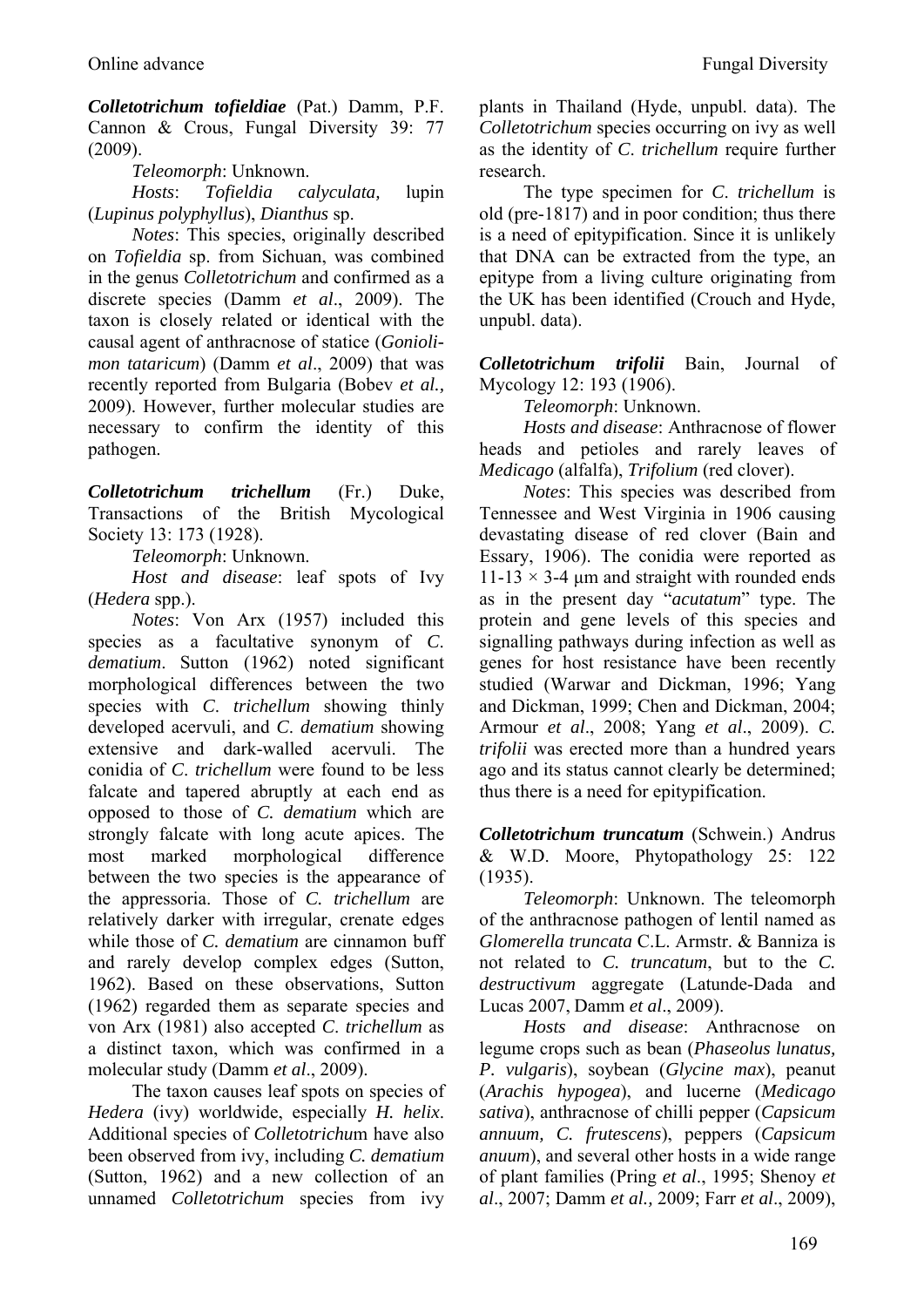of which many need to be confirmed. Associated with symptoms of leaf tip die-back, foliar blight, leaf spot, leaf lesions and boll rot of various plants (Shenoy *et al*., 2007). The taxon was also identified from a corneal ulcer of human eye (Damm *et al*., 2009).

*Notes*: The taxon, originally described on *Phaseolus lunatus*, was epitypified and recognised as distinct (Damm *et al*., 2009). The major pathogen of the anthracnose disease complex of chilli pepper, known as *C. capsici* The causal organism of lentil anthracnose referred to *C. truncatum* by Ford *et al*. (2004) does not belong to this species. Latunde-Dada and Lucas (2007) showed that *C. truncatum* isolates from lentil, peas and cowpeas had similar phylogeny based on ITS sequences to *C*. *destructivum* isolated from faba beans and lucerne, and *C*. *linicola* isolates from flax. Further research is required to clarify the identity of these anthracnose pathogens. The species has a great deal of intraspecific variability and a wide host range (Damm *et al*., 2009).

*Colletotrichum verruculosum* Damm, P.F. Cannon & Crous, Fungal Diversity 39: 81 (2009).

*Teleomorph*: Unknown.

*Hosts*: *Crotalaria juncea*.

*Notes*: This species was described on *Crotalaria juncea* from Zimbabwe (Damm *et al*., 2009). The biology and life cycle of this fungus is still unknown.

*Colletotrichum xanthorrhoeae* R.G. Shivas, Bathgate & Podger, Mycological Research 102: 280 (1998).

*Teleomorph*: Unknown.

*Hosts and disease*: Leaf spots of *Xanthorrhoea*.

*Notes*: The pathogenicity of this species was demonstrated on young leaves of seedling plants (Shivas *et al*., 1998). Cannon *et al*. (2008) considered this species a segregate within the *C. gloeosporioides* aggregate that remained to be further characterized using molecular techniques (Table 1).

*Colletotrichum yunnanense* Xiao Ying Liu & W.P. Wu, Mycotaxon 100: 139 (2007).

*Teleomorph*: Unknown.

## *Host*: *Buxus* sp.

*Notes*: This recently reported species is only known as an endophyte from *Buxus* sp. Since other known endophytic species, such as *C. acutatum, C. asianum, C. boninense, C. fructicola, C. gloeosporioides* and *C. siamense*  are also well known plant pathogens (Lu *et al*., 2004; Prihastuti *et al*., 2009), it is highly likely that *C*. *yunnanense* has other life styles. The biology and life cycle of this fungus needs further investigation. Phylogenetically and morphologically this fungus is most closely related to *C*. *dracaenophilum*, but it produces smaller conidia and has a faster growth rate in culture.

## **Recently used doubtful species**

*Colletotrichum aquatile* R. Sprague [as '*aquatilis*'], Mycologia 49: 838 (1958) [1957].

*Hosts*: *Catabrosa*, *Puccinellia*.

*Notes*: Based upon the host range (coolseason grasses) and morphology, this taxon is likely to be *C. cereale*. This species was not accepted by Sutton (1980, 1992). Fresh collections are required before this taxon can be established as distinct from *C. cereale*.

*Colletotrichum araliae* Kamal & R.P. Singh, Indian Phytopathology 33: 594 (1981) [1980].

*Hosts*: *Aralia*.

*Notes*: This taxon is the second species described from *Aralia*, and is poorly justified. The conidia are falcate and fresh collections are needed to establish whether it is a distinct species.

*Colletotrichum artocarpi* Delacr. ex Sacc. & D. Sacc., Sylloge Fungorum 18: 466 (1906).

*Teleomorph*: *Glomerella artocarpi*  Delacr.

*Host and disease*: Leaf spots of *Artocarpus* spp. (jackfruit).

*Notes*: This name was recently used for a fungus causing leaf spots of *Artocarpus heterophyllus* Lam. in Thailand (Sanyong and Amarakul, 2001). Dieback of the same host was also reported to be caused by *C. gloeosporioides*. It is also reported as a pathogen in Hawaii (http://www.extento. hawaii.edu/Kbase /Crop/Type/col\_prim.htm), Guam (http://www. prevalentfungi.org/subject. cfm?id=56164) and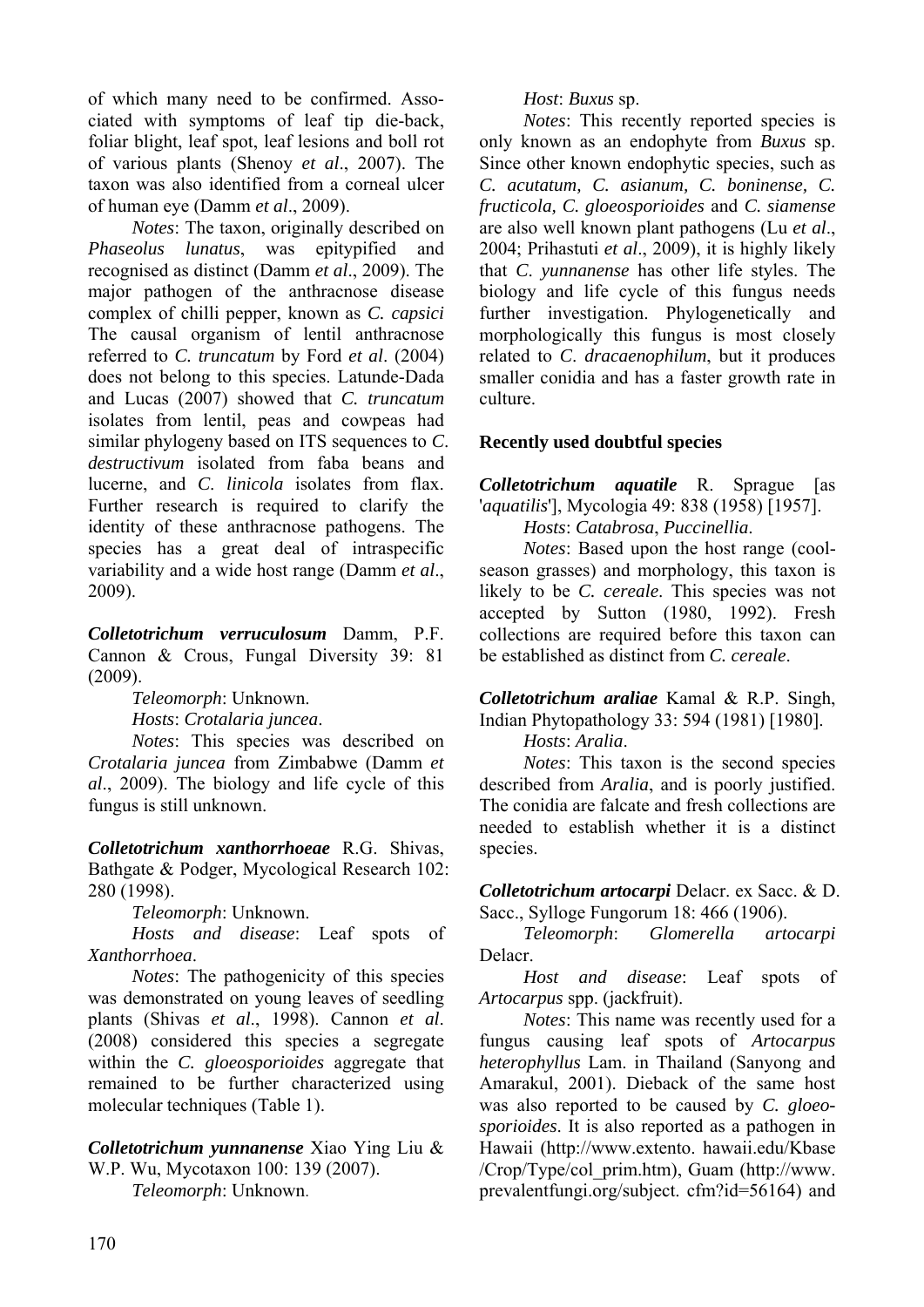French Polynesia (http://www.agriculture.gov. pf/UserFiles/organismes%20nuisibles%20PF.p df). Otherwise the name has been little used. The taxon needs re-evaluation following fresh collection, morphological examination and sequence data analysis.

*Colletotrichum atramentarium* (Berk. & Broome) Taubenh., Memoirs of the New York Botanical Garden 6: 549 (1916).

*Hosts and disease*: reported to cause anthracnose of several solanaceous hosts (Farr *et al*., 2009).

*Notes*: This species is listed as a synonym of *C*. *coccodes* in *Index Fungorum*. The name has been used occasionally in some recent nontaxonomic publications (e.g. Miyazawa *et al*., 2000; Carpinella *et al*., 2003), but does not appear to represent a distinct species.

*"Colletotrichum bromeliacearum*" Birge, USDA Bureau of Plant Industry Bulletin 226: 14 (1912), nom. nud.

> *Hosts*: *Billbergia, Tillandsia recurvata*. *Disease*: Anthracnose on stems.

*Notes*: This name is used in Farr *et al*. (1989), but is not listed in *Index Fungorum*. It needs to be established whether the *Colletotrichum* species on *Bromeliaceae* are distinct species.

*Colletotrichum capsici* (Syd.) E.J. Butler & Bisby, The Fungi of India, Imperial Council of Agricultural Research Scientific Monograph 1: 152 (1931).

*Teleomorph*: Unknown.

*Hosts and disease*: Anthracnose of chilli pepper (*Capsicum annuum, C. frutescens*) and has been reported to have a wide putative host range (121 genera in 45 plant families, Shenoy *et al*., 2007). The taxon has been reported to cause anthracnose on cotton, peppers, tomatoes and a wide range of legume species (Pring *et al*., 1995). It has also been reported to infect and survive in weed and flower hosts such as hibiscus and chrysanthemum (Roberts *et al*., 2001) and associated with symptoms of leaf tip die-back, foliar blight, leaf spot, leaf lesions and boll rot of various plants (Shenoy *et al*., 2007).

*Notes*: Because of its importance as a plant pathogen *C. capsici* has been well-studied and epitypification by Shenoy *et al*. (2007) established a connection between the original morphological species concept and DNAsequence based assessments. Subsequent research on multi-locus phylogenies and morphology of the curved spore *Colletotrichum* species, which includes *C. capsici*, synonymised this taxon with *C. truncatum* (Damm *et al*., 2009), along with *C. curvatum*. Not all researchers are, however, in agreement with the synonomy proposed by Damm *et al*. (2009).

*Colletotrichum caricae* F. Stevens & G.J. Hall, Zeitschrift für Pflanzenkrankheiten 19: 68  $(1909)$ 

*Host*: *Ficus carica*.

This species was listed in Sutton (1992) although there is no modern description. Von Arx (1957) had reduced it to synonymy with *C. gloeosporioides* but later (von Arx, 1981) accepted it as a species specific to *Ficus* (as *Carica*). This species therefore needs to be recollected from *Ficus* and sequenced to establish whether it is distinct.

*Colletotrichum corchori* Pavgi & U.P. Singh, Mycopathologia et Mycologia Applicata 27: 84 (1965).

*Teleomorph*: Unknown.

*Hosts and disease*: Anthracnose spots on leaves of *Corchorus* (jute).

*Notes*: This taxon has been introduced twice from jute plants, firstly for a species of *Colletotrichum* occurring on *Corchorus capsularis* in Japan (Ikata and Yoshida, 1940) and then on *C. aestruans*  $(= C.$  *acutangulus* $)$  (jute) in India (Pavgi and Singh, 1965). There have been a few subsequent studies on this species (e.g. Khan and Strange, 1975, 1976; Rahman and Junaid, 2008), one showing it comprises at least six races (Choudhury and Ahmed, 1969). Sutton (1980) accepted this as a distinct species and its current name is listed as *C. corchori*  Pavgi & U.P. Singh in *Index Fungorum*. In a multigene analysis, a strain from *Corchorus capsularis* from Bangladesh, originally identified as *C. corchori*, proved to be *C. truncatum* (Damm *et al*., 2009). The collection from *Zea* in Brazil (Mendes *et al*., 1998) is doubtful. Fresh collections of this species are needed to establish whether this is a distinct species.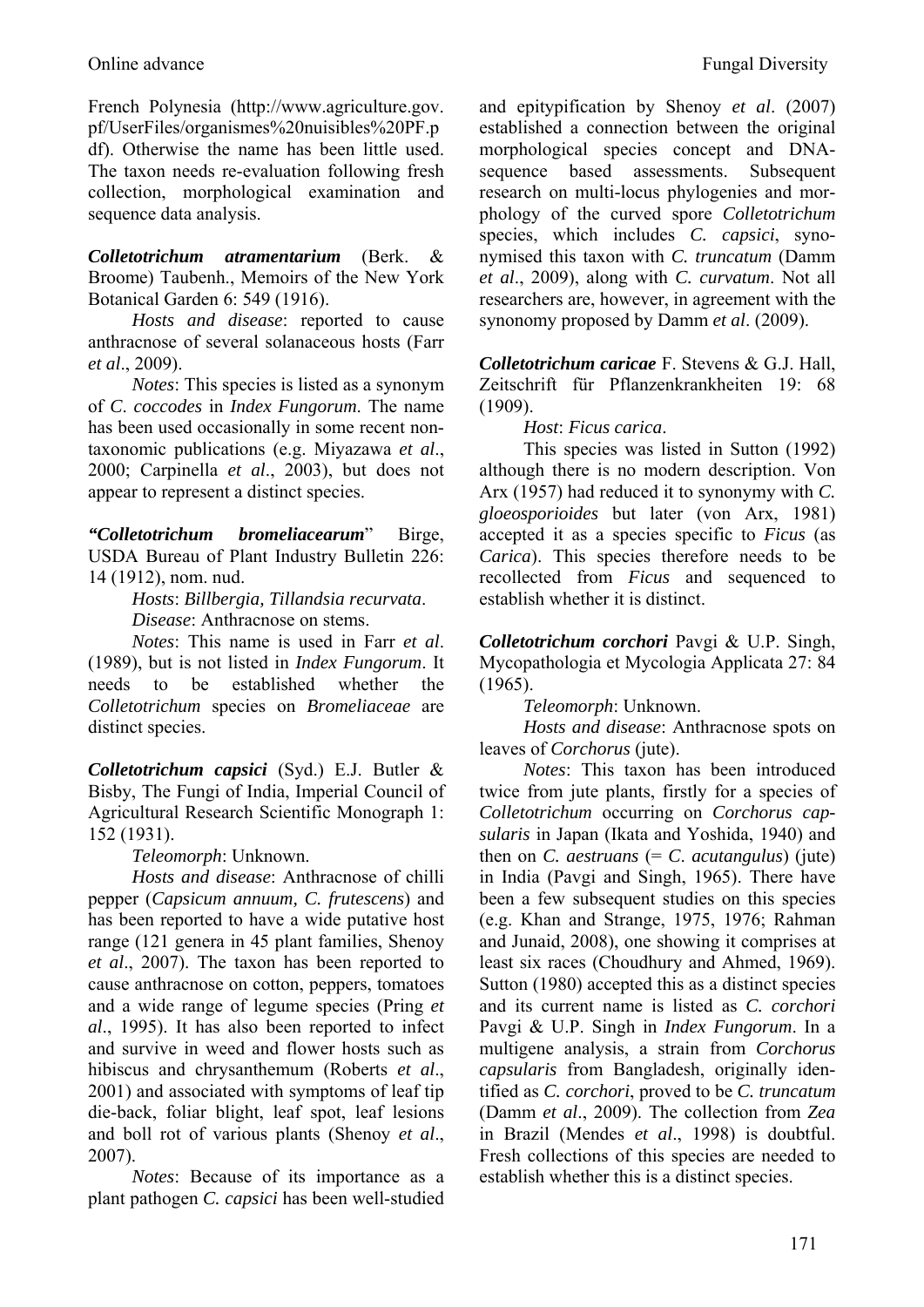*Colletotrichum curvatum* Briant & E.B. Martyn, Tropical Agriculture 6: 258 (1929).

*Host*: *Crotalaria*.

*Notes*: There is no modern description for this taxon and Sutton (1992) and von Arx (1957) considered it a synonym of *C. dematium*. However, Damm *et al.* (2009) showed the taxon to be a synonym of *C. truncatum*.

*Colletotrichum fusarioides* (Ellis & Kellerm.) O'Gara, Mycologia 16: 169 (1924).

*Teleomorph*: *Glomerella fusarioides*  Edgerton

*Host*: *Asclepias*.

*Notes*: This species was mentioned in Sutton (1992) but has been little used otherwise since its introduction.

*Colletotrichum gnaphalii* Syd., Annales Mycologici 37: 419 (1939).

*Host*: *Gnaphalium*.

*Notes*: This species has rarely been mentioned other than in Sutton (1992). It has small conidia (8-15  $\times$  4-6 um) and very little is known about it. Fresh collections are needed.

*Colletotrichum helichrysi* (G. Winter) Arx, Verhandelingen Koninklijke Nederlandse Akademie van Wetenschappen, tweede sect. 51(3): 92 (1957).

*Host*: *Helichrysum*.

*Notes*: This species was accepted by von Arx (1957), excluded in Sutton (1980), but discussed in Sutton (1992). Very little is known about this species and it must be considered doubtful until fresh collections are made.

*Colletotrichum liliacearum* Ferraris, Malpighia 16: 35 (1902).

*Hosts*: *Hemerocallis* (daylily).

*Notes*: Sutton (1992) considered *C. lilii*  Plakidas ex Boerema & Hamers (from *Lilium longiflorum*) a synonym of *C. liliacearum*. It was suggested by Sobers and Plakidas (1962) that *C. liliacearum* should be used for nonpathogenic forms and *C. lilii* for pathogenic forms. These taxa require fresh collections for further work. Damm *et al.* (2009) found two distinct species occuring on *Lilium*, *C. lilii* and *C. spaethianum*. More collections from *Hemerocallis* and *Lilium* are needed to establish

whether this taxon is a distinct species or a synonym of *C. spaethianum*.

*Colletotrichum neriicola* Hüseyın & Selçuk [as '*neriicolum*'], Lidia 5: 149 (2001)

*Host and disease*: On leaves of cultivated *Nerium oleander*.

*Notes*: This species has not been mentioned since it was introduced. Fresh collections and isolates are needed to establish if it is a distinct species.

*Colletotrichum nigrum* Ellis & Halst., Bulletin of the Torrey Botanical Club 18:15 (1891).

*Host*: *Capsicum annuum*.

*Notes*: This species has been placed in synonymy with *C. gloeosporioides* (von Arx, 1957) and later maintained as a species restricted to *Capsicum* (von Arx, 1981). The name has rarely been used and should be considered doubtful.

*Colletotrichum nupharicola* D.A. Johnson, Carris & J.D. Rogers, Mycological Research 101: 647 (1997).

*Hosts*: *Nuphar, Nymphaea*.

*Notes*: This species falls into *C. gloeosporioides sensu lato* based on ITS and GPDH sequences (Weir, unpubl. data) and may not represent a unique species. Cultures are available so further analysis is needed using multigenes to establish its status.

*Colletotrichum paludosum* (Ellis & Galloway) Arx, Verhandelingen Koninklijke Nederlandse Akademie van Wetenschappen, tweede sect. 51(3): 115 (1957).

*Host*: *Peltandra*.

*Notes*: Von Arx (1957) considered this species to be close to *C. crassipes*. The name has not been used in recent literature.

*Colletotrichum psoraleae* (Peck) Arx, Verhandelingen Koninklijke Nederlandse Akademie van Wetenschappen, tweede sect. 51: 125 (1957).

## *Host*: *Psoralea.*

*Notes*: This species is mentioned in Sutton (1992) but has not been referred to in the recent literature.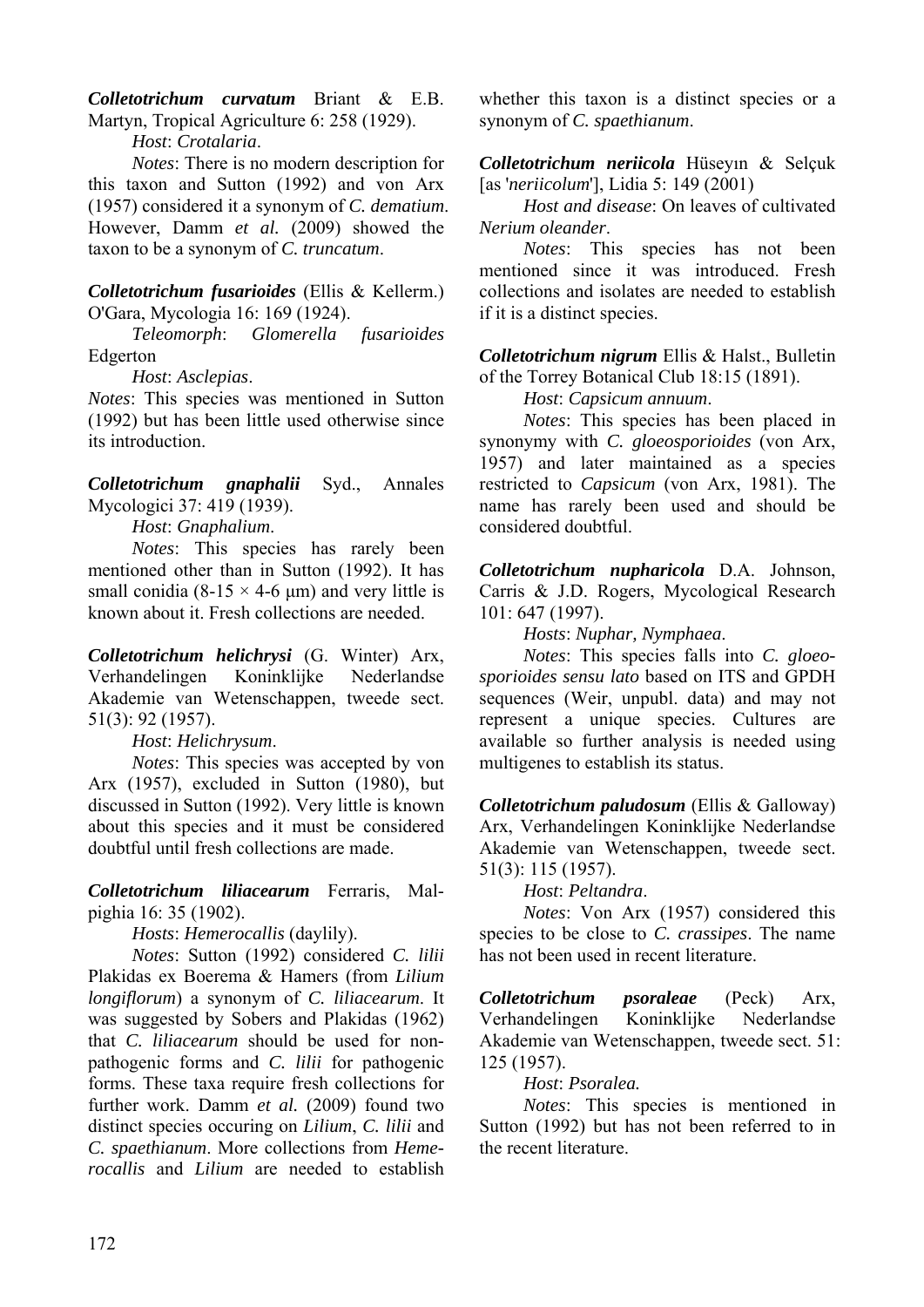*Colletotrichum taiwanense* Sivan. & W.H. Hsieh, Mycological Research 97: 1525 (1993). *Teleomorph*: *Glomerella septospora* Sivan. & W.H. Hsieh

*Host*: *Styrax formosanus*.

*Notes*: This is a very unusual species and is unlikely to be *Glomerella / Colletotrichum*. The *Glomerella*-like teleomorph has ascomata with a well-develop wall or even stroma, asci lack an apical ring and ascospores are 3-septate and relatively massive (60-95(-100) μm long). Asci with *Glomerella*-like ascospores were found mixed with asci containing 3-septate ascospores in the same perithecium (Sivanesan and Hsieh, 1993). The anamorphic state also has unusual conidiogeneous cells for the genus and conidia are also relatively large, 22-35(45)  $\times$  5-8 um in 0-3-septate conidia and (50-58  $\times$  5-8 μm) in 4-5-septate conidia. Confirmation that this is a *Glomerella* species with a *Colletotrichum* anamorph is required.

*Colletotrichum typhae* H.C. Greene, Transactions of the Wisconsin Academy of Science and Arts, Letters 44: 41 (1956) [1955].

*Host*: *Typha latifolia*

*Notes*: The species was mentioned in Sutton (1992) but has not otherwise been mentioned recently in the literature.

#### **Acknowledgements**

Parts of this research were funded by research grants 51101010029 and 52101010002 awarded by Mae Fah Luang University and the China Grant for Essential Scientific Research of National Non-profit Institute (no. CAFYBB2007002).

#### **References**

- Aa, H.A. van der (1978). A leaf spot of *Nymphaea alba*  in the Netherlands. Netherlands Journal of Plant Pathology 84: 109-115.
- Aa, H.A. van der, Noordeloos, M.E. and de Gruyter, J. (1990). Species concepts in some larger genera of the coelomycetes. Studies in Mycology 32: 3-19.
- Abang, M.M., Winter, S., Green, K.R., Hoffmann, P., Mignouna, H.D. and Wolf, G.A. (2002). Molecular identification of *Colletotrichum gloeosporioides* causing yam anthracnose in Nigeria. Plant Pathology 51: 63-71.
- Adaskaveg, J.E. and Förster, H. (2000). Occurrence and management of anthracnose epidemics caused by *Colletotrichum* species on tree fruit crops in California. In: *Colletotrichum*. *Host Specificity,*

*Pathology and Host-Pathogen Interaction* (eds. D. Prusky, S. Freeman and M.B. Dickman). APS Press, St Paul, Minnesota: 317-336.

- Adhikari, K.N., Buirchell, B.J., Thomas, G.J., Sweetingham, M.W. and Yang H. (2009). Identification of anthracnose resistance in *Lupinus albus* L. and its transfer from landraces to modern cultivars. Crop and Pasture Science 60: 472-479.
- Afanador-Kafuri, L., Minz, D., Maymon, M. and Freeman, S. (2003). Characterization of *Colletotrichum* isolates from tamarillo, *Passiflora*  and mango in Colombia and identification of a unique species from the genus. Phytopathology 93: 579-587.
- Alfieri Jr., S.A., Langdon, K.R., Wehlburg, C., and Kimbrough, J.W. (1984). Index of Plant Diseases in Florida (Revised). Florida Department of Agriculture and Consumer Services, Division of Plant Industries, Bulletin 11: 1-389.
- Alves, M.D.C. and Pozza, E.A. (2009). Scanning electron microscopy applied to seed-borne fungi examination. Microscopy Research and Technique 72: 482-488.
- Alvindia, D.G. and Natsuaki, K.T. (2008). Evaluation of fungal epiphytes isolated from banana fruit surfaces for biocontrol of banana crown rot disease. Crop Protection 27: 1200-1207.
- Anon. 2001-2009. NZFungi database of New Zealand fungi. Landcare Research, New Zealand. http://nzfungi.landcareresearch.co.nz
- Anthony, S., Abeywickrama, K., Dayananda, R., Wijeratnam, S. and Arambewela, L. (2004). Fungal pathogens associated with banana fruit in Sri Lanka, and their treatment with essential oils. Mycopathologia 157: 91-97.
- Aqeel, A.M., Pasche, J.S. and Gudmestad, N.C. (2008). Variability in morphology and aggressiveness among North American vegetative compatibility groups of *Colletotrichum coccodes*. Phytopathology 98: 901-909.
- Armour, D.J., Mackie, J.M., Musial, J.M. and Irwin, J.A.G. (2008). Transfer of anthracnose resistance and pod coiling traits from *Medicago arborea* to *M. sativa* by sexual reproduction. Theoretical and Applied Genetics 117: 149-156.
- Armstrong-Cho, C.L. and Banniza, S. (2006). *Glomerella truncata* sp. nov., the teleomorph of *Colletotrichum truncatum*. Mycological Research 110: 951-956.
- Arx, J.A. von (1957). Die Arten der Gattung *Colletotrichum* Cda. Phytopathologische Zeitschrift 29: 414-468.
- Arx, J.A. von (1970). A revision of the fungi classified as *Gloeosporium*. Bibliotheca Mycologica 24: 1- 203.
- Arx, J.A. von (1981). *The Genera of Fungi Sporulating in Pure Culture*. J. Cramer, Vaduz.
- Arx, J.A. von and Müller, E. (1954). Die amerosporen Gattungen der Pyrenomyceten. Beitrage zur Kryptogamenflora der Schweiz 11: 1-434.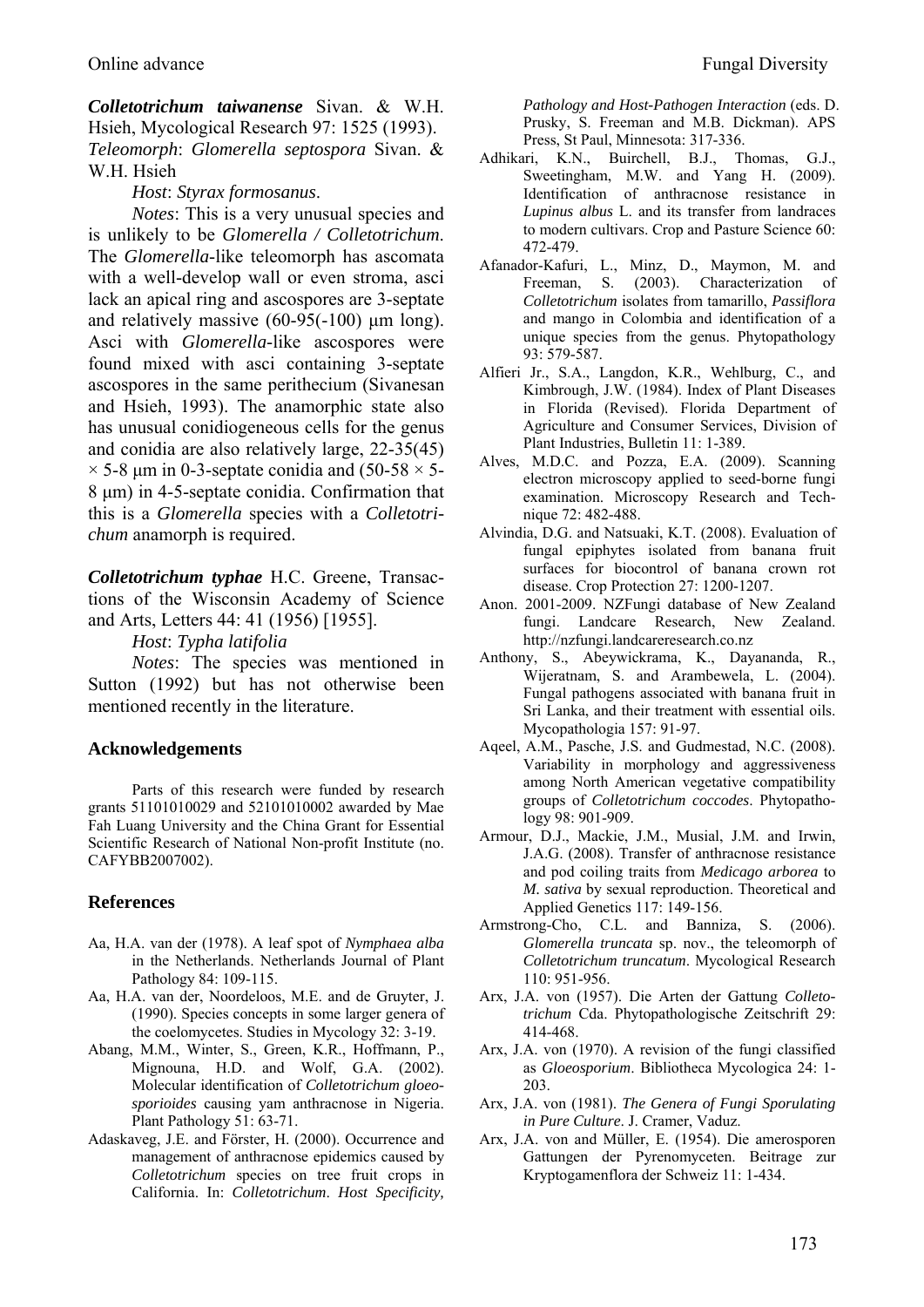- Asakura, M., Ninomiya, S., Sugimoto, M., Oku, M., Yamashita, S.I., Okuno, T., Sakai, Y. and Takano, Y. (2009). Atg26-mediated pexophagy is required for host invasion by the plant pathogenic fungus *Colletotrichum orbiculare*. Plant Cell 21: 1291- 1304.
- Babu, A.M., Chowdary, N.B., Kumar, V., Rajan, M.V. and Dandin, S.B. (2008). Infection process of *Colletotrichum dematium* on mulberry leaves: An unusual method of sporulation. Archives of Phytopathology and Plant Protection 41: 290-295.
- Bailey, J.A., O'Connell, R.J., Pring, R.J. and Nash, C. (1992). Infection strategies of *Colletotrichum*  species*.* In: *Colletotrichum: Biology, Pathology and Control* (eds. J.A. Bailey and M.J. Jeger). CAB International: Wallingford: 88-120.
- Bailey, J.A., Nash, C., Morgan, L.W., O'Connell, R.J. and TeBeest, D.O. (1996). Molecular taxonomy of *Colletotrichum* species causing anthracnose on the Malvaceae. Phytopathology 86: 1076-1083.
- Bain, S.M. and Essary, S.H. (1906). A new anthracnose of alfalfa and red clover. Journal of Mycology 12: 192-193.
- Balardin, R.S., Jarosz, A.M. and Kelly, J.D. (1997). Virulence and molecular diversity in *Colletotrichum lindemuthianum* from South, Central and North America. Phytopathology 87: 1184-1191.
- Bardas, G.A., Lagopodi, A.L., Kadoglidou, K. and Tzavella-Klonari, K. (2009a). Biological control of three *Colletotrichum lindemuthianum* races using *Pseudomonas chlororaphis* PCL1391 and *Pseudomonas fluorescens* WCS365. Biological Control 49: 139-145.
- Bardas, G.A.; Koutita, O. and Tzavella-Klonari, K. (2009b). Molecular diversity and assessment of biological characteristics of Greek *Colletotrichum lindemuthianum* populations. Journal of Phytopathology 157: 311-318.
- Baxter A.P., Westhuizen, G.C.A. van der and Eicker, A. (1983). Morphology and taxonomy of South African isolates of *Colletotrichum*. South African Journal of Botany 2: 259-289.
- Begum, M.M., Sariah, M., Puteh, A.B. and Abidin, M.A.Z. (2008a). Pathogenicity of *Colletotrichum truncatum* and its influence on soybean seed quality. International Journal of Agriculture and Biology 10: 393-398.
- Begum, M.M., Sariah, M., Abidin, M.A.Z., Puteh, A.B. and Rahman, M.A. (2008b). Antagonistic potential of selected fungal and bacterial biocontrol agents against *Colletotrichum truncatum* of soybean seeds. Pertanika Journal of Tropical Agricultural Science 31: 45-53.
- Begum, M.M., Sariah, M., Puteh, A.B. and Zainal Abidin, M.A. (2008c). Detection of seed-borne fungi and site of infection by *Colletotrichum truncatum* in naturally-infected soybean seeds. International Journal of Agricultural Research 2: 812-819.
- Ben-Daniel, B., Bar-Zvi, D. and Tsror, L. (2009). An improved large-scale screening method for assessment of *Colletotrichum coccodes*

aggressiveness using mature green tomatoes. Plant Pathology 58: 497-503.

- Biggs, A.R. and Miller, S.S. (2001). Relative susceptibility of selected apple cultivars to *Colletotrichum acutatum*. Plant Disease 85: 657- 660.
- Bobev, S.G., Jelev, Z.J., Zveibil, A., Maymon, M. and Freeman, S. (2009). First report of anthracnose caused by *Colletotrichum dematium* on statice (goniolimon tataricum, synonym limonium tataricum) in Bulgaria. Plant Disease 93: 552.
- Boland, G.J. and Brochu, L.D. (1989). *Colletotrichum dsetructivum* on alfalfa in Ontario and cultivar response to anthracnose. Canadian Journal of Plant Pathology 11: 303-307.
- Bondar, G. (1912). Tremoco branco e suas molestias. Boletim de Agricultura Säo Paulo 13: 427-432.
- Bonivento, D. Pontiggia, D. Matteo, A.D. Fernandez-Recio, J., Salvi, G. Tsernoglou, D. Cervone, F. Lorenzo, G.D. and Federici, L.(2007). Crystal structure of the endopolygalacturonase from the phytopathogenic fungus *Colletotrichum lupini* and its interaction with polygalacturonaseinhibiting proteins. Proteins 70: 294-299.
- Bridge, P.D., Waller, J.M., Davies, D. and Buddie, A.G. (2008a). Variability of *Colletotrichum kahawae* in relation to other *Colletotrichum* species from tropical perennial crops and the development of diagnostic techniques. Journal of Phytopathology 156: 274-280.
- Bridge, P.D., Cannon, P.F., Buddie, A.G., Baker, M., and Borman, A.M. (2008b). Domain II hairpin structure in ITS1 sequences as an aid in differentiating recently evolved animal and plant pathogenic fungi. Mycopathologia 166: 1-16.
- Brooks, A.N. (1931). Anthracnose of strawberry caused by *Colletotrichum fragariae*, n. sp. Phytopathology 21: 739-744.
- Buddie, A.G., Martinez-Culebras, P., Bridge, P.D., Garcia, M.D., Querol, A., Cannon, P.F. and Monte, E. (1999). Molecular characterization of *Colletotrichum* strains derived from strawberry. Mycological Research 103: 385-394.
- Cai, L., Hyde, K.D., Taylor, P.W.J., Weir, B., Waller, J., Abang, M.M., Zhang, J.Z., Yang, Y.L., Phoulivong, S., Liu, Z.Y., Prihastuti, H., Shivas, R.G., McKenzie, E.H.C. and Johnston, P.R. (2009). A polyphasic approach for studying *Colletotrichum*. Fungal Diversity 39: 183-204.
- Campa, A., Giraldez, R. and Ferreira, J.J. (2009). Genetic dissection of the resistance to nine anthracnose races in the common bean differential cultivars MDRK and TU. Theoretical and Applied Genetics 119: 1-11.
- Cannon, P.F. and Simmons, C.M. (2002). Diversity and host preference of leaf endophytic fungi in the Iwokrama Forest Reserve, Guyana. Mycologia 94: 210-220.
- Cannon, P.F., Bridge, P.D. and Monte, E. (2000). Linking the past, present and future of *Colletotrichum* systematics. In: *Colletotrichum*. *Host Specificity, Pathology and Host-Pathogen*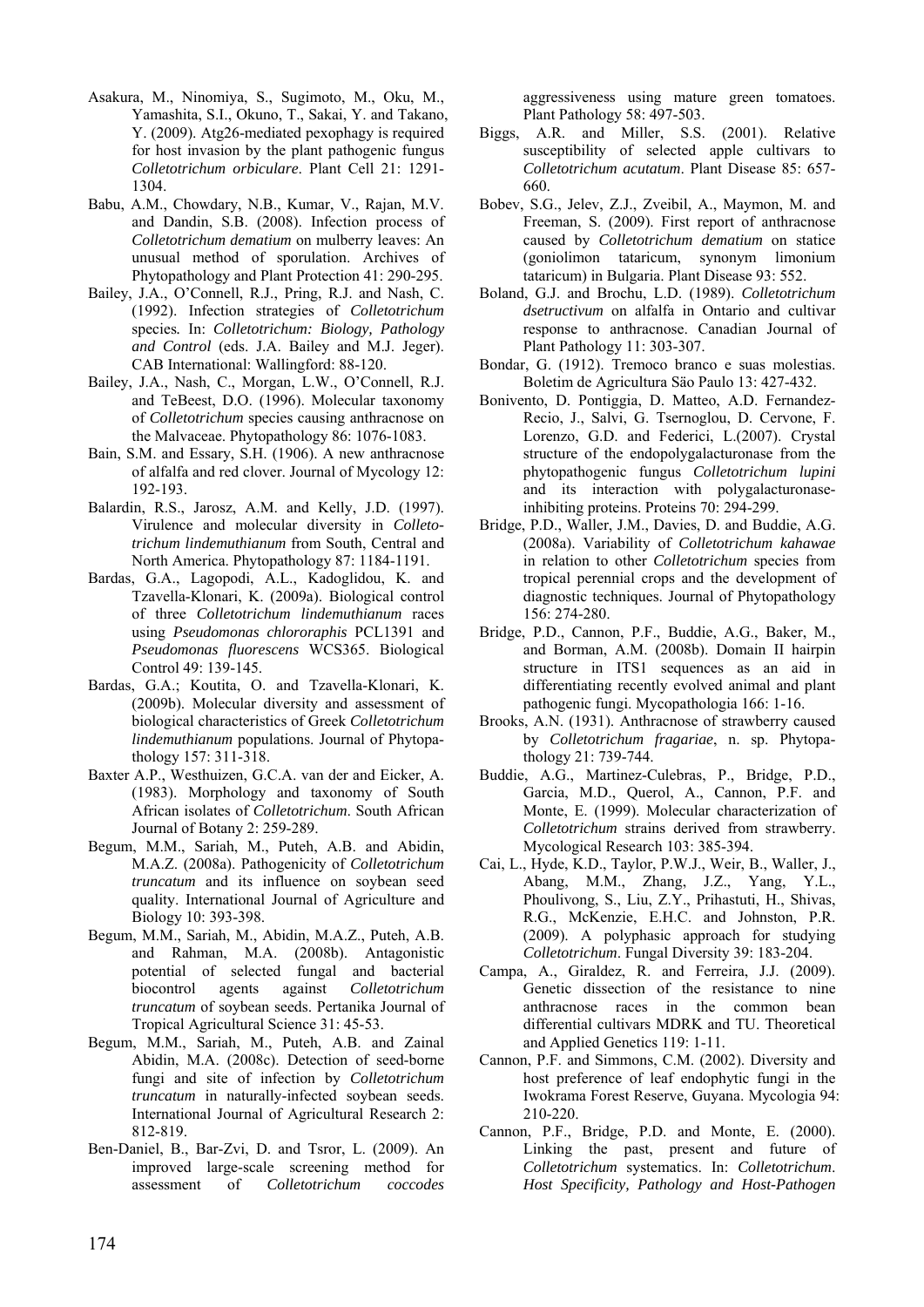*Interaction* (eds. D. Prusky, S. Freeman and M.B. Dickman). APS Press, St Paul, Minnesota: 1-20.

- Cannon, P.F., Buddie, A.G. and Bridge, P.D. (2008). The typification of *Colletotrichum gloeosporioides*. Mycotaxon 104: 189-204.
- Cano, J., Guarro, J. and Gene, J. (2004). Molecular and morphological identification of *Colletotrichum* species of clinical interest. Journal of Clinical Microbiology 42: 2450-2454.
- Carpinella, M.C., Ferrayoli, C.G. and Palacios, M.S. (2003). Antimycotic activity of the members of Meliaceae. In: *Plant Derived Antimycotics* (eds. M. Rai and D. Mares). Food Products Press, USA: 81-115.
- Carvalho, F.M.S., Leite Junior, R.P. and Ueno, B. (2000). Pathogenic characterization of *Colletotrichum* spp. associated with apple diseases in southern Brazil. Fitopatologia Brasileira 25: 72-78.
- Castro, L.G.M., Silva Lacaz, da C., Guarro, J., Gené, J., Heins-Vaccari, E.M., Freitas Leite, de R.S., Arriagada, G.L.H., Reguera, M.M.O., Ito, E.M., Valente, N.Y.Y. and Nunes, R.S. (2001). Phaeohyphomycotic cyst caused by *Colletotrichum crassipes*. Journal of Clinical Microbiology 39: 2321-2324.
- Cesati, V. de, (1852). Klotzsch, herbarium vivum mycologium, sistens fungorum per totam Germaniam crescentium collectionem perfectam. Century XVII. Berlin. Flora 35: 398.
- Chakrabarti, A., Shivaprakash, M.R., Singh, R., Tarai, B., George, V.K., Fomda, B.A. and Gupta, A. (2008). Fungal endophthalmitis: Fourteen years' experience from a center in India. Retina 28: 1400-1407.
- Chen, C.B. and Dickman, M.B. (2004). Dominant active Rac and dominant negative Rac revert the dominant active Ras phenotype in *Colletotrichum trifolii* by distinct signalling pathways. Molecular Microbiology 51: 1493-1507.
- Chillet, M., Hubert, O., Rives, M.J. and de Lapeyre de Bellaire, L. (2006). Effects of the physiological age of bananas on their susceptibility to wound anthracnose due to *Colletotrichum musae*. Plant Disease 90:1181-1185.
- Chitarra, L.G., Goulart, A.C.P. and Zorato, M.F. (2009). Cottonseeds treatment with fungicides for the control of seedling damping-off pathogens. Revista Brasileira de Sementes 31: 168-176.
- Choudhury, M. and Ahmed, Q.A. (1969). Physiologic specialization of *Colletotrichum corchori*, Ikata and Yoshida, the causal organism of anthracnose of jute (*Corchorus capsularis* L.). Mycopathologia et Mycologia Applicata 38: 161-168.
- Correll, J.C., Rhoads, D.D. and Guerber, J.C. (1993). Examination of mitochondrial DNA restriction fragment length polymorphisms, DNA fingerprints and randomly amplified polymorphic DNA of *Colletotrichum orbiculare*. Phytopathology 83: 1199-1204.
- Costa, M.H.D., Pfenning, L.H. and Pozza, E.A. (2006) C*olletotrichum coccodes* patógeno de solanáceas no Brasil. Fitopatologia Brasileira 31: 315 (in portugese).
- Crouch, J.A. and Beirn, L.A. (2009). Anthracnoses of cereals and grasses. Fungal Diversity 39: 19-44.
- Crouch, J.A., Clarke, B.B. and Hillman, B.I. (2006). Unraveling evolutionary relationships among the divergent lineages of *Colletotrichum* causing anthracnose disease in turfgrass and maize. Phytopathology 96: 46-60.
- Crouch, J.A., Clarke, B.B., White, J.F. and Hillman, B.I. (2009a). Systematic analysis of falcate-spored graminicolous *Colletotrichum* and a description of six new species from warm-season grasses. Mycologia: 101: 717-732.
- Crouch, J.A., Tredway, L.P., Clarke, B.B. and Hillman, B.I. (2009b). Phylogenetic and population genetic divergence correspond with habitat for the pathogen *Colletotrichum cereale* and allied taxa across diverse grass communities. Molecular Ecology 18: 123-135.
- Crouch, J.A., Beirn, L.A., Cortese, L.M., Bonos, S.B. and Clarke, B.B. (2009c). Anthracnose disease of switchgrass caused by the novel fungal species *Colletotrichum navitas*. Mycological Research 113: 1411-1421.
- Crous, P.W. (2009). Taxonomy and phylogeny of the genus *Mycosphaerella* and its anamorphs. Fungal Diversity 38: 1-24.
- Da Silva, M.B., Da Costa, A.S.V., Rufini, J.C.M., Galvao, E.R. and Zambolim, L. (2008). Thermotherapy and prochloraz to control of anthracnose on 'Prata Anã' bananas in post harvest conditions. Summa Phytopathologica 34: 364-365.
- Damm, U., Woudenberg, J.H.C., Cannon, P.F. and Crous, P.W. (2009). *Colletotrichum* species with curved conidia from herbaceous hosts. Fungal Diversity 39: 45-87.
- Daundasekera, W.A.M., Joyce, D.C., Adikaram, N.K.B. and Terry, L.A. (2008). Pathogen-produced ethylene and the *Colletotrichum musae*-banana fruit pathosystem. Australasian Plant Pathology 37: 448-453.
- Davide, L.M.C. and De Souza, E.A. (2009). Pathogenic variability within race 65 of *Colletotrichum lindemuthianum* and its implications for common bean breeding. Crop Breeding and Applied Biotechnology 9: 23-29.
- Demerutis, C., Quiros, L., Martinuz, A., Alvarado, E., Williams, R.N. and Ellis M.A. (2008). Evaluation of an organic treatment for post-harvest control of crown rot of banana. Ecological Engineering 34: 324-327.
- Dhingra, O.D., Lustosa, D.C., Maia, C.B. and Mesquita, J.B. (2003). Seedborne fungal pathogens of Jacaranda (*Dalbergia nigra*) tree. Seed Science and Technology 31: 341-349.
- Dickson, J.G. (1956). *Diseases of Field Crops*. 2<sup>nd</sup> edn. McGraw-Hill, New York.
- Diederichsen, A., Rozhmina, T.A. and Kudrjavceva, L.P. (2008). Variation patterns within 153 flax (*Linum usitatissimum* L.) genebank accessions based on evaluation for resistance to fusarium wilt,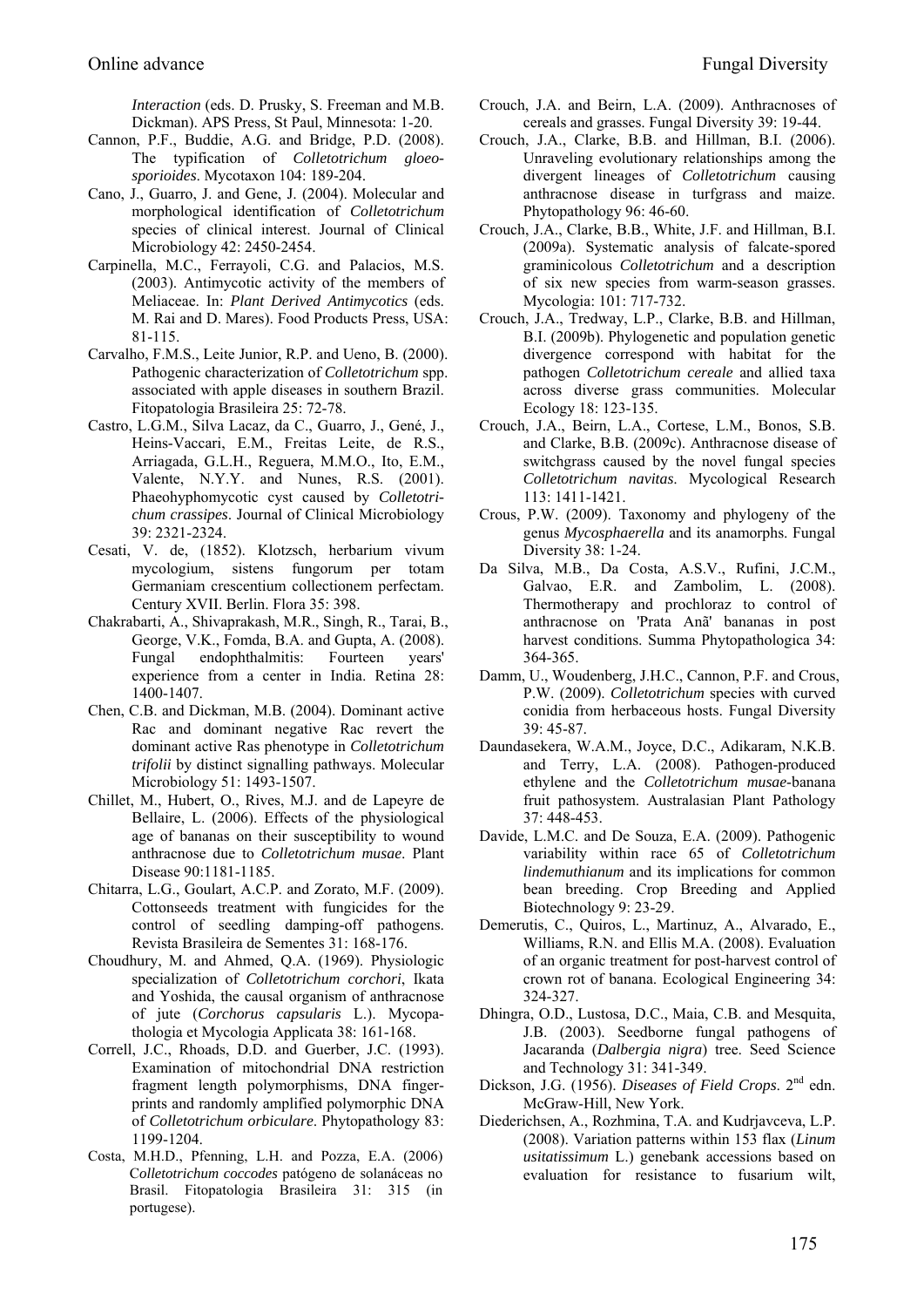anthracnose and pasmo. Plant Genetic Resources: Characterisation and Utilisation 6: 22-32.

- Dingley, J.M. and Gilmour, J.W. (1972). *Colletotrichum acutatum*: Simmds. f. sp. *pinea* associated with "terminal crook" disease of *Pinus* spp. New Zealand Journal of Forestry Science 2: 192-201.
- Du, M., Schardl, C. L., Nuckles, E. M. and Vaillancourt, L. (2005). Using mating-type gene sequences for improved phylogenetic resolution of *Colletotrichum* species complexes. Mycologia 97: 641-658.
- Durand, N., Bertrand, B., Guyot, B., Guiraud, J.P. and Fontana Tachon, A. (2009). Study on the *Coffea arabica/Colletotrichum kahawae* pathosystem: Impact of a biological plant protection product Journal of Plant Diseases and Protection 116: 78- 85.
- EPPO (2009). Datasheets on quarantine pests. *Glomerella gossypii.* EPPO quarantine pest. http://www.eppo.org/QUARANTINE/fungi/Glom erella\_gossypii/GLOMGO\_ds.pdf, accessed 26 August 2009.
- Fabre, J.V., Julien, J., Parisot, D. and Dron, M. (1995). Analysis of diverse isolates of *Colletotrichum lindemuthianum* infecting common bean using molecular markers. Mycological Research 99: 429-435.
- Fagbola, O. and Abang, M.M. (2004). *Colletotrichum circinans* and *Colletotrichum coccodes* can be distinguished by DGGE analysis of PCRamplified 18S rDNA fragments. African Journal of Biotechnology 3: 195-198.
- Farr, D.F., Bills, G.F., Chamuris, G.P. and Rossman, A.Y. (1989). *Fungi on plants and plant products in the United States*. APS Press, Minnesota, USA.
- Farr, D.F., Aime, M.C., Rossman, A.Y. and Palm, M.E. (2006). Species of *Colletotrichum* on *Agavaceae*. Mycological Research 110: 1395-1408.
- Farr, D.F. and Rossman, A.Y. (2009). Fungal Databases, Systematic Mycology and Microbiology Laboratory, ARS, USDA. Retrieved April 15, 2009, from http://nt.ars-grin.gov/fungaldatabases/
- Fernando, T.H.P.S., Jayasinghe, C.K. and Wijesundera, R.L.C. (2000). Factors affecting spore production, germination and viability of *Colletotrichum acutatum* isolates from *Hevea brasiliensis*. Mycological Research 104: 681-685.
- Ferreira, J.B., Abreu, M.S. and Pereira, I.S. (2009). Análise da dinâmica, estrutura de focos e arranjo espacial da mancha manteigosa em campo. Ciência e Agrotecnologia 33: 24-30 (in portugese).
- Fiala, J.V., Tullu, A., Banniza, S., Ginette, S.S. and Vandenberg, A. (2009). Interspecies transfer of resistance to anthracnose in lentil (*Lens culinaris* Medic.). Crop Science 49: 825-830.
- Fisher, P.J. and Petrini, O. (1987). Location of fungal endophytes in tissues of *Suaeda fruticosa*: a preliminary study. Transactions of the British Mycological Society 89: 246-249.
- Ford, R., Banniza, S., Photita, W. and Taylor, P.W.J. (2004). Morphological and molecular discrimination of *Colletotrichum truncatum*

causing anthracnose on lentil in Canada. Australasian Plant Pathology 33: 559-569.

- Förster, H. and Adaskaveg, J.E. (1999). Identification of subpopulations of *Colletotrichum acutatum* and epidemiology of almond anthracnose in California. Phytopathology 89: 1056-1065.
- Freeman, S. and Rodriguez, R.J. (1995). Differentiation of *Colletotrichum* species responsible for anthracnose of strawberry by arbitrarily primed PCR. Mycological Research 99: 501-504.
- Freeman, S., Minz, D., Jurkevitch, E., Maymon, M. and Shabi, E. (2000). Molecular analyses of *Colletotrichum* species from almond and other fruits. Phytopathology 90: 608-614.
- Freeman, S., Horowitz, S. and Sharon, A. (2001a). Pathogenic and nonpathogenic lifestyles in *Colletotrichum acutatum* from strawberry and other plants. Phytopathology 91: 986-992.
- Freeman, S., Minz, D., Maymon, M. and Zveibil, A. (2001b). Genetic diversity within *Colletotrichum acutatum sensu* Simmonds. Phytopathology 91: 586-592.
- García-Serrano, M., Laguna, E.A., Rodríguez-Guerra, R. and Simpson, J. (2008). Analysis of the *MAT1-2- 1* gene of *Colletotrichum lindemuthianum*. Mycoscience 49: 312-317.
- Gichuru, E.K., Agwanda, C.O., Combes, M.C., Mutitu, E.W., Ngugi, E.C.K., Bertrand, B. and Lashermes, P. (2008). Identification of molecular markers linked to a gene conferring resistance to coffee berry disease (*Colletotrichum kahawae*) in *Coffea Arabica*. Plant Pathology 57: 1117-1124.
- González, E., Sutton, T.B. and Correll, J.C. (2006). Clarification of the etiology of *Glomerella* leaf spot and bitter rot of apple caused by *Colletotrichum* spp. based on morphology and genetic, molecular and pathogenicity tests. Phytopathology 96: 982-992.
- González, M.M., Rodríguez, R., Zavala, M.E., Jacobo, J.L., Hernández, F., Acosta, J., Martánez, O. and Simpson, J. (1998). Characterization of Mexican isolates of *Colletotrichum lindemuthianum* by using differential cultivars and molecular markers. Phytopathology 88: 292-299.
- Goodwin, P.H. (2001). A molecular weedmycoherbicide interaction: *Colletotrichum gloeosporioides* f. sp. *malvae* and round-leaved mallow, *Malva pusilla*. Canadian Journal of Plant Pathology 23: 28-35.
- Göre, M.E. and Bucak, C. (2007). Geographical and seasonal influences on the distribution of fungal endophytes in *Laurus nobilis*. Forest Pathology 37: 281-288.
- Gossen, B.D., Anderson, K.L. and Buchwaldt, L. (2009). Host specificity of *Colletotrichum truncatum* from lentil. Canadian Journal of Plant Pathology 31: 65-73.
- Götz, M., Nirenberg, H., Krause, S., Wolters, H., Draeger, S., Buchner, A., Lottmann, J., Berg, G. and Smalla, K. (2006). Fungal endophytes in potato roots studied by traditional isolation and cultivation-independent DNA-based methods. FEMS Microbiology Ecology 58: 404-413.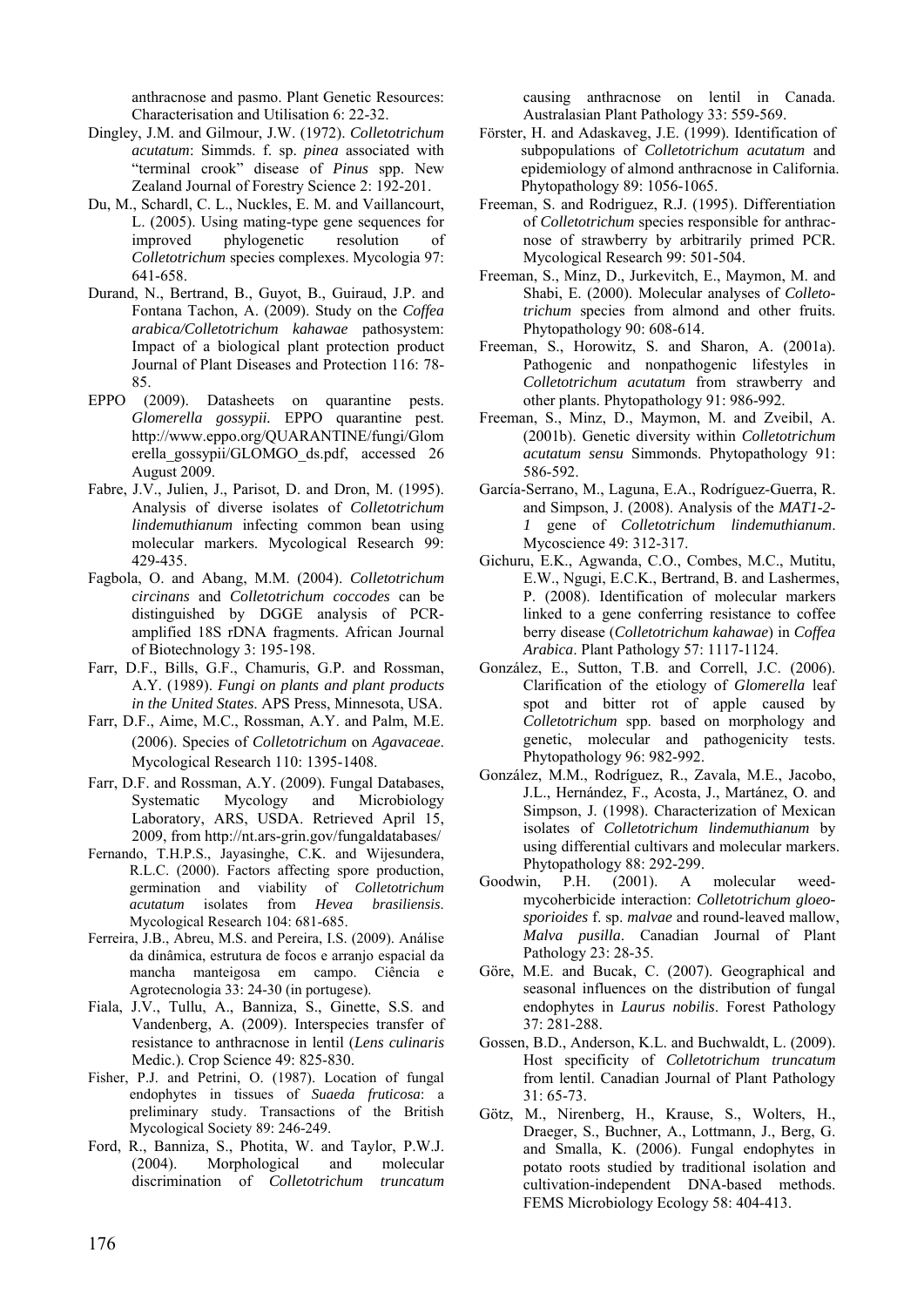- Guerber, J.C. and Correll, J.C. (2001). Characterization of *Glomerella acutata*, the teleomorph of *Colletotrichum acutatum*. Mycologia 93: 216-229.
- Gunnell, P.S. and Gubler, W.D. (1992). Taxonomy and morphology of *Colletotrichum* species pathogenic to strawberry. Mycologia 84: 157-165.
- Heilmann, L.J., Nitzan, N., Johnson, D.A., Pasche, J.S., Doetkott, C. and Gudmestad, N.C. (2006). Genetic variability in the potato pathogen *Colletotrichum coccodes* as determined by amplified fragment length polymorphism and vegetative compatibility group analyses. Phytopathology 96: 1097-1107.
- Higgins, B.B. (1917). A *Colletotrichum* leafspot of turnips. Journal of Agricultural Research 10: 157- 161.
- Hori, S. (1910). Kaki no Shinbyogai Tansobyo. Engei no Tomo 6: 21-24.
- Hughes, S.J. (1958). Revisiones hyphomycetum aliquot cum appendice de nominibus rejiciendis. Canadian Journal of Botany 36: 727-836.
- Ikata, S. and Yoshida, M. (1940) Studies on the disease of matrush. 1. Blight Special Bulletin, Okayama Agricultural Experiment Station 42: 1-47
- Israeli, Y. and Temkin-Gorodeiski, N. (1997). The mode of infection of *Colletotrichum musae* (Cke. and Massee) causing tip rot of banana fruits in the plantation. Phytoparasitica 5: 167-172.
- Ito, S. (1911). Gloeosporiose of the Japanese persimmon. The Botanical Magazine (Tokyo) 25: 197-202.
- Johnson, D.E. Carris, L.M. and Rogers, J.D. (1997). Morphological and molecular characterization of *Colletotrichum nymphaeae* and *C. nupharicola* sp. nov. on water-lilies (*Nymphaea* and *Nuphar*). Mycological Research 101: 641-649.
- Johnston, P.R. (2000). The importance of phylogeny in understanding host relationships with *Colletotrichum*. In: *Colletotrichum*. *Host Specificity, Pathology and Host-Pathogen Interaction* (eds. D. Prusky, S. Freeman and M.B. Dickman). APS Press, St Paul, Minnesota: 21-28.
- Johnston, P.R. and Jones, D. (1997). Relationships among *Colletotrichum* isolates from fruit-rots assessed using rDNA sequences. Mycologia 89: 420-430.
- Johnston, P.R.; Pennycook, S.R. and M.A. Manning. (2005). Taxonomy of fruit rotting fungal pathogens: What's really out there? New Zealand Plant Protection 58: 42-46.
- Kaewchai, S., Soytong, K. and Hyde, K.D. (2009). Mycofungicides and fungal biofertilizers. Fungal Diversity 38: 25-50.
- Kawaradani, M., Nishimura, A., Moriwaki, J., Tomioka, K., Sato, T., Okada, K. and Nakasone W. (2008). Anthracnose of Perilla caused by *Colletotrichum destructivum*. Japanese Journal of Phytopathology 74: 335-339 (in Japanese).
- Khan, S.R. and Strange, R.N. (1975). Evidence for the rôle of a fungal stimulant as a determinant of differential susceptibility of jute cultivars to *Colletotrichum corchori*. Physiological Plant Pathology 5: 157-162.
- Khan, S.R. and Strange, R.N. (1976). Partial purification and properties of a fungal stimulant from jute affecting the growth in vitro and in vivo of *Colletotrichum corchori*. Physiological Plant Pathology 9: 273-278.
- Kim, W.G.H., Sung, K.K. and Jin, H. (2008). Occurrence of anthracnose on Chinese mallow caused by *Colletotrichum malvarum*. Mycobiology 36: 139-140.
- Kirk, P.M., Cannon, P.F., Minter, D.W. and Stalpers, J.A. (2008). *The Dictionary of the Fungi*, *10th edition*. CABI Bioscience, UK.
- Kirkpatrick, T.L., Templeton, G.E., and TeBeest, D.O. (1982). Potential of *Colletotrichum malvarum* for biological control of prickly sida. Plant Disease 66: 323-325.
- Lardner, R., Johnston, P.R., Plummer, K.M. and Pearson, M.N. (1999). Morphological and molecular analysis of *Colletotrichum acutatum sensu lato*. Mycological Research 103: 275-285.
- Latunde-Dada, A.O., O'Connell, R.J., Nash, C., Pring, R.J., Lucas, J.A. and Bailey J.A. (1996). Infection process and identity of the hemibiotrophic anthracnose fungus (*Colletotrichum destructivum*) from cowpea (*Vigna unguiculata*). Mycological Research 100: 1133-1141.
- Latunde-Dada, A.O., Bailey, J.A., Lucas, J.A. (1997). Infection process of *Colletotrichum destructivum* O'Gara from lucerne (*Medicago sativa* L.). European Journal of Plant Pathology 103: 35-41.
- Latunde-Dada, A.O. and Lucas, J.A. (2007). Localized hemibiotrophy in *Colletotrichum*: cytological and molecular taxonomic similarities among *C*. *destructivum*, *C*. *linicola* and *C. truncatum*. Plant Pathology 56: 437-447.
- Lee, H.B., Park, J.Y. and Jung, H.S. (2005a). First report of leaf anthracnose caused by *Colletotrichum boninense* on spindle trees.Plant Pathology 54: 254
- Lee, H.B., Park, J.Y. and Jung, H.S. (2005b). Identification, growth and pathogenicity of *Colletotrichum boninense* causing leaf anthracnose on Spindle tree. Plant Pathology Journal 21: 27-32.
- Lees, A.K. and Hilton, A.J. (2003). Black dot (*Colletotrichum coccodes*): An increasingly important disease of potato. Plant Pathology 52: 3-12.
- Liu, B., Wasilwa, L.A., Morelock, T.E., O'Neill, N.R. and Correll, J.C. (2007). Comparison of *Colletotrichum orbiculare* and several allied *Colletotrichum* spp. for mtDNA RFLPs, intron RFLP and sequence variation, vegetative compatibility and host specificity. Phytopathology 97: 1305-1314.
- Liu, G., Kennedy, R., Greenshields, D.L., Peng, G., Forseille, L., Selvaraj, G. and Wei, Y. (2007). Detached and attached *Arabidopsis* leaf assays reveal distinctive defense responses against hemibiotrophic *Colletotrichum* spp. Molecular Plant-Microbe Interactions 20: 1308-1319.
- Lotter, H.C. and Berger, D.K. (2005). Anthracnose of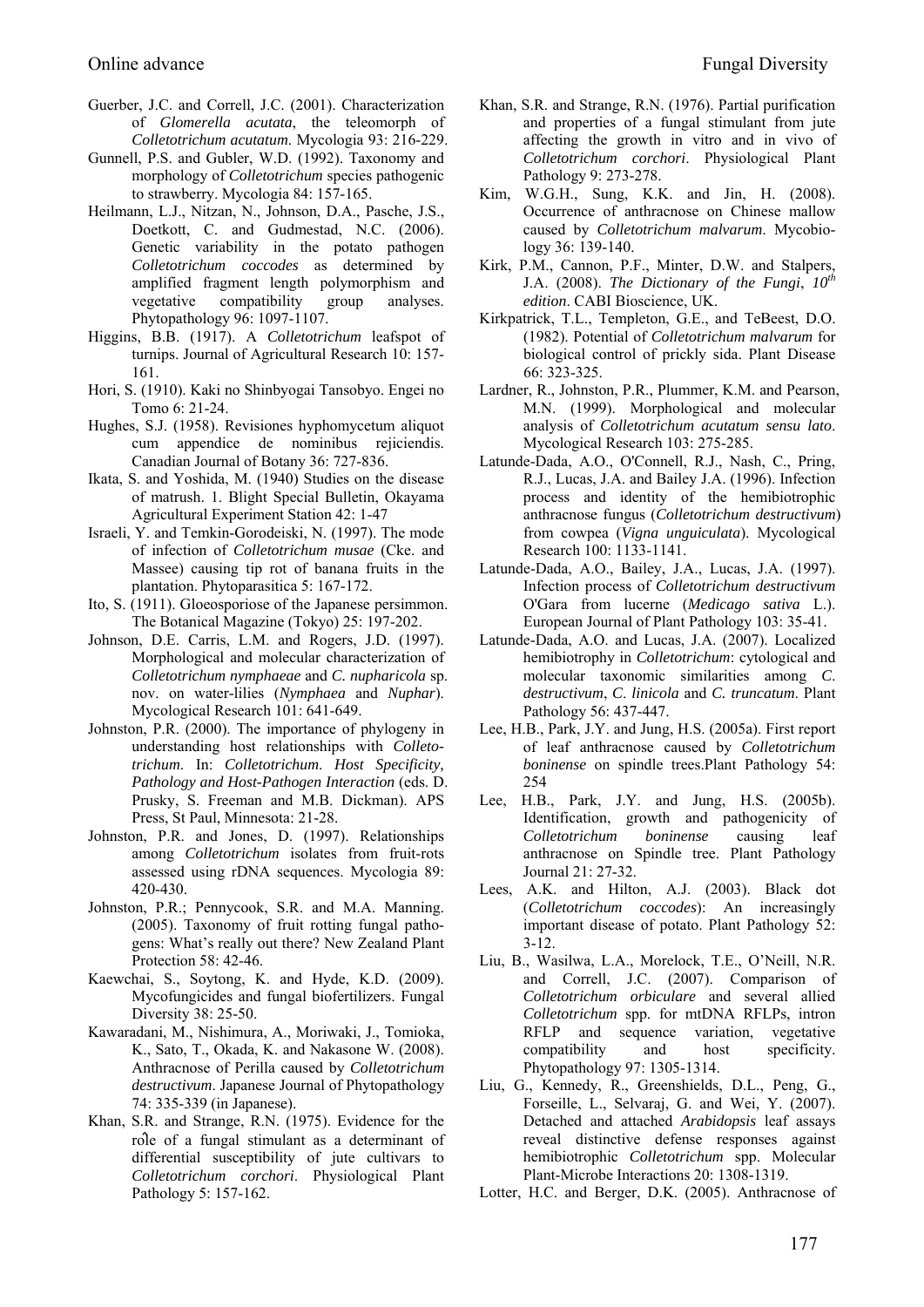lupins in South Africa is caused by *Colletotrichum lupine* var. *setosum*. Australasian Plant Pathology 34: 385-392.

- Lu, G.Z., Cannon, P.F., Reid A. and Simmons, C.M. (2004). Diversity and molecular relationships of endophytic *Colletotrichum* isolates from the Iwokrama Forest Reserve, Guyana. Mycological Research 108: 53-63.
- Lubbe, C.M., Denman, S., Cannon, P.F., Groenewald, J.Z., Lamprecht, S.C. and Crous, P.W. (2004). Characterization of *Colletotrichum gloeosporioides* and similar species associated with anthracnose and dieback of *Proteaceae*. Mycologia 96: 1268-1279.
- MacKenzie, S.J.; Seijo, T.E.; Legard, D.E.; Timmer, P.W. and N.A. Peres (2007). Selection for pathogenicity to strawberry in populations of *Colletotrichum gloeosporioides* from native plants. Phytopathology 97: 1130-1140.
- Maffei, L. (1921). Una malattia delle foglie del "Kaki" dovuta al *Colletotrichum kaki* n. sp. Rivista di Patologia Vegetale 11: 116-118.
- Mahadtanapuk, S., Sanguansermsri, M., Cutler, R.W., Sardsud, V. and Anuntalabhochai, S. (2007). Control of anthracnose caused by *Colletotrichum musae* on *Curcuma alismatifolia* Gagnep. using antagonistic *Bacillus* spp*.* American Journal of Agricultural and Biological Sciences 2: 54-61.
- Manandhar, J.B., Hargman, G.L. and Sinclair, J.B. (1986). *Colletotrichum destructivum*, the anamorph of *Glomerella glycines*. Phytopathology 76: 282-285.
- Manire, C.A., Rhinehart, H.L., Sutton, D.A., Thompson, E.H., Rinaldi, M.G., Buck, J.D. and Jacobson, E. (2002). Disseminated mycotic infection caused by *Colletotrichum acutatum* in a Kemp's ridley sea turtle (*Lepidochelys kempi*). Journal of Clinical Microbiology 40: 4273-4280.
- Manners, J.M. and He, C. (1997). Recent advances in studies of anthracnose of *Stylosanthes*. IV. Molecular approaches to studies of *Colletotrichum gloeosporioides* causing anthracnose of *Stylosanthes* in Australia. Tropical Grasslands 31: 435-444.
- Marcelino, J., Giordano, R., Gouli, S., Gouli, V., Parker, B.L., Skinner, M., TeBeest, D. and Cesnik, R. (2008). *Colletotrichum acutatum* var. *fioriniae*  (teleomorph: *Glomerella acutata* var. *fioriniae* var. nov.) infection of a scale insect. Mycologia 100: 353-374.
- Martin, M.P. and Garcia Figueres, F. (1999). *Colletotrichum acutatum* and *C. gloeosporioides* cause anthracnose on olives. European Journal of Plant Pathology 105: 733-741.
- Martınez-Culebras, P.V., Barrio, E., Garcıá, M.D. and Querol. A. (2000). Identification of *Colletotrichum* species responsible for anthracnose of strawberry based on the internal transcribed spacers of the ribosomal region. FEMS Microbiology Letters 189: 97-101.
- Martinez-Culebras, P.V., Querol, A., Suarez-Fernadez, M.B., Garcia-Lopez, M.D. and Barrio, E. (2003). Phylogenetic relationships among *Colletotrichum*

pathogens of strawberry and design of PCR primers for their identification. Journal of Phytopathology 151: 135-143.

- Mathieson, J.T. and Mangano, V. (1985). Ramulose, a new cotton disease in Paraguay caused by *Colletotrichum gossypii* var. *cephalosporioides*. Summa Phytopathologica 11 115-118.
- Melksham, K.J., Weckert, M.A. and Steel C.C. (2002). An unusual bunch rot of grapes in sub-tropical regions of Australia caused by *Colletotrichum acutatum*. Australasian Plant Pathology 31: 193- 194.
- Mendes, M.A.S., da Silva, V.L. and Dianese, J.C. (1998). *Fungos em plantas no Brasil*. Embrapa-SPI/Embrapa-Cenargen, Brasilia: 1-555.
- Mignouna, H.D., Abang, M.M., Onasanya, A. and Asiedu, R. (2002). Identification and application of RAPD markers for anthracnose resistance in water yam (*Dioscorea alata*). Annals of Applied Biology 141: 61-66.
- Mills, P.R., Hodson, A. and Brown, A.E. (1992). Molecular differentiation of *Colletotrichum*  isolates infecting tropical fruits. In: *Colletotrichum: Biology, Pathology and Control* (eds. J.A. Bailey and M.J. Jeger). CAB International: Wallingford: 269-288.
- Minuto, A., Gilardi, G., Gullino, M.L. and Garibaldi, A.. (2008). Increasing severity of attacks of *Colletotrichum coccodes* on grafted tomatoes. Acta Horticulturae 789: 101-106.
- Miyazawa, M., Okamura, S., Yamaguchi, M. and Kameoka, H. (2000). Biological stereoselective reduction of 4-methylcyclohexanone and 4 ethylcyclohexanone by anthracnose fungi. Journal of Chemical Technology & Biotechnology 75: 143-146.
- Mohanan, C. (2005). Diseases of rattan in nurseries, plantations and natural stands in Kerala, India. Journal of Bamboo and Rattan 4: 151-162.
- Monteiro, J.E.B.A., Sentelhas, P.C., Gleason, M.L., Esker, P.D. and Chiavegato, E.J. (2009). Development of ramulosis disease of cotton under controlled environment and field conditions. Phytopathology 99: 659-665.
- Mordue, J.M. (1971). *Colletotrichum lindemuthianum*. IMI Descriptions of Pathogenic Fungi and Bacteria no. 316. Kew, Surrey: Commonwealth Mycological Institute.
- Moriwaki, J. and Tsukiboshi, T. (2009). *Colletotrichum echinochloae*, a new species on Japanese barnyard millet (*Echinochloa utilis*). Mycoscience 50: 273-280.
- Moriwaki, J., Ohkubo, H., Horie, H., Kasuyama, S. and Sato, T. (1997). Genotypic differences between *Colletotrichum higginsianum* and *C. gloeosporioides* based on arbitrarily primed PCR analysis. Annals of the Phytopathological Society of Japan 63: 395-398.
- Moriwaki, J., Tsukiboshi, T. and Sato, T. (2002). Grouping of *Colletotrichum* species in Japan based on rDNA sequences. Journal of General Plant Pathology 68: 307-320.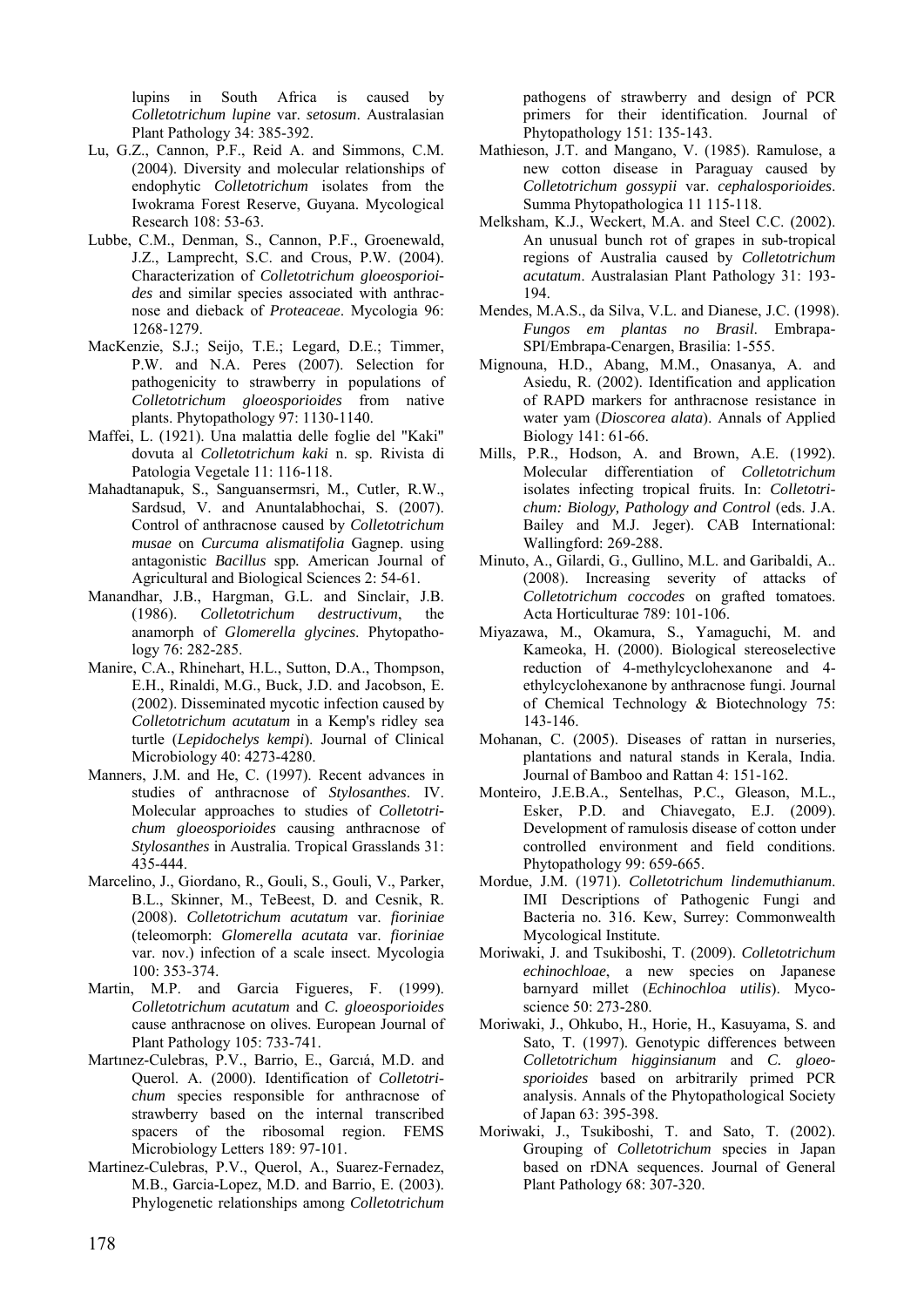- Moriwaki, J., Sato, T. and Tsukiboshi, T. (2003). Morphological and molecular characterization of *Colletotrichum boninense* sp. nov. from Japan. Mycoscience 44: 47-53.
- Munaut, F., Hamaide, N. and Maraite, H. (2002). Genomic and pathogenic diversity in *Colletotrichum gloeosporioides* from wild native Mexican *Stylosanthes* spp., and taxonomic implications. Mycological Research 106: 579-593.
- Munda, A., Radisek, S., Sustar-Vozlic, J. and Javornik, B. (2009). Genetic variability of *Colletotrichum lindemuthianum* isolates from Slovenia and resistance of local *Phaseolus vulgaris* germplasm. Journal of Plant Diseases and Protection 116: 23- 29.
- Muth, D., Kachlicki, P., Krajewski, P., Przystalski, M. and Stobiecki, M. (2009). Differential metabolic response of narrow leafed lupine (*Lupinus angustifolius*) leaves to infection with *Colletotrichum lupine*. Metabolomics (in press).
- Nakamura, M., Ohzono, M. and Kei Arai, H.S. (2006). Anthracnose of *Sansevieria trifasciata* caused by *Colletotrichum sansevieriae* sp. nov. Journal of General Plant Pathology 72: 253-256.
- Nazriya, N.F., De Costa, D.M. and Azhaar, A.S. (2007). Genomic variations of *Colletotrichum musae*  morphotypes infecting banana varieties of Sri Lanka. Proceedings of the Peradeniya University Research Sessions, Sri Lanka 12: 1-2.
- Nirenberg, H.I., Feiler, U. and Hagedorn, G. (2002). Description of *Colletotrichum lupini* comb. nov. in modern terms. Mycologia 94: 307-320.
- Niroshini Gunasinghe, W.K.R. and Karunaratne, A.M. (2009). Interactions of *Colletotrichum musae* and *Lasiodiplodia theobromae* and their biocontrol by *Pantoea agglomerans* and *Flavobacterium* sp. in expression of crown rot of "Embul" banana. BioControl 54: 587-596.
- Nitzan, N., Hazanovsky, M., Tal, M. and Tsror, L. (2002). Vegetative compatibility groups in *Colletotrichum coccodes*, the causal agent of black dot on potato. Phytopathology 92: 827-832.
- Nitzan, N., Lucas, B.S. and Christ, B.J. (2006a). Colonization of rotation crops and weeds by the potato black dot pathogen *Colletotrichum coccodes*. American Journal of Potato Research 83: 503-507.
- Nitzan, N., Tsror, L. and Johnson, D.A. (2006b). Vegetative compatibility groups and aggressiveness of North American isolates of *Colletotrichum coccodes*, the causal agent of potato black dot. Plant Disease 90: 1287-1292.
- Nitzan, N., Cummings, T.F. and Johnson, D.A. (2008). Disease potential of soil- and tuberborne inocula of *Colletotrichum coccodes* and black dot severity on potato. Plant Disease 92: 1497-1502.
- Nuangmek, W., McKenzie, E.H.C. and Lumyong, S. (2008). Endophytic fungi from wild banana (*Musa acuminata* Colla) works against anthracnose disease caused by *Colletotrichum musae*. Research Journal of Microbiology 3: 368- 374.
- O'Connell, R., Herbert, C., Sreenivasaprasad, S., Khatib, M., Esquerré-Tugayé, M.T. and Dumas, B. (2004). A novel *Arabidopsis-Colletotrichum* pathosystem for the molecular dissection of plantfungal interactions. Molecular Plant-Microbe Interactions 17: 272-282.
- Oelofse, D., Dubery, I. and Berger, D.K. (2009). Exo-ß-1,3-Glucanase from Yeast Inhibits *Colletotrichum lupini* and *Botrytis cinerea* Spore Germination. Journal of Phytopathology 157: 1-6.
- Pavgi, M.S. and Singh, U.P. (1965). Parasitic fungi from India IV. Mycopathologia and Mycologia Applicata 27: 81-88.
- Peck, C.H. (1909) Report of the state botanist, 1908. Bulletin of the New York State Museum 450: 5- 220.
- Pereira, J.O., Carneiro Vieira, M.L. and Azevedo, J.L. (1999). Endophytic fungi from *Musa acuminata* and their reintroduction into axenic plants. World Journal of Microbiology and Biotechnology 15: 43-46.
- Pereira, I.S., Abreu, M.S., Alves, E. and Ferreira, J.B. (2009). Estudos histopatológicos da interação *Colletotrichum gloeosporioides* - cafeeiro. Bragantia 68: 117-123 (In Portugese).
- Pfenning, L.H., Salgado, M. and Lima, C.S. (2007). New concepts in the systematics of *Colletotrichum*. Fitopatologia Brasileira 32(Supl): 20-21.
- Photita W., Lumyong S., Lumyong P. and Hyde K.D. (2001). Endophytic fungi of wild banana (*Musa acuminata*) at Doi Suthep Pui National Park, Thailand. Mycological Research 105: 1508-1513.
- Photita W., Lumyong S., Lumyong P., McKenzie E.H.C. and Hyde K.D. (2004). Are some endophytes of Musa acuminata latent pathogens? Fungal Diversity 16: 131-140.
- Photita, W., Taylor, P.W.J., Ford, R., Hyde, K.D. and Lumyong, S. (2005). Morphological and molecular characterization of *Colletotrichum* species from herbaceous plants in Thailand. Fungal Diversity 18: 117-133.
- Politis, D.J. (1975). The identity and perfect state of *Colletotrichum graminicola*. Mycologia 67: 56- 62.
- Prihastuti, H., Cai, L., Chen, H. and Hyde, K.D. (2009). Characterization of *Colletotrichum* species associated with coffee berries in Chiang Mai, Thailand. Fungal Diversity 39: 89-109.
- Pring, R.J., Nash, C., Zakaria, M. and Bailey, J.A. (1995). Infection process and host range of *Colletotrichum capsici*. Physiological and Molecular Plant Pathology 46: 137-152.
- Prusky, D. and Plumbley, R.A. (1992). Quiescent infections of *Colletotrichum* in tropical and subtropical fruits. In: *Colletotrichum: Biology, Pathology and Control* (eds. J.A. Bailey and M.J. Jeger). CAB International: Wallingford: 289-307.
- Rahman, S. and Junaid, M. (2008). Antimicrobial activity of leaf extracts of *Eupatorium triplinerve* Vehl. against some human pathogenic bacteria and phytopathogenic fungi. Bangladesh Journal of Botany 37: 89-92.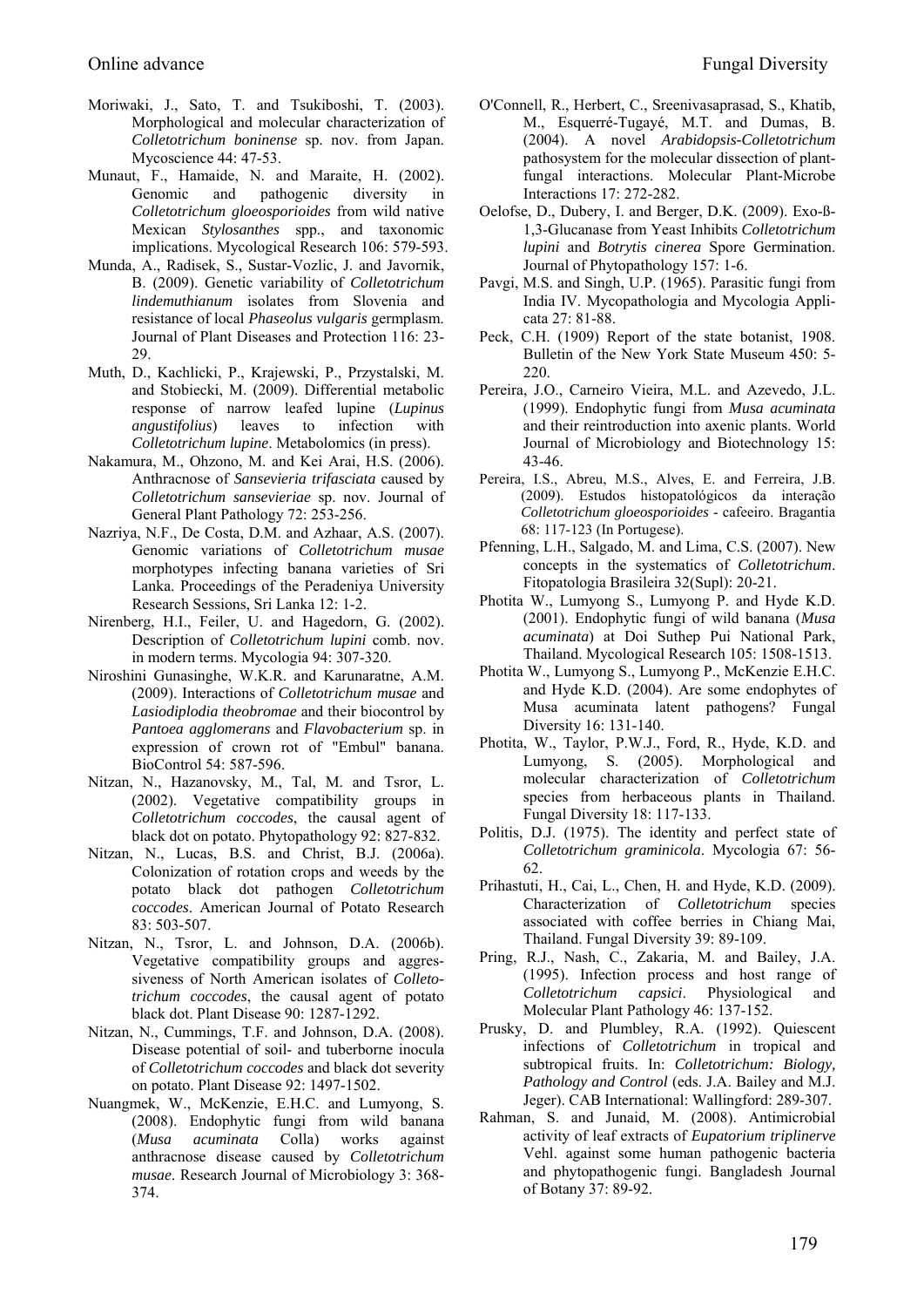- Ramos, A.P., Merali, Z., Talhinhas, P., Sreenivasaprasad, S. and Oliveira, H. (2006). Molecular and morphological characterisation of *Colletotrichum* species involved in citrus anthracnose in Portugal. Bulletin OILB/SROP 29: 317-326.
- Rao, G.P. (2004). *Sugarcane Pathology Volume II*. Oxford & IBH Publishing Co, UK.
- Rao, G.P., Bergamin Filho, A., Magarey, R.C. and Autrey. L.J.C. (eds) (1999). *Sugarcane Pathology: Volume I. Fungal Diseases*. Oxford & IBH Publishing Co, UK.
- Rayner, R.W. (1948). Latent infection in *Coffea arabica* L. Nature 4085: 245-246.
- Roberts, P.D., Pernezny, K., Kucharek and T.A. (2001). Anthracnose caused by *Colletotrichum* sp. on pepper. *Journal of University of Florida/Institute of Food and Agricultural Sciences.* 2001 (Available from: http://edis.ifas.ufl.edu/PP104). (Accessed 25/8/2009).
- Rodriguez-Guerra, R., Ramírez-Rueda, M.-T., Cabral-Enciso, M., García-Serrano, M., Lira-Maldonado, Z., Guevara-González, R., González-Chavira, M. and Simpson, J. (2005). Heterothallic mating observed between Mexican isolates of *Glomerella lindemuthiana*. Mycologia 97: 793-803.
- Saccardo, P.A. (1980). Fungorum extra-european pugillus. Michellia 2: 136-149.
- Sanogo, S., Stevenson, R.E. and Pennypacker, S.P. (2003). Appressorium formation and tomato fruit infection by *Colletotrichum coccodes*. Plant Disease 87: 336-340.
- Sanyong, S. and Amarakul, V. (2001). GIS applications for plant diseases distribution on Jack fruit, Bael fruit and Ma Kiang trees in lower northern part of Thailand. In: 22<sup>nd</sup> Asian Conference on Remote Sensing, 5-9 Septemebr 2001, Singapore.
- Sato. T. (1997). Characters and identication of a plurivorous anthracnose fungus, *Colletotrichum acutatum*. Plant Protection Shikoku 32: 1-19 (in Japanese).
- Sato, T., Muta, T., Imamura, Y., Nojima, H., Moriwaki, J. and Yaguchi, Y. (2005). Anthracnose of Japanese radish caused by *Colletotrichum dematium*. Journal of General Plant Pathology 71: 380-383.
- Sato, T., Yamasaki, F., and Takeya, M. (2009). Common name database of plant diseases in Japan. Plant Protection 63: 587-591 (in Japanese).
- Scheffer, R.P. (1950). Anthracnose leaf spot of crucifers. North Carolina Agricultural Experiment Station Technical Bulletin, 92.
- Selby, A.D. and Manns, T.F. (1909). Studies in diseases of cereals and grasses. Ohio Agricultural Experimental Station Bulletin 203: 187-236.
- Shcolnick, S., Dinoor, A. and Tsror, L. (2007). Additional vegetative compatibility groups in *Colletotrichum coccodes* subpopulations from Europe and Israel. Plant Disease 91: 805-808.
- Shen S., Goodwin P. and Hsiang T. (2001). Hemibiotrophic infection and identity of the fungus, *Colletotrichum destructivum*, causing anthracnose of tobacco. Mycological Research 105: 1340-1347.
- Shenoy, B.D., Jeewon, R., Lam, W.H., Bhat, D.J., Than, P.P., Taylor, P.W.J. and Hyde, K.D. (2007). Morphomolecular characterisation and epitypification of *Colletotrichum capsici*, causal agent of anthracnose in chilli. Fungal Diversity 27: 197- 211.
- Sherriff, C., Whelan, M.J., Arnold, G.M., Lafay, J.F., Brygoo, Y. and Bailey, J.A. (1994). Ribosomal DNA sequence analysis reveals new species groupings in the genus *Colletotrichum*. Experimental Mycology 18: 121-138.
- Shimizu, M., Yazawa, S. and Ushijima, Y. (2009). A promising strain of endophytic *Streptomyces* sp. for biological control of cucumber anthracnose. Journal of General Plant Pathology 75: 27-36.
- Shivas, R.G. and Tan, Y.P. (2009). A taxonomic reassessment of *Colletotrichum acutatum*, introducing *C. fioriniae* comb. et stat. nov. and *C. simmondsii* sp. nov. Fungal Diversity 39: 111-122.
- Shivas, R.G., Bathgate, J. and Podger, F.D. (1998). *Colletotrichum xanthorrhoeae* sp. nov. on *Xanthorrhoea* in Western Australia. Mycological Research 102: 280-282.
- Sicard, D., Michalakis, Y., Dron, M. and Neema, C. (1997). Genetic diversity and pathogenic variation of *Colletotrichum lindemuthianum* in three centres of diversity of its host, *Phaseolus vulgaris*. Phytopathology 87: 807-813.
- Silva-Mann, R., Vieira, M.G.G.C., Machado, J.C., Filho, J.R.B., Salgado, K.C.C. and Stevens, M.R. (2005). AFLP markers differentiate *Colletotrichum gossypii* from *C. gossypii* var. *cephalosporioides*. Fitopatologia Brasileira 30: 169-172.
- Silva-Mann, R., Filho, J.R.B., Mann, E.N., Vieira, M.G.G.C., Machado, J.C., Santos, M.F. and Boari, A.J. (2007). Instability of ramulosis reaction of cotton cultivars with respect to protection and registration procedures. Crop Breeding and Applied Biotechnology 7: 367-372.
- Simmonds, J.H. (1968). Type specimens of *Colletotrichum gloeosporioides* var. *minor* and *Colletotrichum acutatum*, Queensland Journal of Agricultural and Animal Science 25: 178A.
- Sivanesan, A. and Hsieh, W.H. (1993). A new ascomycete, *Glomerella septospora* sp. nov. and its coelomycete anamorph, *Colletotrichum taiwanense* sp. nov. Mycological Research 97: 1523-1529.
- Smith, B.J. and Black, L.L. (1990). Morphological, cultural and pathogenic variation among *Colletotrichum* species isolated from strawberry. Plant Disease 74: 69-76.
- Smith, J.E., Korsten, L. and Aveling, T.A.S. (1999). Infection process of *Colletotrichum dematium* on cowpea stems. Mycological Research 103: 230- 234.
- Sobers, E.K. and Plakidas, A.G. (1962). Colletotrichums associated with lily bulbs. Phytopathology 52: 884-887.
- Spilsbury, J.F. (1953). Some fungus diseases of *Digitalis lanata*. Transactions of the British Mycological Society 36: 335-346.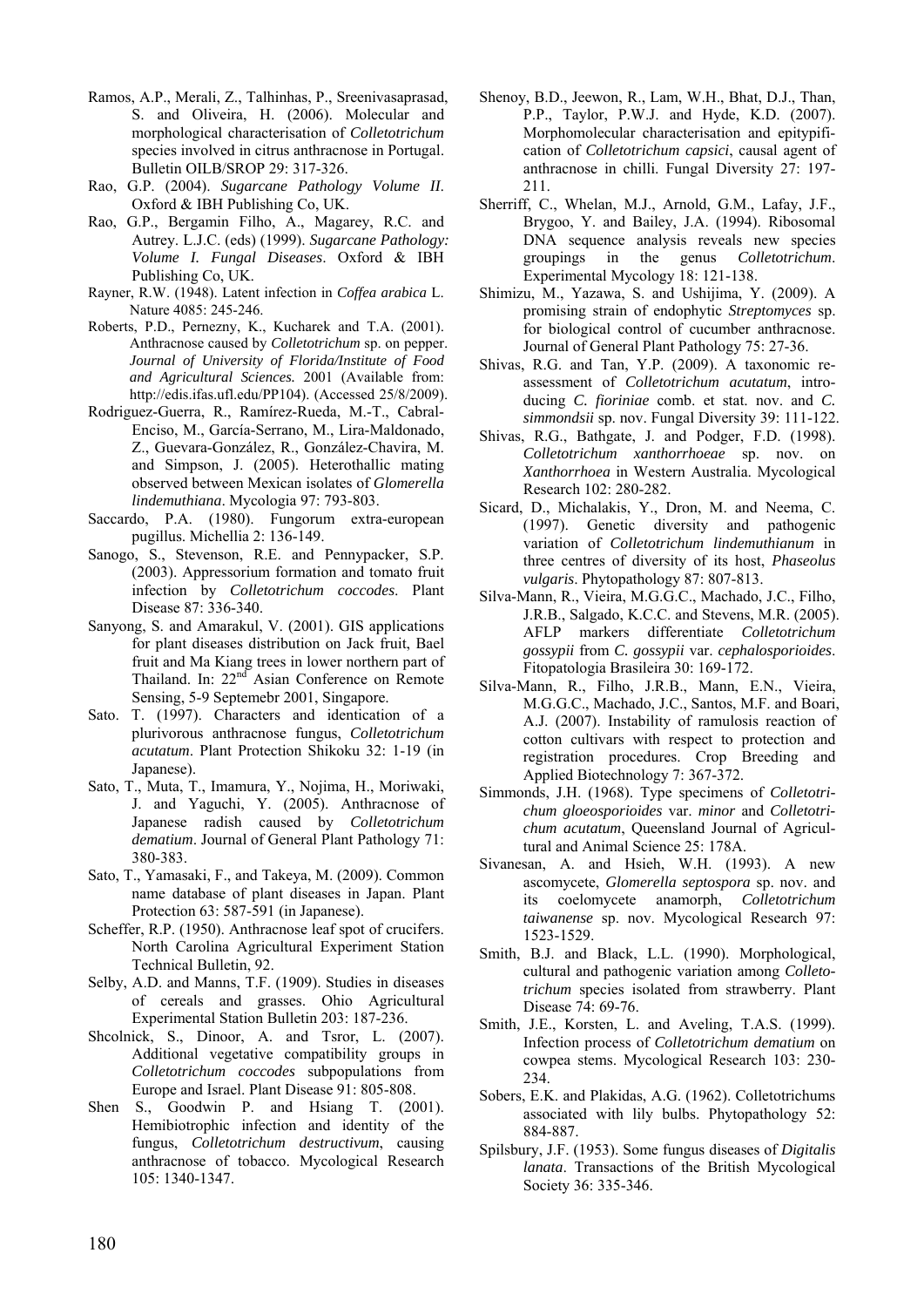- Sprague, R. (1950) *Diseases of cereals and grasses in North America*. The Ronald Press Company, NY.
- Sreenivasaprasad, S. and Talhinhas, P. (2005). Genotypic and phenotypic diversity in *Colletotrichum acutatum*, a cosmopolitan pathogen causing anthracnose on a wide range of hosts. Molecular Plant Pathology 6: 361-378.
- Sreenivasaprasad, S., Mills, P.R., Meehan, B.M. and Brown, A.E. (1996). Phylogeny and systematics of 18 *Colletotrichum* species based on ribosomal DNA spacer sequences. Genome 39: 499-512.
- Stevens, F.L. (1931). The ascigerous stage of *Colletotrichum lagenarium* induced by ultraviolet radiation. Mycologia 23: 134-139.
- Stevens, F.L. and True, E.Y. (1919). Black spot of onion sets. Agricultural Experiment Station Bulletin. 220: 507-532.
- Sun, H. and Zhang, J.Z. (2009). *Colletotrichum destructivum* from cowpea infecting *Arabidopsis thaliana* and its identity to *C. higginsianum*. European Journal of Plant Pathology, 125: 459- 469.
- Sutton, B.C. (1962). *Colletotrichum dematium* (Pers. ex Fr.) Grove and *C. trichellum* (Fr. ex Fr.) Duke. Transactions of the British Mycological Society 45: 222-232.
- Sutton, B.C. (1965) *Studies on the taxonomy of Colletotrichum Cda with especial reference to C. graminicola (Ces.) Wilson*. University of London, London.
- Sutton, B.C. (1966) Development of fruitifications in *Colletotrichum graminicola* (Ces.) Wils. and related species. Canadian Journal of Botany 44: 887-897.
- Sutton, B.C. (1968). The appressoria of *Colletotrichum graminicola* and *C. falcatum*. Canadian Journal of Botany 46: 873-876.
- Sutton, B.C. (1980). *The Coelomycetes*. Commonwealth Mycological Institute, Kew, London.
- Sutton, B.C. (1992). The genus *Glomerella* and its anamorph *Colletotrichum*. In: *Colletotrichum: Biology, Pathology and Control* (eds. J.A. Bailey and M.J. Jeger). CAB International: Wallingford: 1-26.
- Talhinhas, P., Sreenivasaprasad, S., Neves-Martin, J. and Oliveira, H. (2005). Molecular and phenotypic analyses reveal association of diverse *Colletotrichum acutatum* groups and a low level of *C. gloeosporioides* with olive anthracnose. Applied and Environmental Microbiology 71: 2987-2998.
- Tank, D.C., Beardsley, P.M., Kelchner, S.A. and Olmstead, R.G. (2006). Review of the systematics of *Scrophulariaceae* s.l. and their current disposition. Australian Systematic Botany 19: 289-307.
- Than, P.P., Shivas, R.G., Jeewon, R., Pongsupasamit, S., Marney, T.S., Taylor, P.W.J. and Hyde, K.D. (2008a). Epitypification and phylogeny of *Colletotrichum acutatum* J.H. Simmonds. Fungal Diversity 28: 97-108.
- Than, P.P., Jeewon, R., Hyde, K.D., Pongsupasamit, S., Mongkolporn, O. and Taylor, P.W.J. (2008b). Characterization and pathogenicity of *Colletotrichum* species associated with anthracnose on chilli (*Capsicum* spp) in Thailand. Plant Pathology 57: 562-572.
- Than P.P., Prihastuti H., Phoulivong S., Taylor P.W.J. and Hyde K.D. (2008c). Chilli anthracnose disease caused by *Colletotrichum* species. Journal of Zhejiang University: Science B 9: 764-778.
- The Phytopathological Society of Japan (Ed.) (2000). *Common names of plant diseases in Japan*. Japan Plant Protection Association, Tokyo
- The Phytopathological Society of Japan (ed.) (2009). The supplement of the Common names of plant diseases in Japan. http://www.ppsj.org/pdf/misctsuiroku090602.pdf
- Thomas, G.J., Sweetingham, M.W., Yang, H.A. and Speijers, J. (2008). Effect of temperature on growth of *Colletotrichum lupini* and on anthracnose infection and resistance in lupins. Australasian Plant Pathology 37: 35-39.
- Timmer, L.W. and Brown, G.E. (2000). Biology and control of anthracnose diseases of citrus. In: *Colletotrichum*. *Host Specificity, Pathology and Host-Pathogen Interaction* (eds. D. Prusky, S. Freeman and M.B. Dickman). APS Press, St Paul, Minnesota: 300-316.
- Tomioka, K., Sato, T. and Koganezawa, H. (2001). Anthracnose of *Nemesia strumosa* caused by *Colletotrichum fuscum*. Journal of General Plant Pathology 67: 111–115.
- Tomioka, K., Morawaki, J. and Sato, T. (2008). Anthracnose of *Polygonatum falcatum* caused by *Colletotrichum dematium*, Journal of General Plant Pathology 74: 402-404.
- Tosi, L., Buonaurio, R. and Cappelli, C. (2004). Occurrence of anthracnose caused by *Colletotrichum malvarum* on *Althaea officinalis* in Italy. Plant Disease 88: 425.
- Tsror, L. and Johnson, D.A. (2000). *Colletotrichum coccodes* on potato. In: *Colletotrichum*. *Host Specificity, Pathology and Host-Pathogen Interaction* (eds. D. Prusky, S. Freeman and M.B. Dickman). APS Press, St Paul, Minnesota: 362- 373.
- Tunali, B., Berner, D.K. and Dubin, H. (2008). First report of leaf spot caused by *Colletotrichum* cf. *linicola* on field bindweed in Turkey. Plant Disease 92: 316.
- Van Der Vossen, H.A.M., and Walyaro, D.J. (2009). Additional evidence for oligogenic inheritance of durable host resistance to coffee berry disease (*Colletotrichum kahawae*) in arabica coffee (*Coffea arabica* L.) Euphytica 165: 105-111.